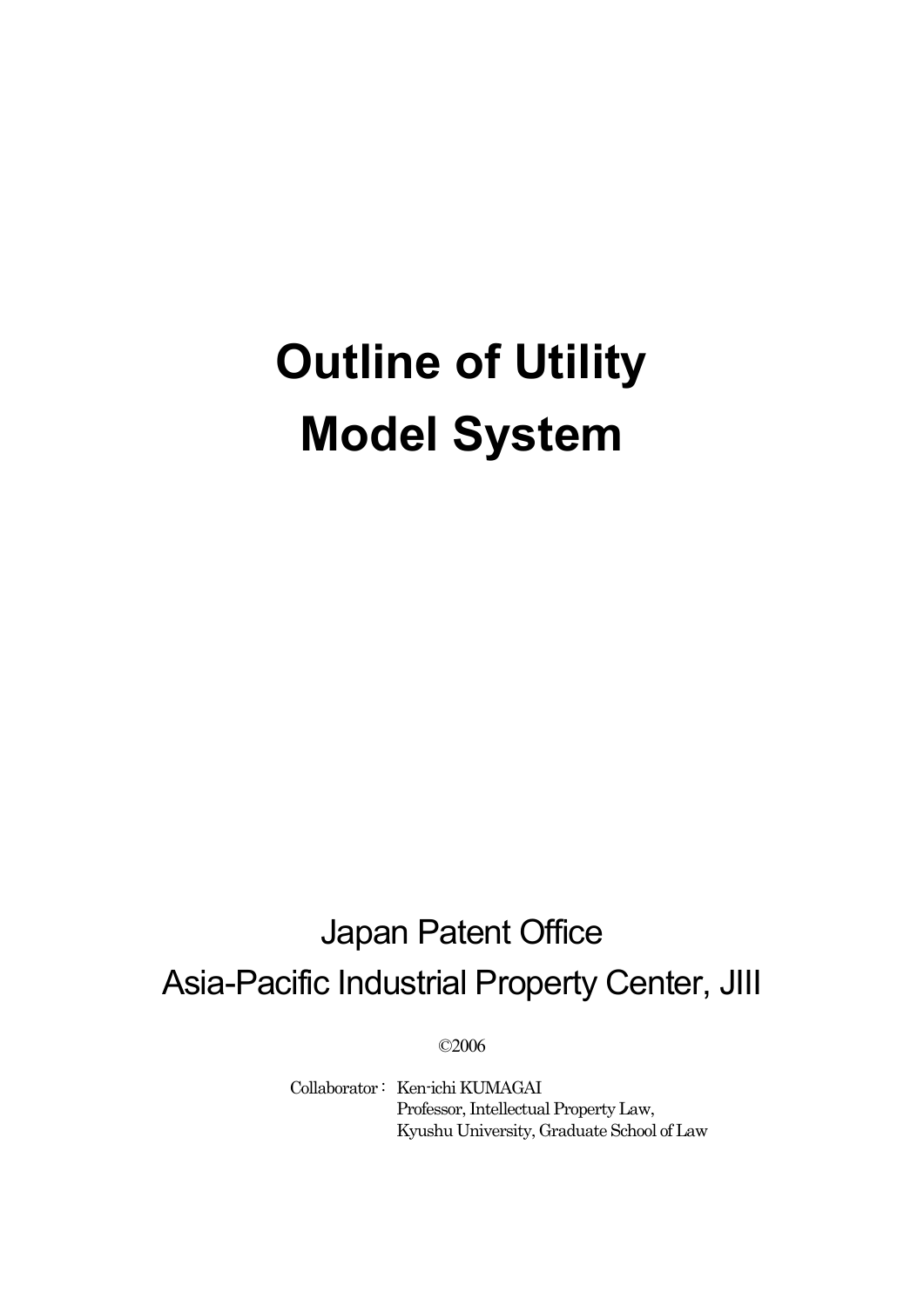# Table of Contents

| pages                                                    |
|----------------------------------------------------------|
| Purpose of Utility Model Systems<br>I                    |
| $\rm II$                                                 |
| Utility Model System of 1905<br>1.                       |
| (1)                                                      |
| (2)                                                      |
| (3)                                                      |
| Status of Use<br>(4)                                     |
| (5) Later Revisions $\cdots$ 12                          |
|                                                          |
| 2.                                                       |
| Grounds for Revision<br>(1)                              |
| (2)                                                      |
|                                                          |
| Ш                                                        |
| 1.                                                       |
|                                                          |
| (2) Outlines of Utility Model-Related Recommendations by |
| Industrial Property Laws' Revisions Study Council  18    |
| (3) Major Items of Contents                              |
|                                                          |
| 2.                                                       |
| (1) Utility Model Law of 1965                            |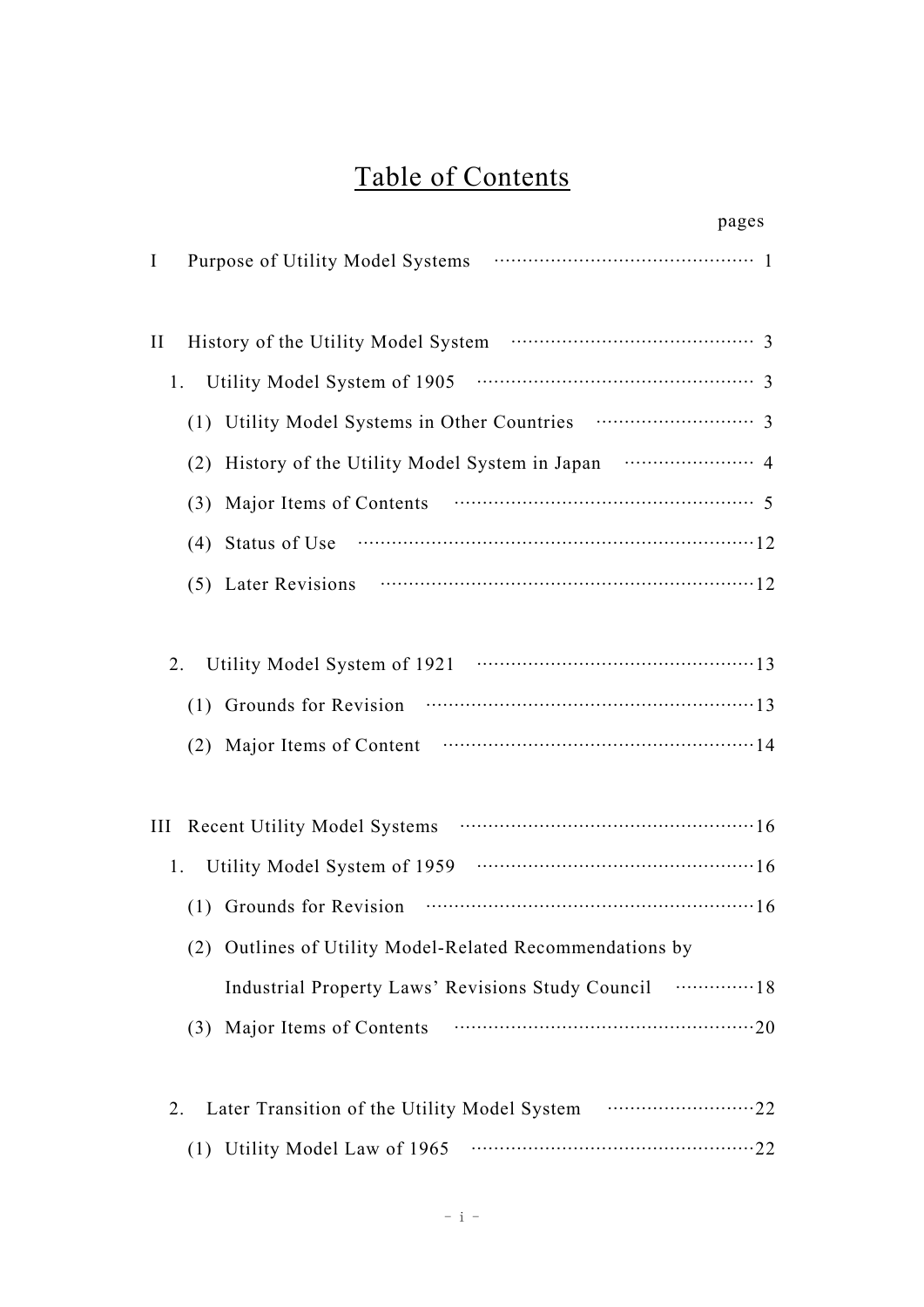| (2) Utility Model Law of 1970          |  |
|----------------------------------------|--|
| $(3)$ Revision of 1975                 |  |
|                                        |  |
| (5) Utility Model Law-Related Problems |  |

| IV Present Utility Model System                             |
|-------------------------------------------------------------|
| 1.                                                          |
| 2.                                                          |
|                                                             |
|                                                             |
|                                                             |
|                                                             |
|                                                             |
| 4. Outlines of Examination Guidelines                       |
|                                                             |
| (1) Operation Guidelines for Utility Model Registration  48 |
| (2) Examination Standards for the Creation                  |
|                                                             |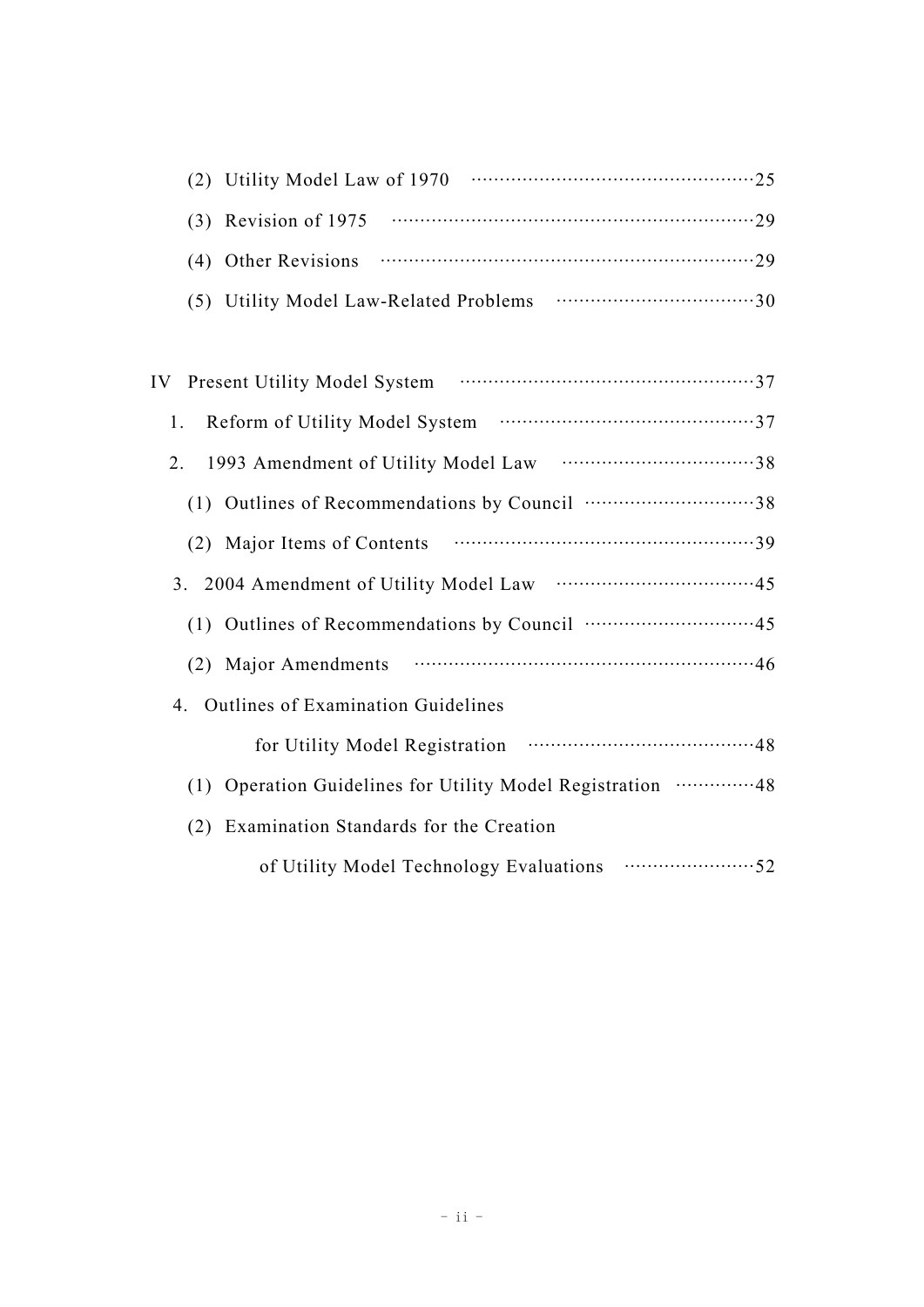#### **I. Purpose of Utility Model Systems**

The utility model system has the closest relationship to the patent system .

In the patent system or industrial countries, the creation of a technical idea is protected only under patent law whereas it is protected under two separate laws in Japan, i.e., the Patent Law and the Utility Model Law.

The Patent Law and the Utility Model Law in Japan had very similar legal systems and was in general closely related.

However, the present Utility Model Law incorporated a non-examination registration system in its revision in 1993, which made the two legal systems very different.

A utility model system is a system which has been developed to complement a patent system in a country where so-called petty inventions are not given proper consideration and often refused patents under patent law yet such inventions needs to be actively protected and promoted from an industrial viewpoint.

The Japanese patent system was established in 1885. Through its operations, it was later found that the technical level of Japanese inventions was low compared with the majority of inventions relating to the improvement of basic technologies introduced from abroad. From an industrial viewpoint, the necessity was raised to separately establish a utility model system which can actively protect and promote petty inventions. In 1905, the Japanese Utility Model Law was adopted based on the German Utility Model Law.

The law was then revised in 1909 and 1921. In 1959, the present Utility Model Law was adopted. From 1960, the year after the adoption of the Utility Model Law, to 1980, the number of utility model applications continued to surpass that of patent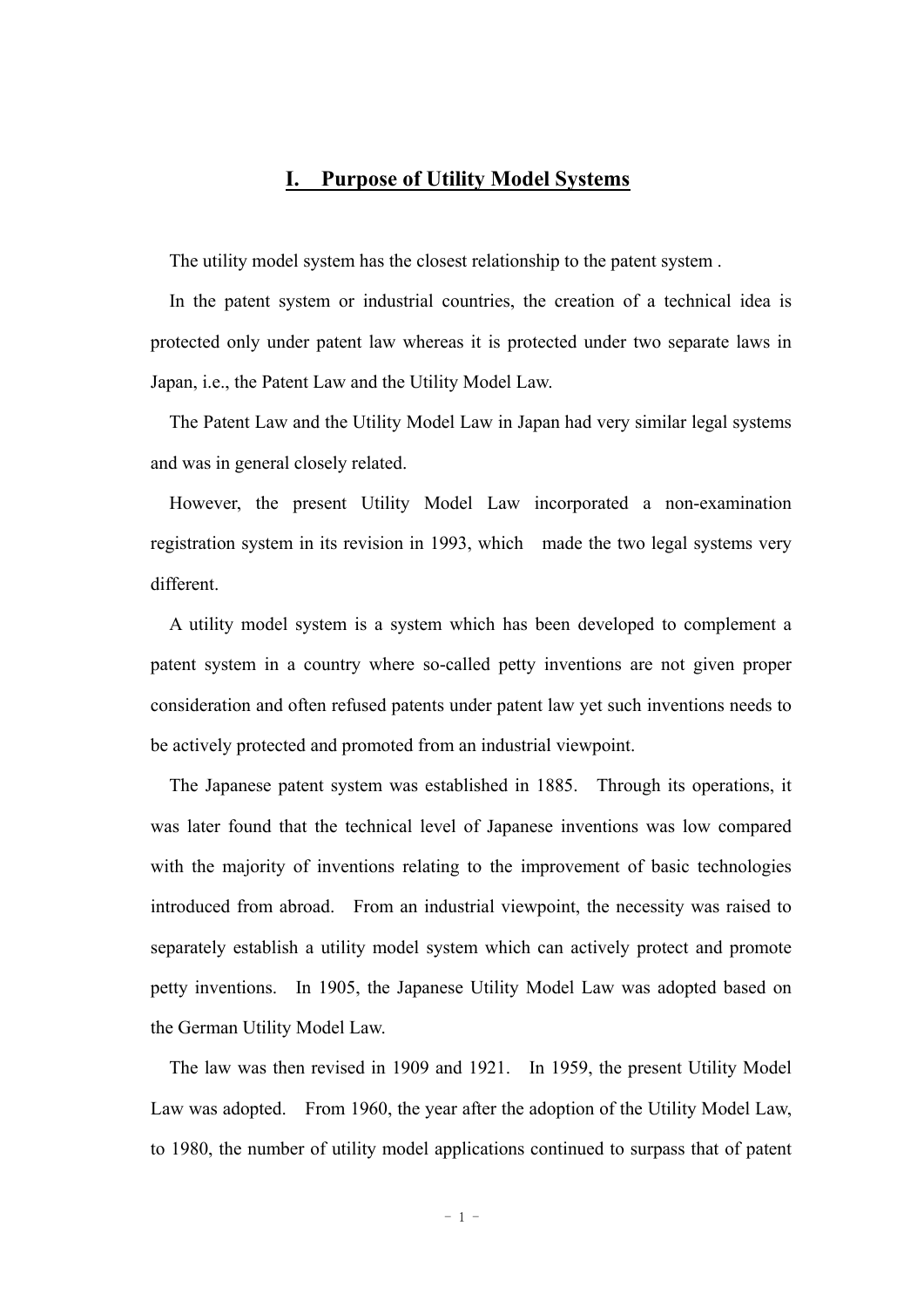applications. In 1981, the relationship between utility model applications and patent applicants reversed with the number of utility model applications dropping to 77,101 in 1993, less than one quarter of patent applications totaling 366,486 in that year.

To counter this, the Utility Model Law was significantly revised in 1993 with all revisions put into effect beginning January 1, 1994,whereby the system excluded a substantive examination when registering.

Furthermore, the law was again revised in 2004, with all revisions put into effect beginning April 1, 2005, whereby Utility Model Applications could be changed to Patent Applications, and the duration and scope of corrections were both expanded.

Some countries currently employing a utility model system besides Japan include Germany, France, Italy, Spain, Portugal, Brazil, Poland, Mexico, the Philippines, Uruguay, South Korea, Taiwan, Australia, Chile, Morocco, OAPI member countries in Africa, China, Greece, Finland, Malaysia, Guatemala, Indonesia, Russia, and Ukraine, Estonia.

Among utility model systems adopted in these countries, France's certificates d'utilite is different from others in that the laws are not designed to protect petty inventions (requiring the same inventiveness as required under the Patent Law and providing the same protection as provided under the Patent Law, covering a process invention). This system supplemented the Patent Law and distinguished the period of its protection from that of a patent. In this respect, the French system is similar to the petty patent system in Australia and the utility model system in China.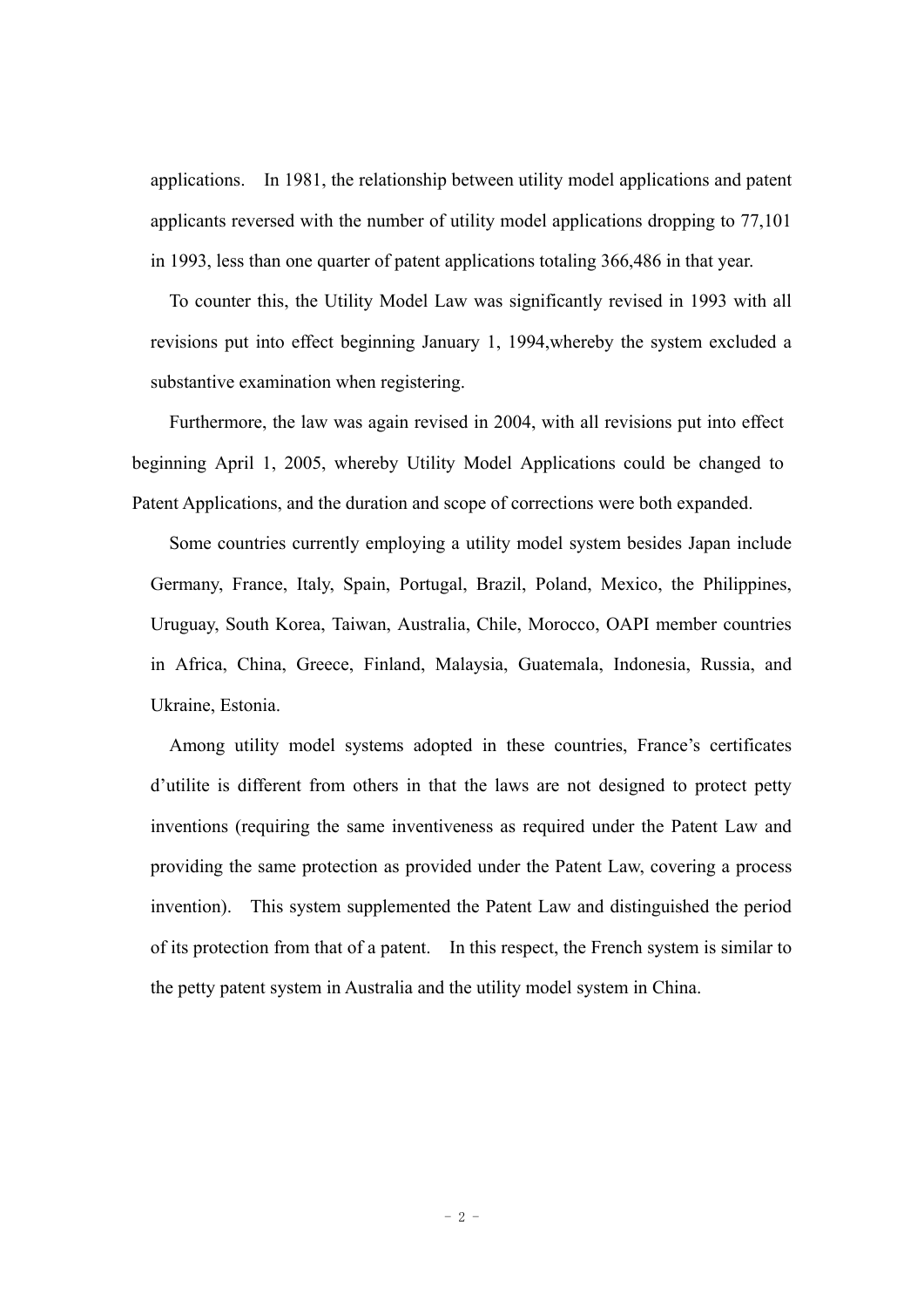#### **II. History of the Utility Model System**

#### 1. Utility Model System of 1905

#### (1) Utility Model Systems in Other Countries

The world's first utility model system was the Designs and Copyright Act promulgated in Britain in 1843, under which the novel device of a product for a utility purpose was granted three years of protection.

This ordinance was adopted as supplementary provisions to the design ordinance promulgated in 1842. Forty years later, the ordinance was abolished and replaced by the Patents, Designs and Trademarks Act in 1883 under which a model equipped with a utility purpose like a model equipped with an aesthetic purpose, judged as an industrially novel, was protected as a design.

In Germany whose utility model system provided a basis for the utility model system in Japan, the "Law Concerning Copyrights of Designs and Models (Gesetz betreffend des urhe berrecht an Mustern und Moddellen)" was adopted in 1876 to promote the German craftwork and industry. The move was largely supported by the Association of German Engineers (Verein Deutsche Ingeniere) which was at that time campaigning for the adoption of a unified patent law.

The drafter of the law and the people concerned expected that under the law defining the subject of protection as a "novel and special design," a novel design including a utility model, whether it is equipped with a utility purpose or an aesthetic purpose, can be protected as a design.

However, the Federal German High Court of Commerce in 1878 ruled that the subject of protection applicable under the law should be limited to a novel and creative patterns, colors and shapes of articles satisfying the taste of people, i.e.,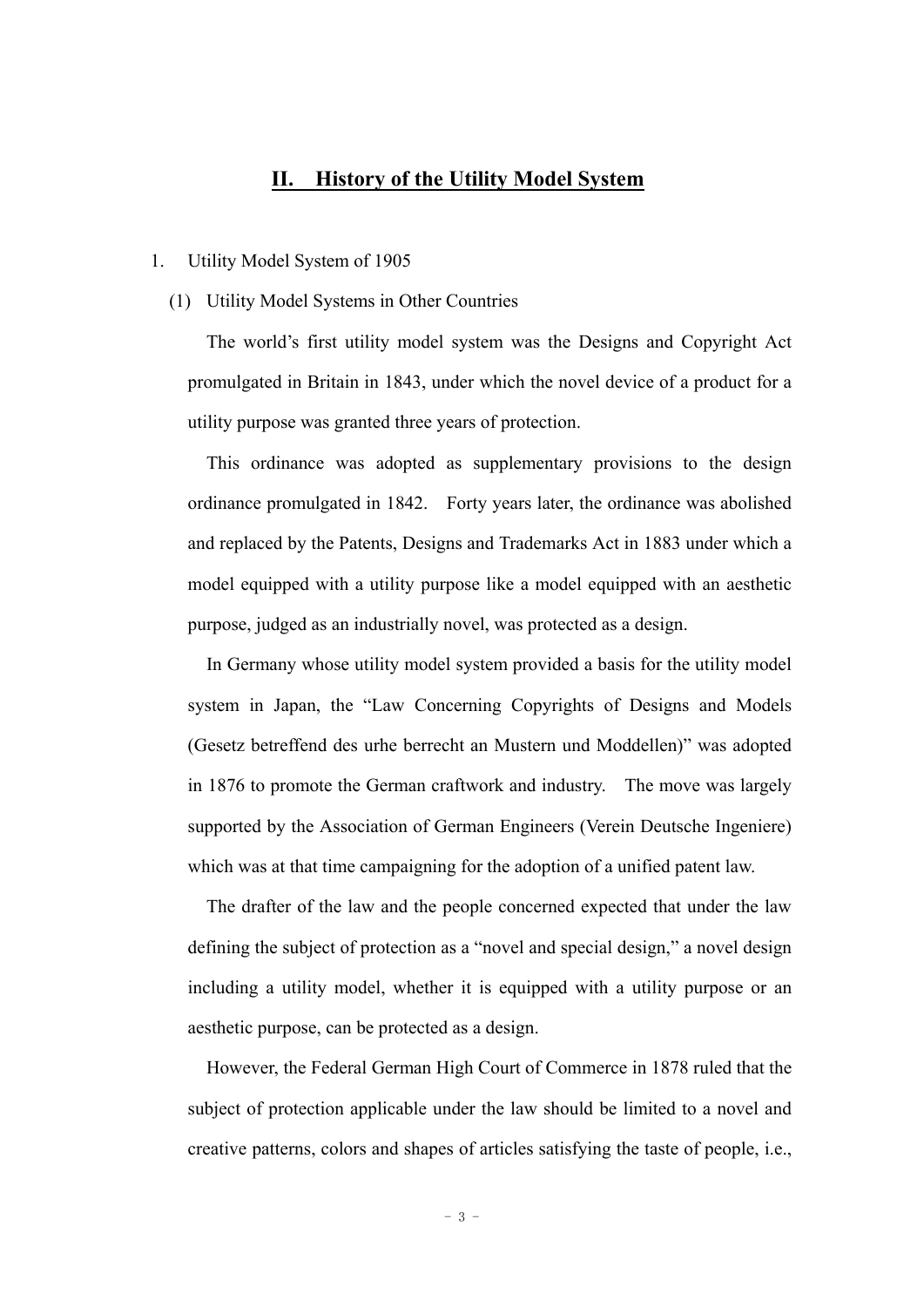a design equipped with an aesthetic purpose, and the law should not be applicable to a device equipped with a utility purpose.

In Germany before the enforcement of its civil code, industrial property rights were not largely recognized in court, the situation called for various legislative measures to be taken to protect industrial property rights. The German Patent Office had to increasingly refuse low-tech patent applications. The Association of German Engineers pointed out the need for a law to protect utility models and demanded for the establishment of a utility model law. In 1876, a committee was set up to study a revision of the patent law and, as a result of its study, admitted the necessity to adopt a special law concerning utility models.

In 1891, the "Utility Model Protection Law" was promulgated as the world's first independent law of its kind, on which many countries besides Japan have based their respective utility model systems, including countries such as Poland, Spain, Italy, Portugal, Brazil, etc. The present German utility model law, last revised in 1990, features the following.

- ① The scope of protection extends to chemical substances not covered by process, circuits, etc. with three-dimensional requirements abolished.
- ② The term of protection is a maximum of 10 years (initially three years, extendable for three years and then twice for another two years, totaling 10 years).
- ③ A registration is granted without an examination.
- ④ A search report system is available.
- (2) History of the Utility Model System in Japan

Under the Exclusive Patent Ordinance adopted in 1885 as the first patent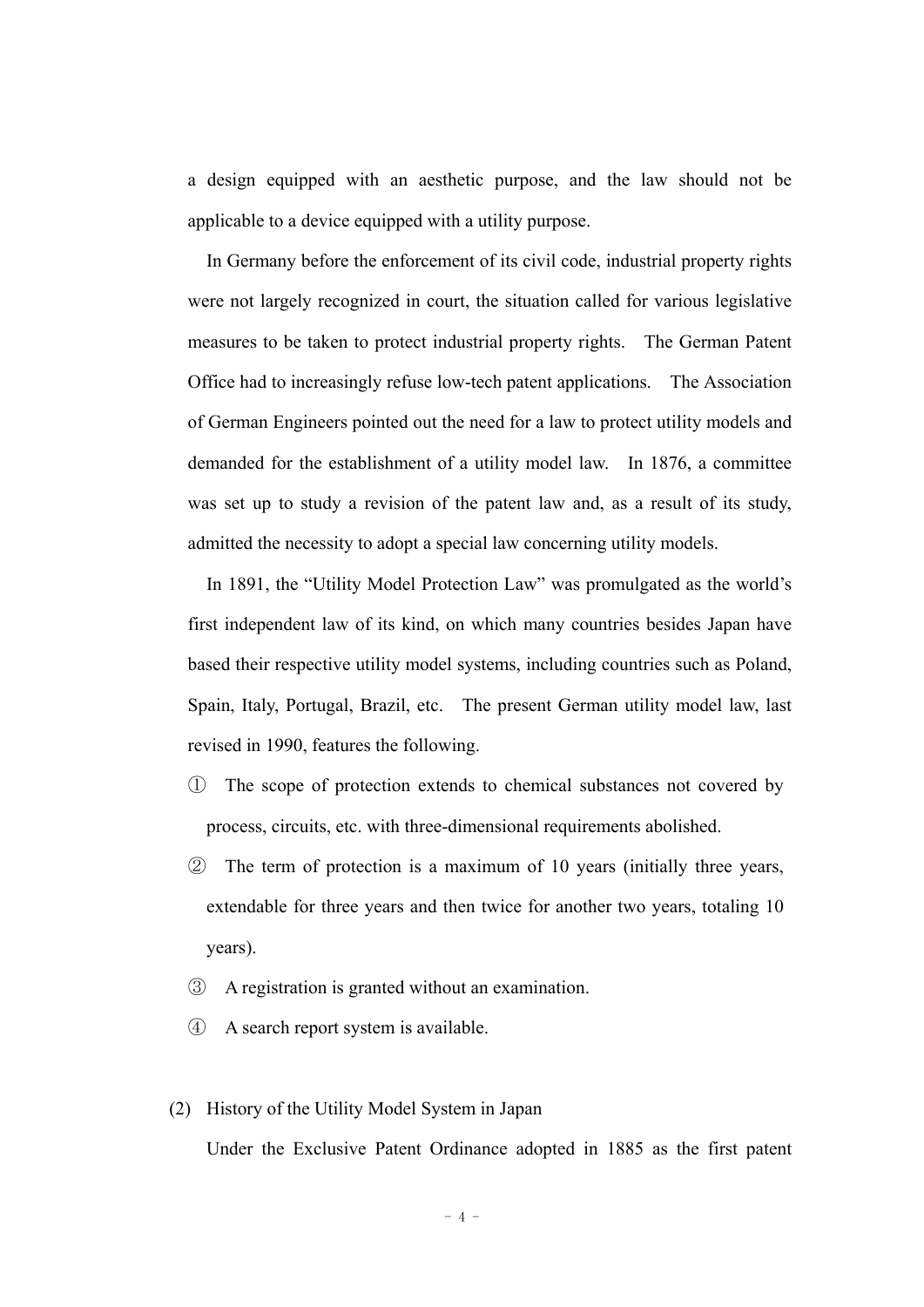system in Japan, the principle of examination was employed. Less than one third of all patent applications was granted a patent under the system.

The Patent Law revised in 1899 allowed foreigners to file patent applications in Japan. If patent applications filed by Japanese were examined by the standards applicable to patent applications filed by foreigners, the Japanese applications would most likely fail because of their low-tech design. In response to this the Japanese adopted the Utility Model Law as a system to protect inventions which cannot be granted protection under the Patent Law.

#### (3) Major Items of Contents

① Scope of Protection for Utility Model

In the Utility Model Law, a utility model was defined as a "novel device with utility relating to the shape, construction or a combination of industrial articles."

The German law however stipulates that "the model of the whole or part of a work tool or a utility good shall be protected where it is suitable for a work or utility purpose having a novel shape, combination or construction." Commonly protected as a utility model in the two countries were the "shape, construction or a combination of articles." The Japanese Utility Model Law did not employ "model" and "a work or utility purpose" as adopted in the German law and employed, instead, "with utility" which distinguished a utility model from an invention under the Patent Law and a design under the Design Law.

"A work, a tool or a utility good" in the German law is defined as "industrial articles" in the Japanese Utility Law. Furthermore, a "device" in

 $-5 -$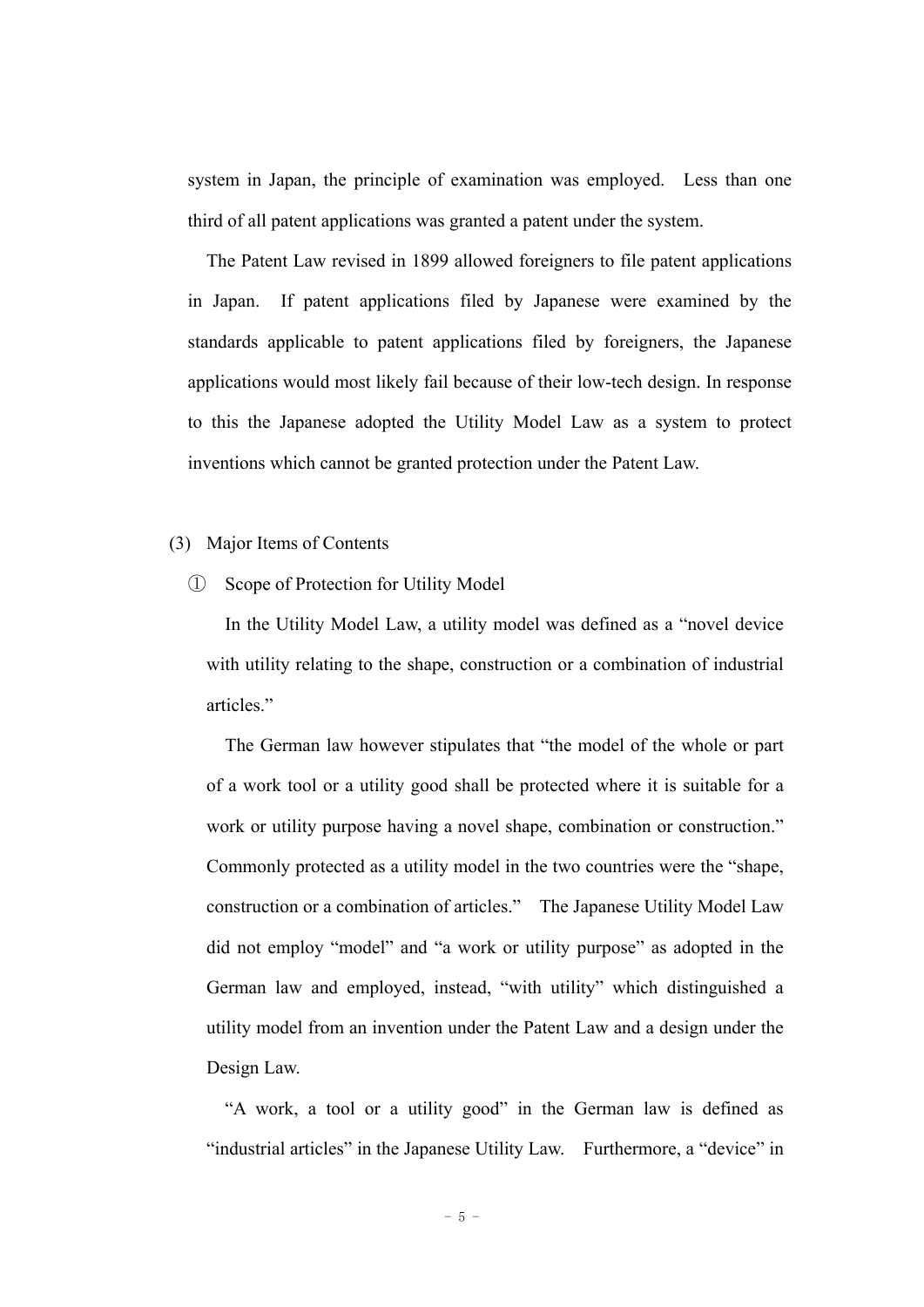the Japanese Utility Model Law is equivalent to an "invention" in the Patent Law.

In the scope of protection provided by the two laws, the Japanese Utility Law was wider than the German law. This part of the Utility Model Law referring to a utility model as "devices relating to the shape or construction of articles or a combination of articles" has not changed.

② Novelty

Unlike novelty under the Patent Law, novelty is recognized with respect to a device that is not publicly known in Japan:

"A device independent of the following shall be recognized as novel:

- 1. a device or an article similar thereto publicly used in the Empire with respect to an identical or similar article before the filing of an application for the registration of a utility model, and
- 2. a device or an article similar thereto published before the filing of an application for the registration of a utility model making it possible to easily apply it to an identical or similar article."
- ③ Unregistrable Devices

Devices identical with or similar to the imperial chrysanthemum crest or liable to contravene public order, morality or public health were unregistrable.

④ Principle of Examination and Trial

The adoption of the principle of examination for the utility model system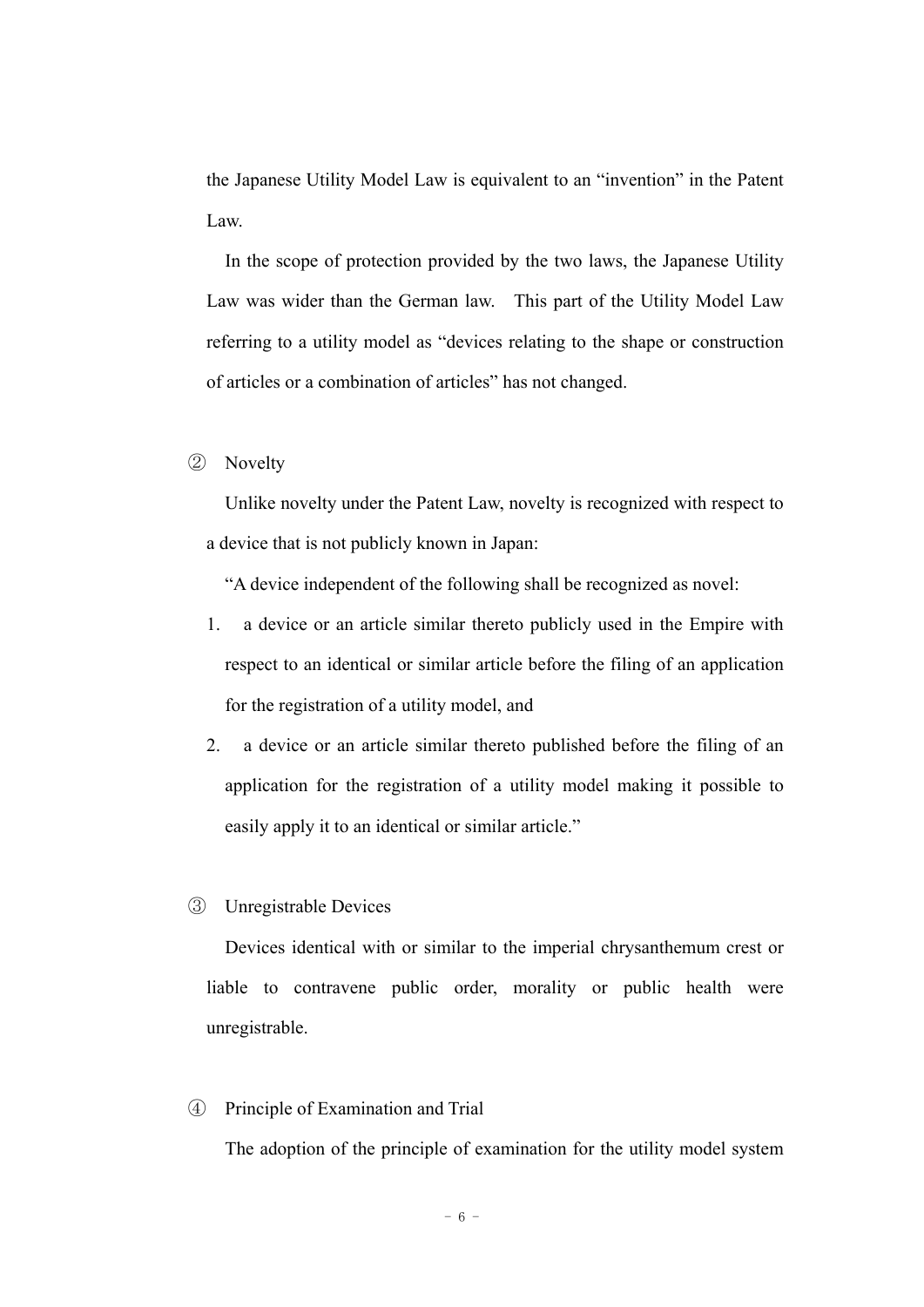was unique to Japan. Under this principle, the earliest applications were required by the Director-General of the Patent Office to have a utility application model examined by an examiner who determined whether the application fells into the category of unregistrable devices or under prior application-related provisions to grant a registration.

An examiner had to refuse a utility model application that did not satisfy the requirements for registration. A person dissatisfied with a decision of refusal could demand a re-examination. No complaint against a decision made through this re-examination could be sent to a trial court. Nor could an appeal be made to the Supreme Court.

An action could be taken to the Supreme Court, demanding the invalidation of a registration, the confirmation of a right or a retrial of a trial decision. This measure gave consideration to utility model applications filed by Japanese applicants only. It was assumed that the lack of legal support for a utility model registration which is passive in nature, short in life and lacks rights would not damage the interests of utility model applicants.

#### ⑤ Person Entitled to File an Application

A person entitled to file an application for the registration of a utility model is the creator of a device or a successor.

The Utility Model Law did not stipulate a joint application with more than one person sharing a device and an misappropriated application with another person's device misappropriated as an applicant's.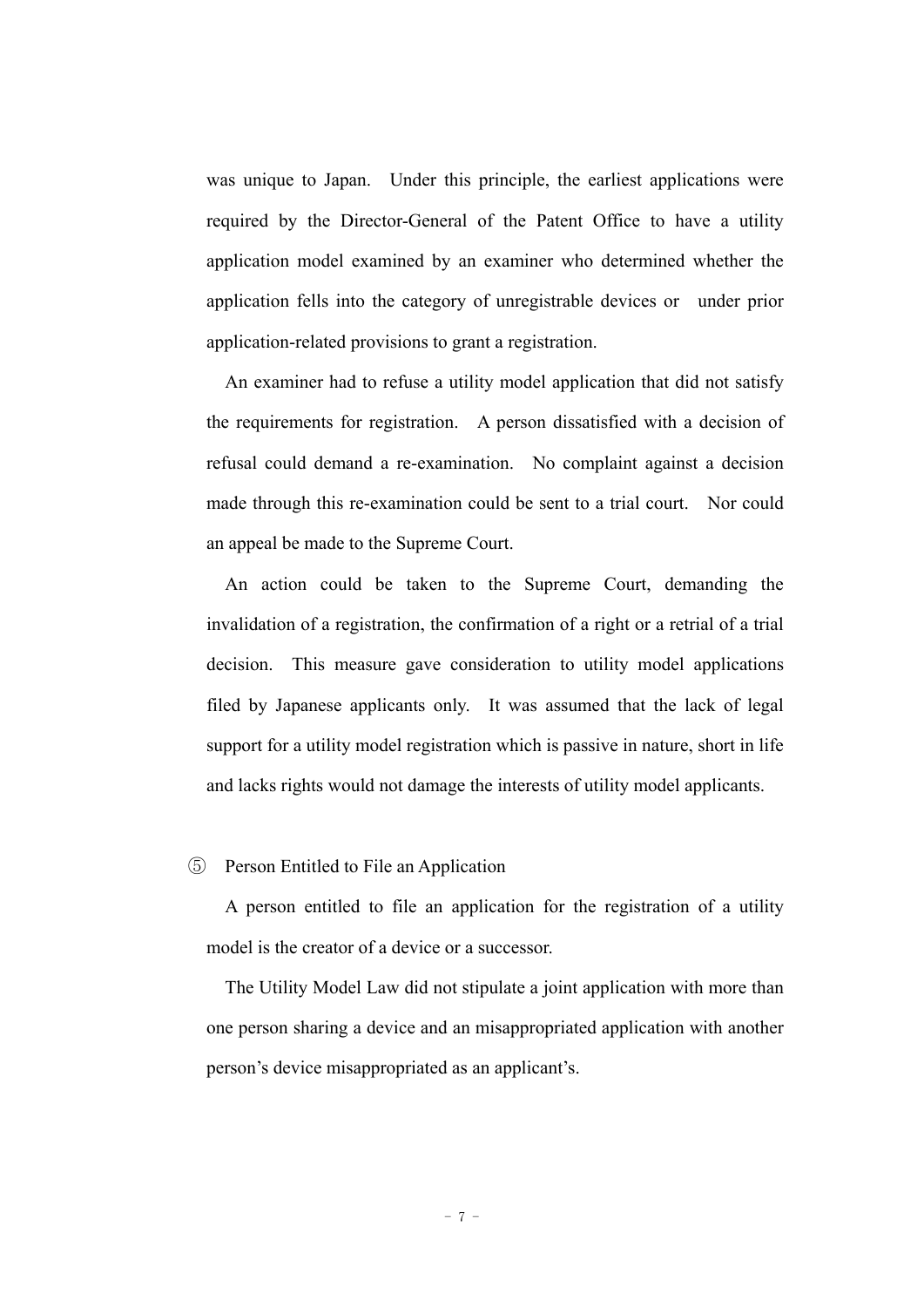#### ⑥ Utility Model Right

A utility model right took effect upon its registration in the Utility Model Registration Register. The owner of a utility model right could allow a third party to work the utility model right.

The term of a utility model right is three years from the date of its registration and could be renewed for a period of three years upon demand, totaling a maximum of six years.

As for limits on the effects of a utility model registration, a utility model registration which cannot be worked without using an invention of an earlier-filed patent application, a registered design or a third party's utility model registration could not be worked without consent from the owner of the latter. The Utility Model Law did not provide for a compulsory license.

Otherwise, the Utility Model Law provided for no limits on a right of use based on prior use and the effects of a utility model registration, including a non-voluntary license due to prior use. The law did not provide for sharing of a utility model right.

⑦ Regulation for the Coordination of Utility Model Registration with Patent and Design Right

A utility model registration which cannot be worked without using an invention of an earlier-filed patent application, a registered design or a third party's utility model registration could be worked only where consent was obtained from the owner of the latter.

This regulation for the coordination of rights was based on the first-to-file rule but not on an examination of an infringement of one invention on

 $- 8 -$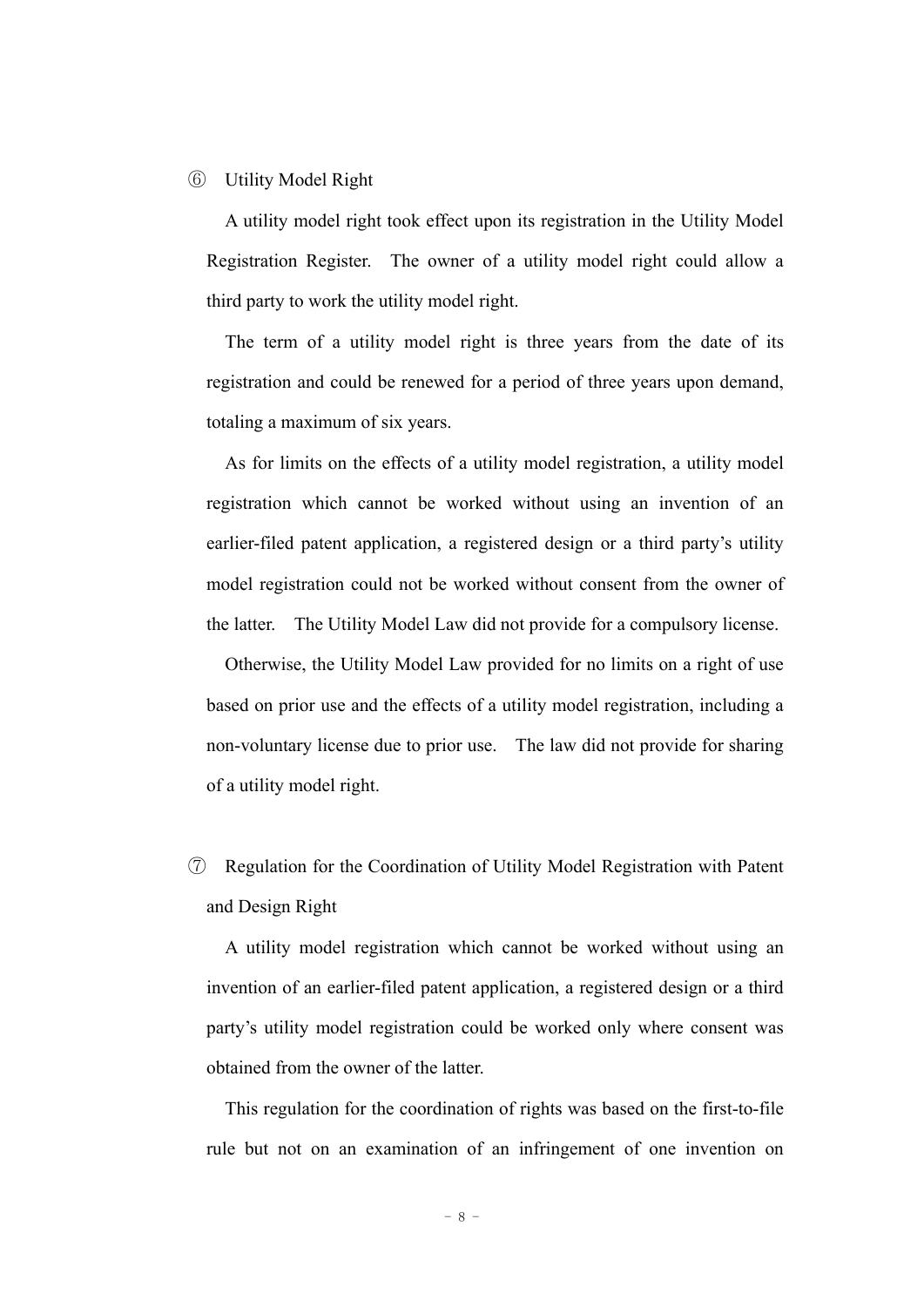another under the Patent Law.

#### ⑧ Features of Application Procedures

Many procedures under the Utility Model Law were common to those under the Patent Law. The Utility Model Law still featured the following.

#### ⑨ Type of Application

Besides a normal utility model application, the Utility Model Law provided for the following applications.

・ Conversion of an Application

Under the Utility Model Law of 1905, a patent application or a design application was allowed to be converted into a utility model application in the following two cases.

A person who has been served a decision of refusal with respect to a patent or design application files a utility model application with respect to an invention or a design covered by the original patent or design application within 30 days from the notification of a decision of refusal, together with a copy of the decision, the utility model application was accorded the date of filing of the patent or design application with its actual filing date retroactive to that date.

A person who has filed a patent or design application was allowed to convert the application into a utility model application with the original filing date accorded as its filing date, unless the first action has been taken.

・ Division of Application

A division of a utility model was allowed. When a utility model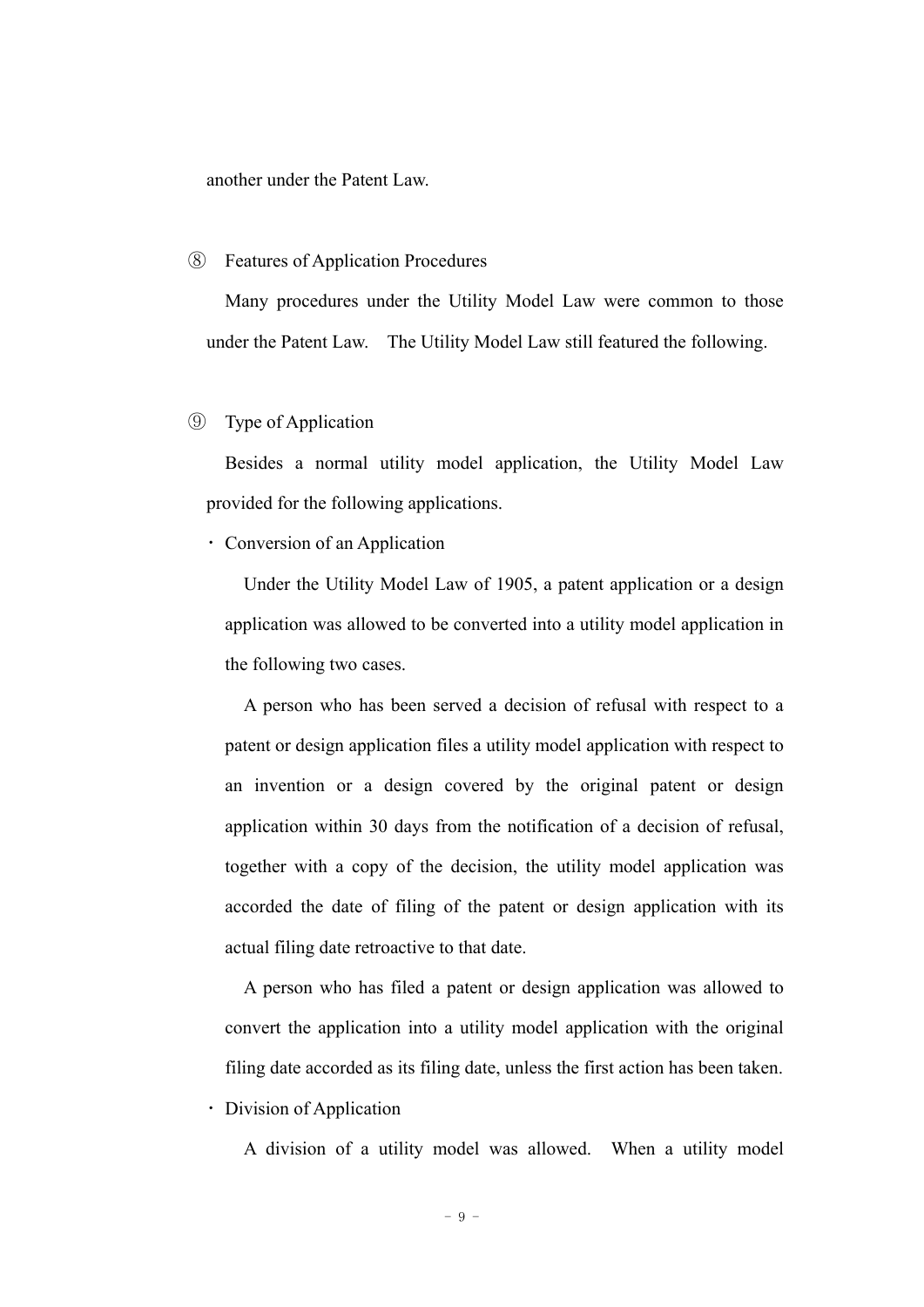application is divided, a new utility model application needs to be filed and the original part of the application corrected. In this case, the divided utility model application was granted the filing date of the original utility model application with its filing date retroactive to that date.

#### ⑩ Consultations on Applications Filed on the Same Date

Unlike in the Patent Law, the Utility Model Law employed the first-to-file rules under which persons who filed their respective utility model application on the same day needed to select a person entitled to file an application through consultations. In case where no agreement was reached through consultations, no registration was granted to any of the applications. In case where utility model applications were filed on the same day with respect to the same or similar article, the Director- General of the Patent Office was required to notify the persons concerned to notify a person selected through consultations to file an application, designating an adequate time limit set in the notification. In case where an invited notification was not filed within the given time limit, it was deemed that consultations reached no agreement.

#### ⑪ Examination Procedures

Like the Patent Law, the Utility Model Law employed the principle of examination which called for the Director-General of the Patent Office to have a utility model application examined by an examiner. Examination procedures were almost the same as those under the Patent Law. An examination was conducted with respect to novelty and the presence of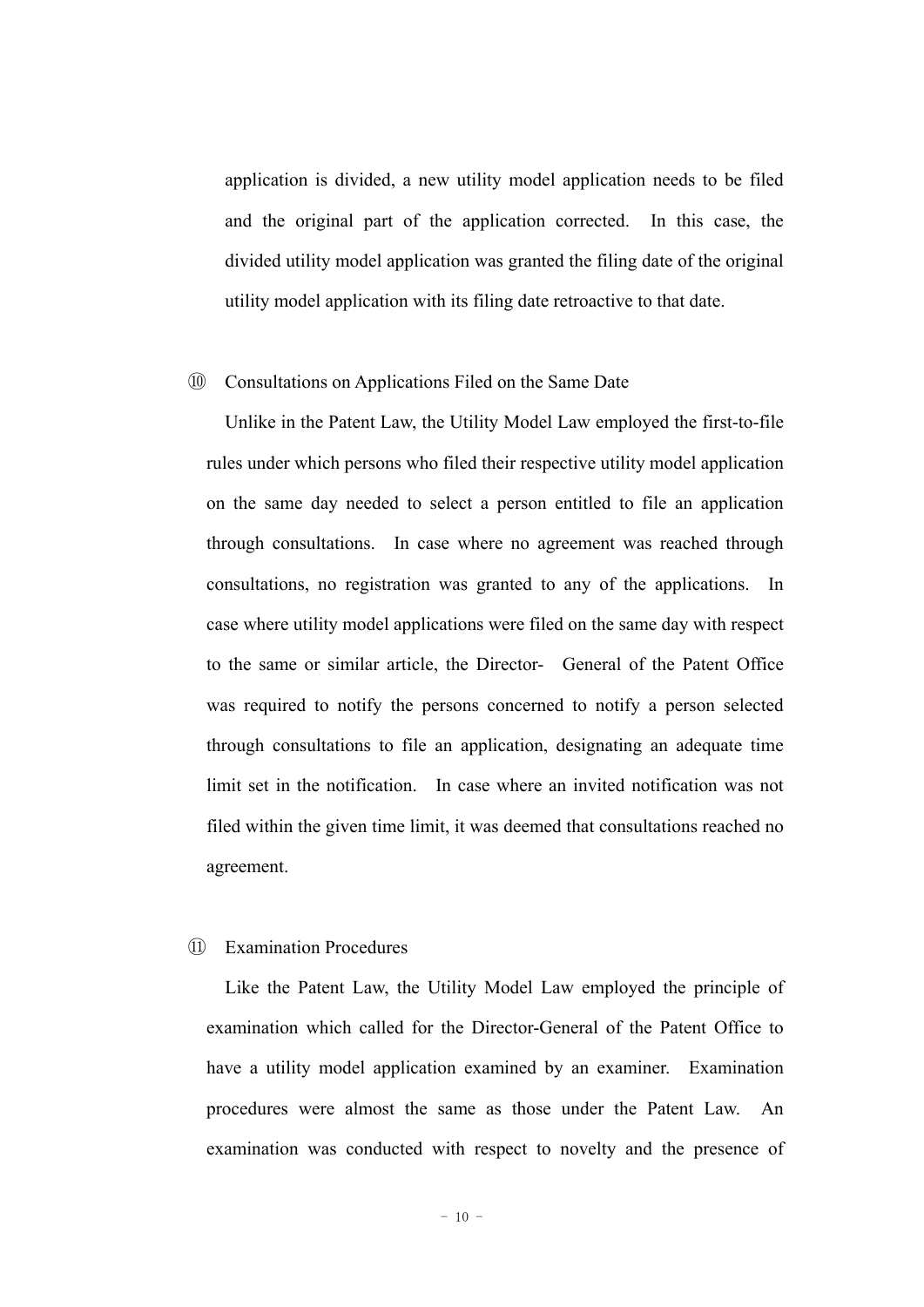matters falling into the category of unregistrable devices and a prior application. The Utility Model Law employs the first-to-file rule and therefore did not provide for an infringement examination and a prior art examination.

⑫ Registration of the Creation and Renewal of a Utility Model Registration

A utility model registration took effect upon its registration. A person requesting the registration of a utility model registration was required to submit a written registration along with a revenue stamp equivalent to the registration fee to the Director-General of the Patent Office within 30 days from the transmittal of a decision of registration. The Director-General of the Patent Office then registered a utility model registration in the Utility Model Registration Register and issued a certificate.

The term of a utility model registration was basically three years but could be renewed for another three years on demand. A person requesting a renewal was required to submit a written request with a revenue stamp equivalent to the renewal fee, and a certificate of the utility model registration, to the Director-General of the Patent Office within one month prior to the expiration of the term of one's utility model.

A request for a renewal of the term of a utility model registration filed within one month prior to the expiration of the original term required the payment of a special handling fee. In case where such a request was filed, the Director-General of the Patent Office registered a renewal of the term of a utility model registration in the Utility Model Registration Register and issued a certificate of renewed.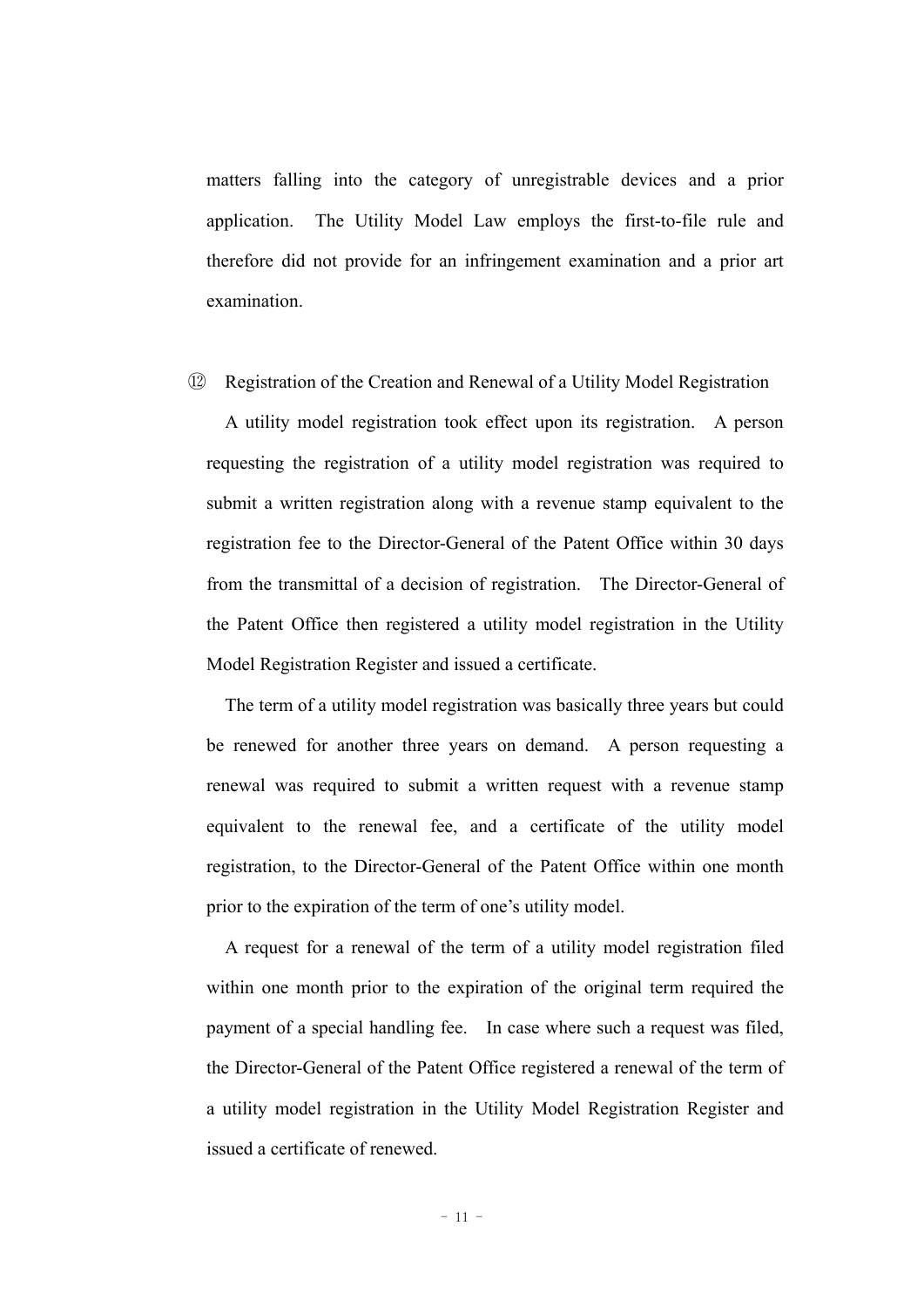#### (4) Status of Use

The number of utility model applications exceeded that of patent application in 1906, the year after the law was promulgated (patent applications totaling 4,509 and utility model applications totaling 7,952).

This trend continued for more than 70 years thereafter until 1981 when the number of patent applications exceeded that of utility model applications.

#### (5) Later Revisions

After promulgated in 1905, the Utility Model Law was revised in 1909 and 1916.

#### ① Law of 1909

The law was revised together with the Patent Law and the Design Law, with no major changes made to the Utility Model Law of 1905. As the law was similar to the Patent Law in many areas, most of changes were made to match revisions in the Patent Law.

The Utility Model Law was not revised except for a few minor changes made in relationship with other laws.

As a practical revision, the Utility Model Law incorporated the definition of the effect of a utility model registration that allowed its owner to have an exclusive right to commercially manufacture, use, sell or distribute articles it covered. The expression "commercially" was added in the Design Law but not included in the Patent Law.

#### ② Law of 1916

In this revision, the term of a utility model registration was made

 $- 12 -$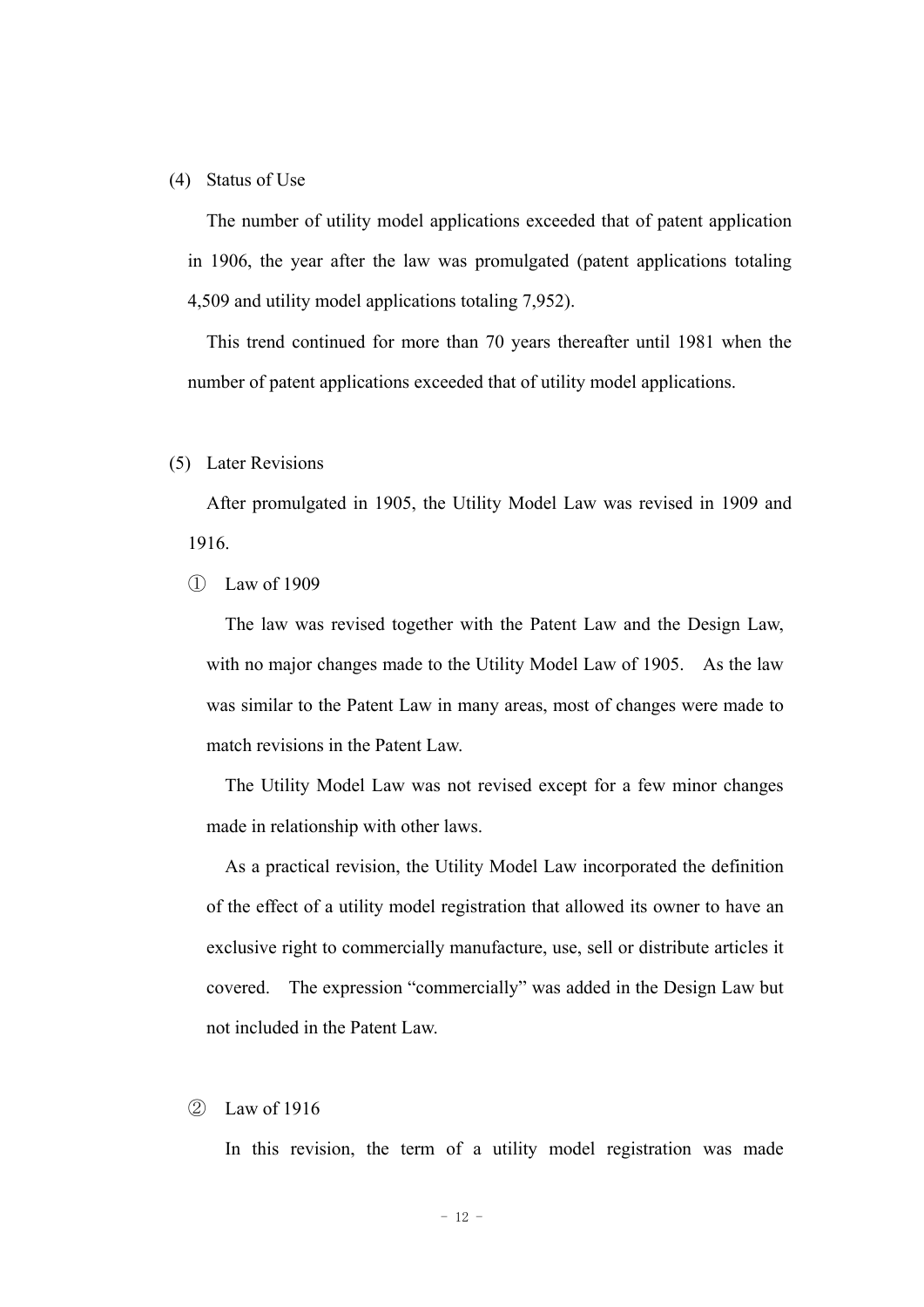renewable for another four years in order to give the owners of utility model registrations more protection.

In other words, the term of a utility model registration was basically for three years, renewable for another three years and then for four years , totaling 10 years.

The extension of the term of a utility model registration was explained as follows.

- a. The term of a utility model registration totaling six years with the basic term of three years and the once only renewal period of three was not sufficient enough to allow the acquisition of a utility model registration to gain profits after marketing articles covered by the right.
- b. Although different from the Patent Law and the Design Law in nature, the Utility Model Law was a law designed to stimulate inventing. The six-year term of a utility model registration stipulated by the law was too short compared with 25 years for a patent (including an extendable period of 10 years) and 10 years for a design.
- c. The term of a utility model registration had been extended in Germany on whose utility model law the Japanese Utility Model Law was based.

#### 2. Utility Model System of 1921

(1) Grounds for Revision

Grounds for revisions made to the Utility Model Law in 1921 are the same as those for revisions made to the Patent Law in the same year.

 $- 13 -$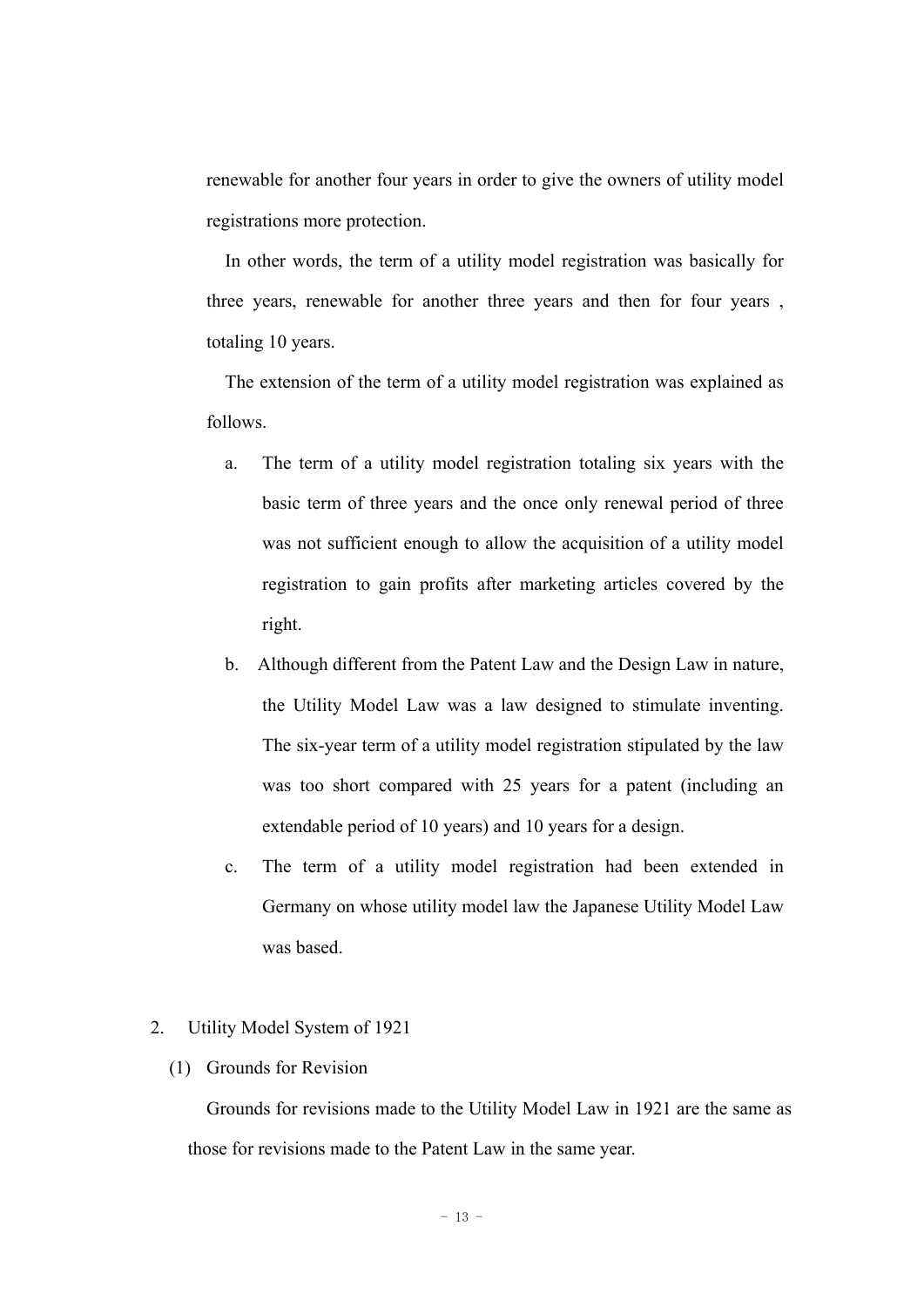#### (2) Major Items of Content

Major revisions made with particular consideration given to the nature of a device were explained as follows:

① Subject of Utility Model Registration

It has been long argued that a subject of a utility model registration, that is, a device, does not differ from an invention.

In the revised law, therefore, it is made clear that a device and an invention are different in nature and a device is defined as a utility model relating to the shape, construction or a combination of articles.

② Period of Exclusion from Invalidation of Registration

The period of exclusion from a claim for the invalidation of a utility model registration was set at three years against five years set for a patent.

#### ③ Adoption of a Compulsory License System

In case where a utility model registration cannot be worked without the use of a model registration or design of a third party who is not working a right and refuses to license the right without legitimate reason, the owner of the utility model registration can force a license of the third party right through a trial and the third party owner of the right forced to be licensed can force a license of the compulsory licensee to be licensed.

However, there was no way available for the owner of a utility model registration to force a license of a patent. The reason for this was given that a compulsory license of a patent right if granted does not serve to stimulate inventiveness and provide protection for patent rights since it forces the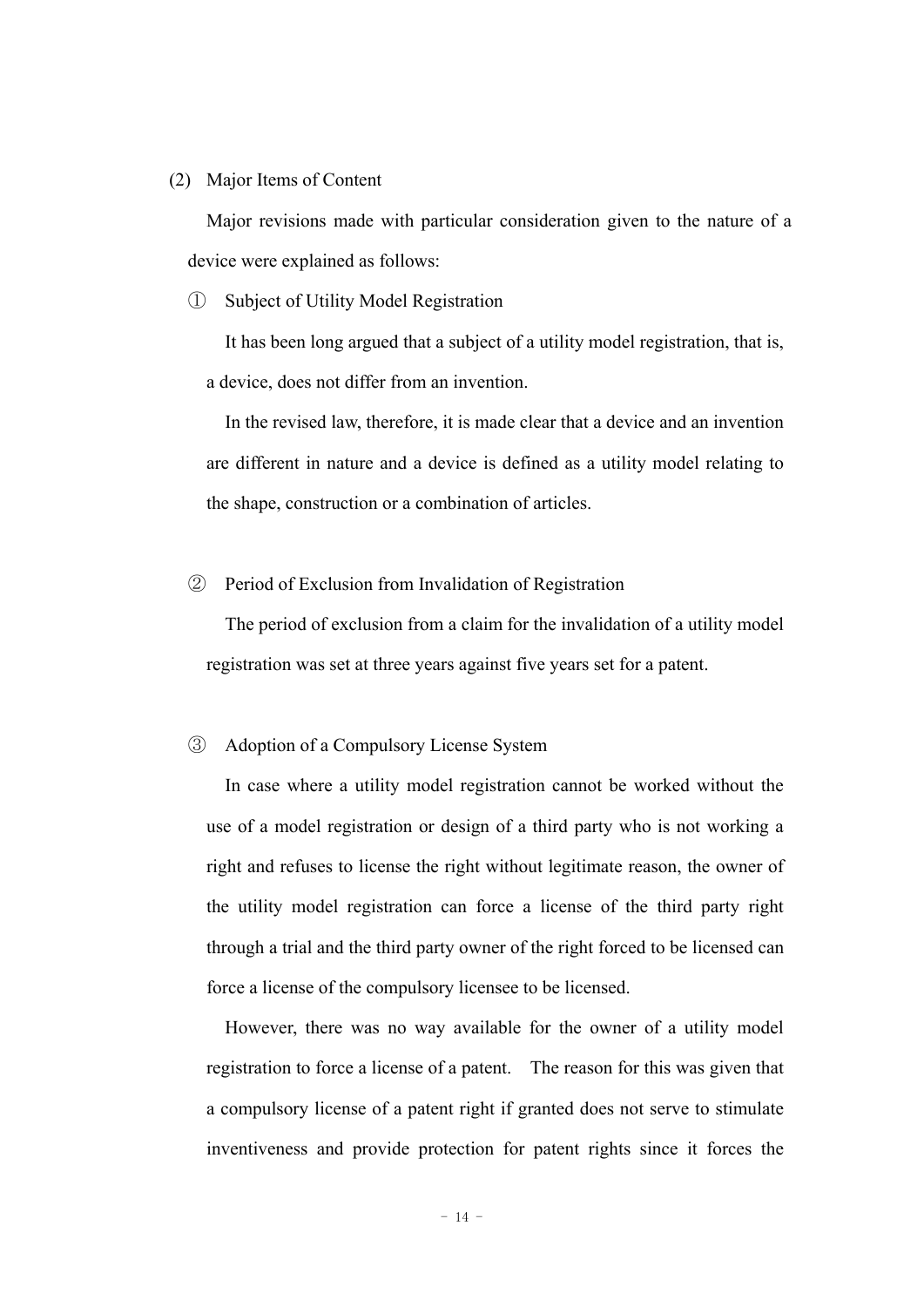owner of the patent to give up a unique invention achieved through an extremely high degree of efforts in favor of a utility model registration for a later-made simple improvement.

#### ④ Term of a Utility Model Registration

The term of a utility model registration was extended to 10 years with an annual fee employed after an annuity for a patent.

Through its partial revision in 1916, the Utility Model Law of 1909 provided for the term of a utility model registration to be extendable up to 10 years. With this renewal system abolished, the Utility Model Law set the term of a utility model registration uniformly at 10 years.

#### ⑤ Trial for Approval of Correction

It was made possible to demand a trial for the approval of a correction.

#### ⑥ Criminal Charge against Provisional Protection

Unlike the Patent Law, the Utility Model Law of 1921 did not provide compensation for an infringement on rights of a laid-open utility model application to provisional protection. Therefore, a utility model application if infringed upon during its provisional protection period could not be compensated.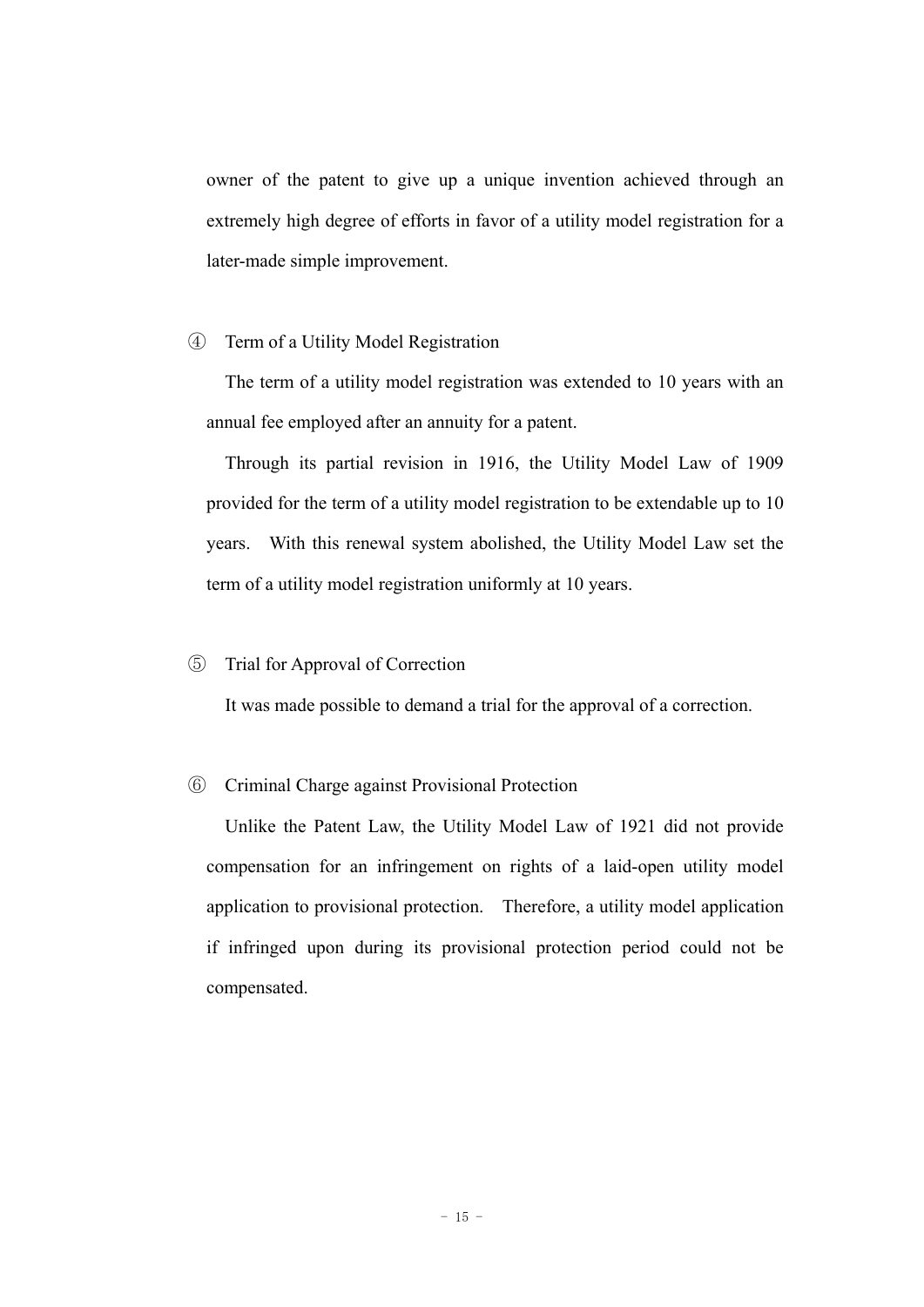#### **III. Recent Utility Model Systems**

#### 1. Utility Model System of 1959

#### (1) Grounds for Revision

Section 1 of the Utility Model Law of 1921, if literally construed, called for a registrable device to satisfy two legal requirements, a "model" and a "device." Although the law itself required to be otherwise revised, fait accompli that an examiner's decision, a trial decision and a court decision in practice were inevitably inclined to weigh in either a "model" or a "device" with an emphasis had come to be corrected by a legislative means.

If the "model-oriented" theory is adopted, a minor difference in a model needs to be granted a different right, allowing for a simple design alteration by an engineers in the field to easily registered changes. As a self-defense measure given that situation, one needed to file a utility model application with respect to minor alterations which was not otherwise register worthy but was required only to prevent it from being granted to a third party. Huge utility model applications thus filed had come to affect the acceleration of the examination process. This opposed the purpose of the law to contribute to the development of technology and was an obstacle to the development of technology.

To prevent the adverse effects of this "model-oriented" theory, the following concepts were conceived.

#### ① "Model-Absolute" Theory

This represents a view which counts in only the model aspect of a device. Under this theory, a utility model application needs to be filed based on a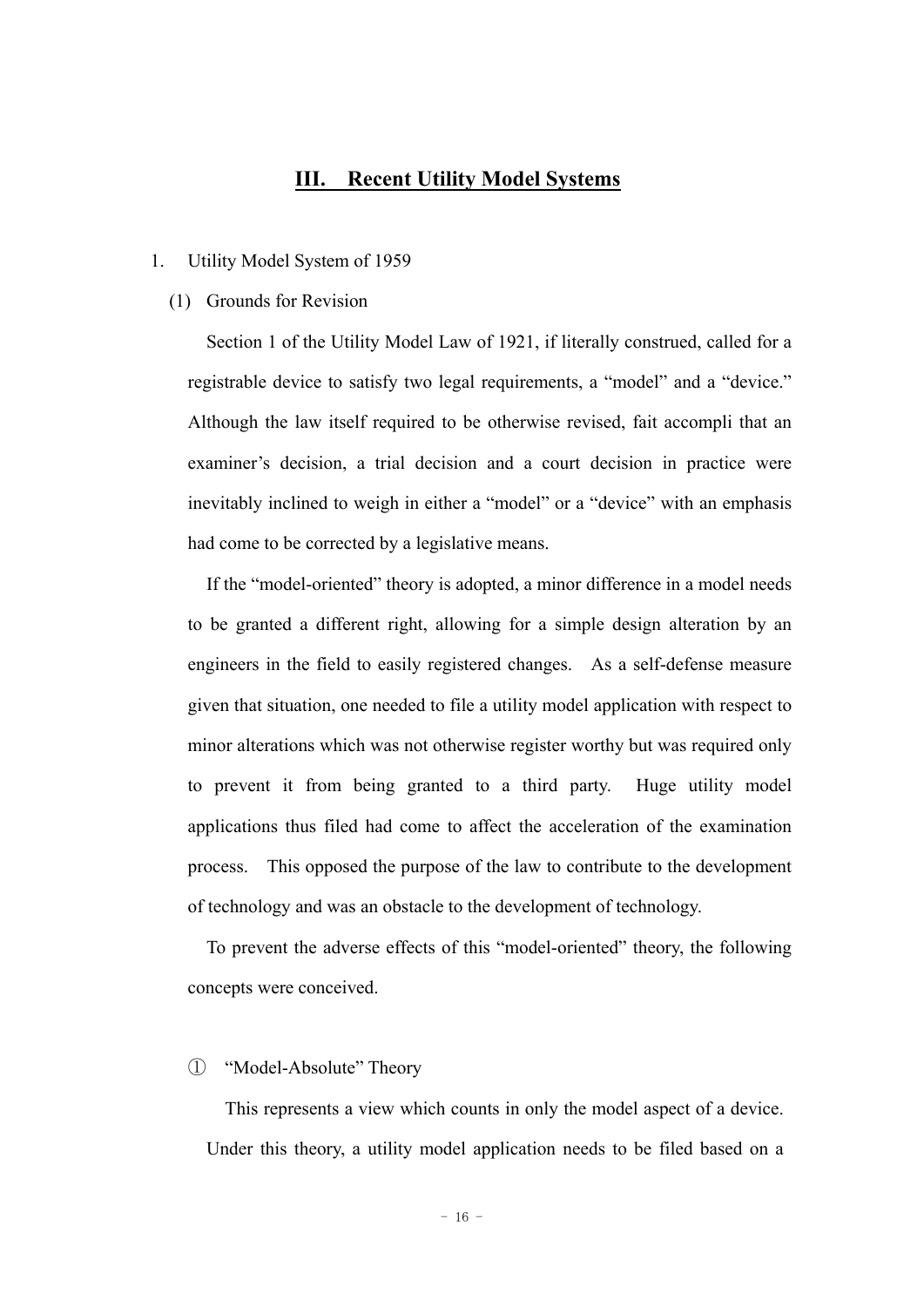device indicated in a manufacturing drawing in the process of actual designing, with its description attached only for explanatory purposes.

#### ② "Device-Absolute" Theory

This theory recognizes a device as a petty invention. Under this theory, a "device" constituting a utility model and an invention should be viewed the same. The theory represents a view that a device and an invention should be protected as petty and large inventions. However, it was argued that by allowing no substantial difference between the two it would no longer warrant the existence of a utility model system separate from a patent system.

#### ③ Limited-to-Article Theory

This is a view that, like the German utility model law, limits the subject of protection to work tools and daily necessities. It would however be difficult to determine ways of defining subject articles.

#### ④ Abolition-Favoring Theory

This is a view representing the natural conclusion of a theory completely opposite to the "Device Absolute" theory. If the Utility Model Law is abolished, devices to be protected under the Patent Law or the Design Law will be absorbed into patents or designs. A question was raised over a possible major difference in the concept and scope of an invention before and after the abolition of the Utility Model Law.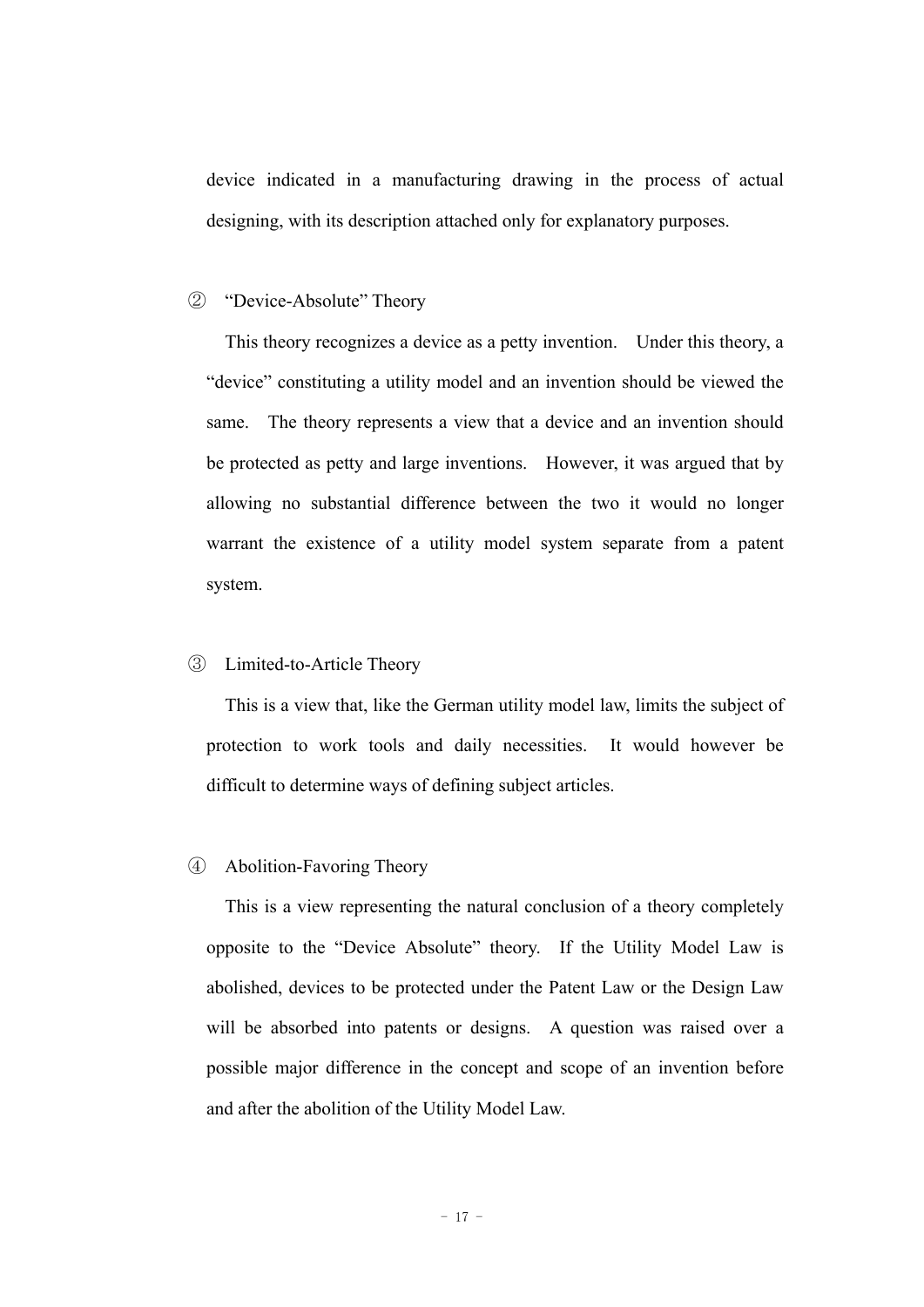(2) Outlines of Utility Model-Related Recommendations by Industrial Property Laws' Revisions Study Council

Utility Model Law-related recommendations by the Industrial Property Laws' Revision Study Council based on its study on revisions of the industrial property-related laws are outlined below:

#### ① Requirements for a Utility Model Registration

It is required to stipulate that a person who creates a novel and inventive device relating to the shape, construction or a combination of articles, which is industrially applicable, can acquire a utility model registration with respect to the device.

A device is considered as "inventive" when it cannot be readily inferred from devices, etc. known before a utility model application concerned by a person with ordinary skill in the art to which the device belongs.

#### ② Exception to the Loss of Novelty

In case where a device of a utility model application has come to lose its novelty against the will of a person entitled to acquire a utility model registration with respect to it, the device is deemed to be novel only if a utility model application concerned is filed within six months.

#### ③ One-Device-per-Application

It should be pointed out that only one utility model application can be filed per device.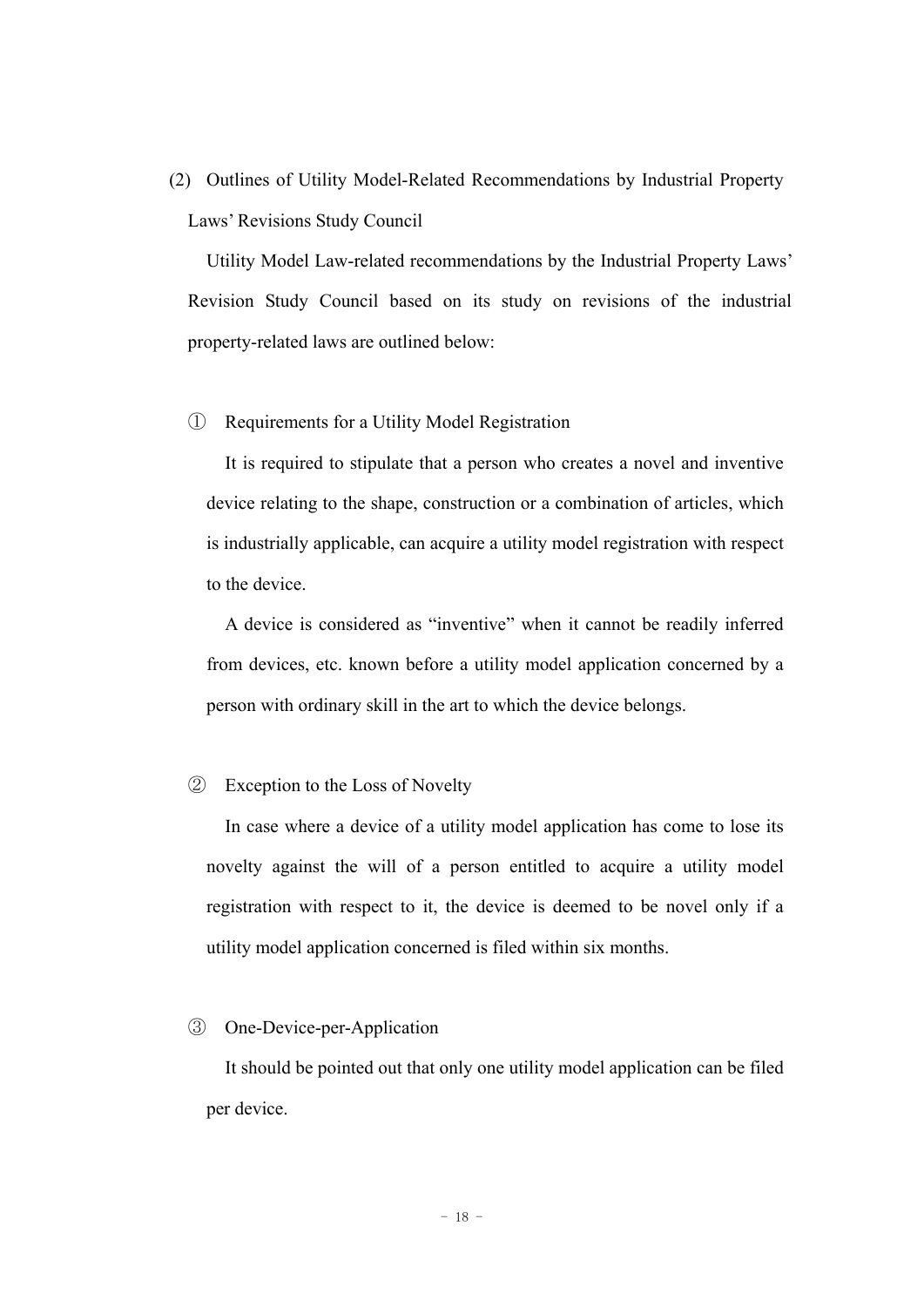#### ④ Conversion of Application

When a patent application or a design application is converted into a utility model application, the patent application or the design application is deemed withdrawn.

⑤ Relationship Between the Filing Dated of a Utility Model Application and a Patent Application

In case where an invention of a patent application and a device of a utility model application are the same, their relationship with respect to the filing dates needs to be determined. In case where an invention of a patent application and a device of a utility model application are the same, the earlier-filed application is granted a patent or a utility model registration. In case where a patent application and a utility model application fall on the same day, the applicants are required to consult with each other and neither of them is granted a patent or a utility model registration in the absence of consent reached through the consultations.

#### ⑥ Relationship with the Right to Acquire a Patent Application

It should be stipulated that as for the relationship of the right to acquire a utility model registration with the right to acquire a patent, a person who succeeds the right to acquire a patent is deemed to have succeeded the right to acquire a utility model registration with respect to a device which is the same as the invention.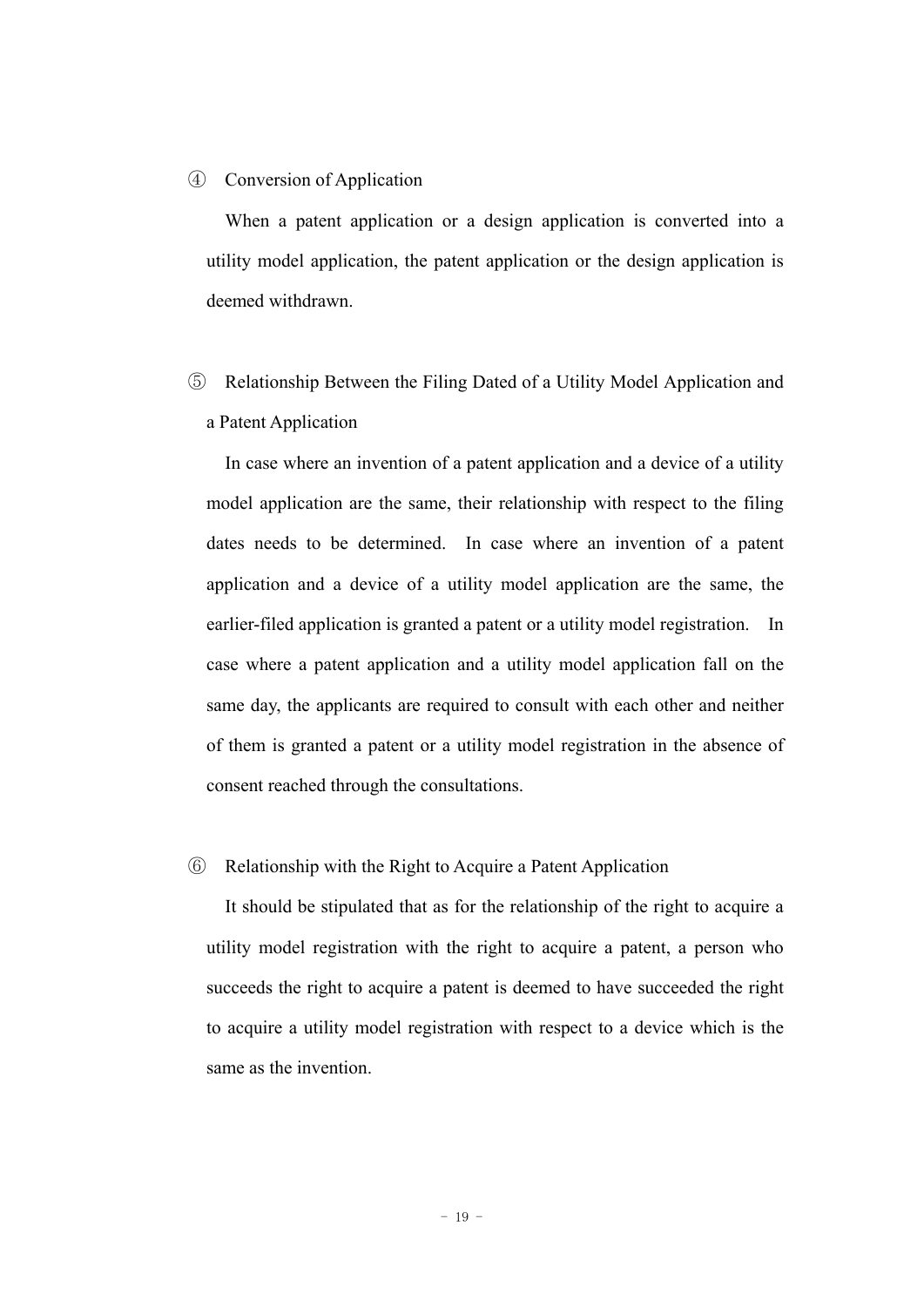#### ⑦ Term of a Utility Model Registration

The term of a utility model right terminates upon the lapse of six years from the date of its publication. However, it cannot exceed eight years from the filing date of the utility model application concerned.

#### (3) Major Items of Contents

Based on recommendation by the Council, the Utility Model Law was revised as outlined below:

#### ① Range of Protection by a Utility Model Registration

The subject of protection under the Utility Model Law was defined as "industrially applicable devices relating to the shape, construction or a combination of articles" and a "device" as "the creation of technical ideas by which a natural law is utilized." (Section 2)

Compared with the Utility Law of 1921, the expression "utility" was deleted and the definition and scope of a device stipulated in detail.

#### ② Incorporation of a Provision for the "Inventive Step of a Device"

It was stipulated that a device which can be created "extremely easily" based on a device already publicly known or publicly used is not registrable. Thus, a device lacking creativity was not granted a utility model registration.

③ Relationship between a Utility Model Application and an Earlier-Filed Patent Application, a Design Application and a Conversion of a Utility Model Application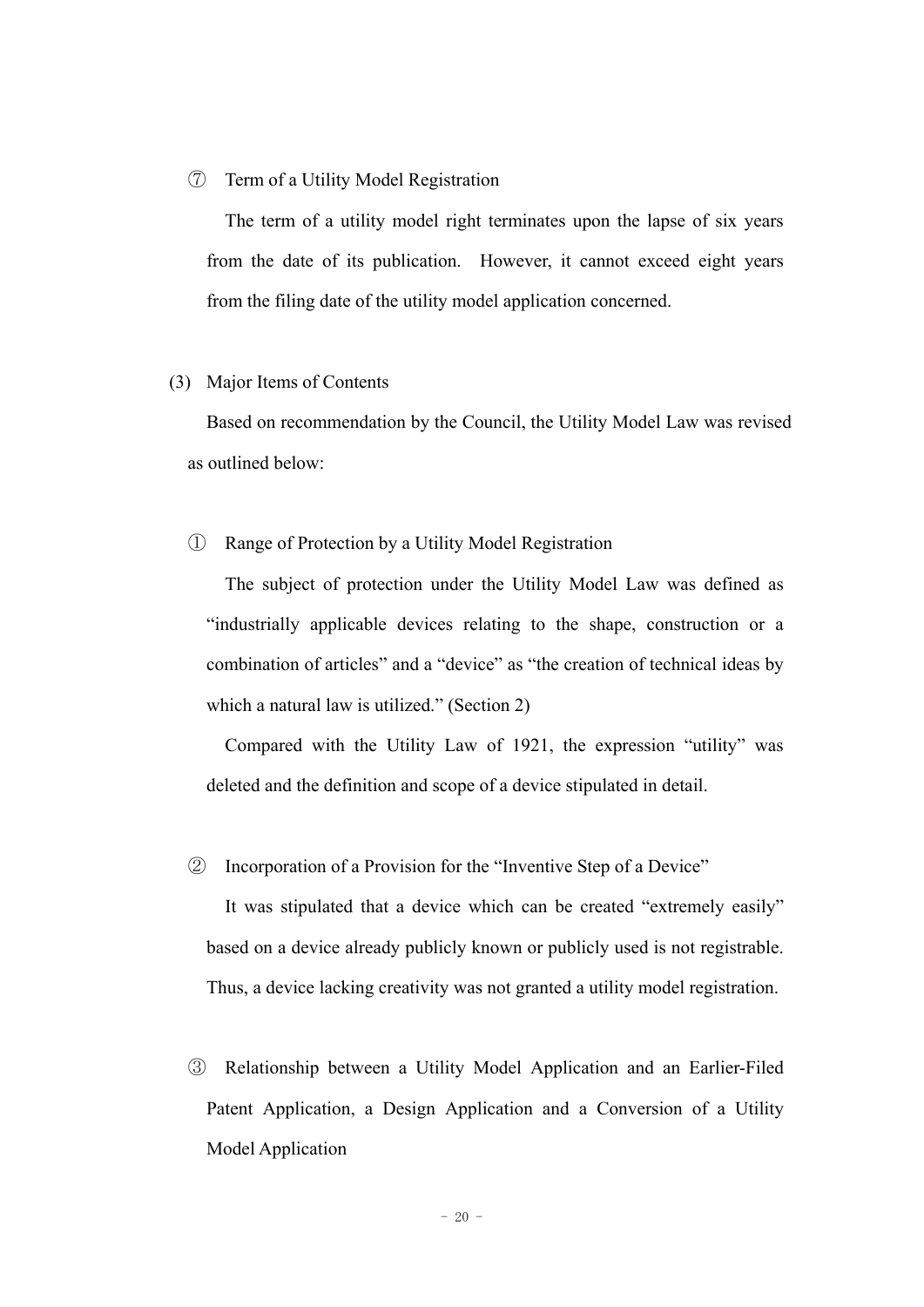In light of the recognition that a device (utility model) and an invention (patent) are the same in nature, the following were stipulated.

In case where an invention of a patent application and a device of a utility model application are the same, the first to file was entitled to obtain a right. With respect to one subject, only one right, either a patent or a utility model registration could be assigned.

The conversion of an application was admitted among a utility model application, a patent application and a design application. This was designed to coordinate three kinds of applications to ensure that with respect to the same subject, only one right, either a utility model registration, a patent or a design right could be assigned.

#### ④ Term of a Utility Model Registration

The term of a utility model registration was fixed at 10 years, not exceeding 15 years from the filing date of a utility model application.

#### ⑤ Others

The inclusion of foreign publications into public publications, an expansion of exceptions to the loss of novelty, an exclusive right of use, a non-exclusive right of use based on an arbitration, acts deemed to be an infringement on a utility model registration and the calculation of the sum of damages were stipulated in accordance with revisions made to the Patent Law.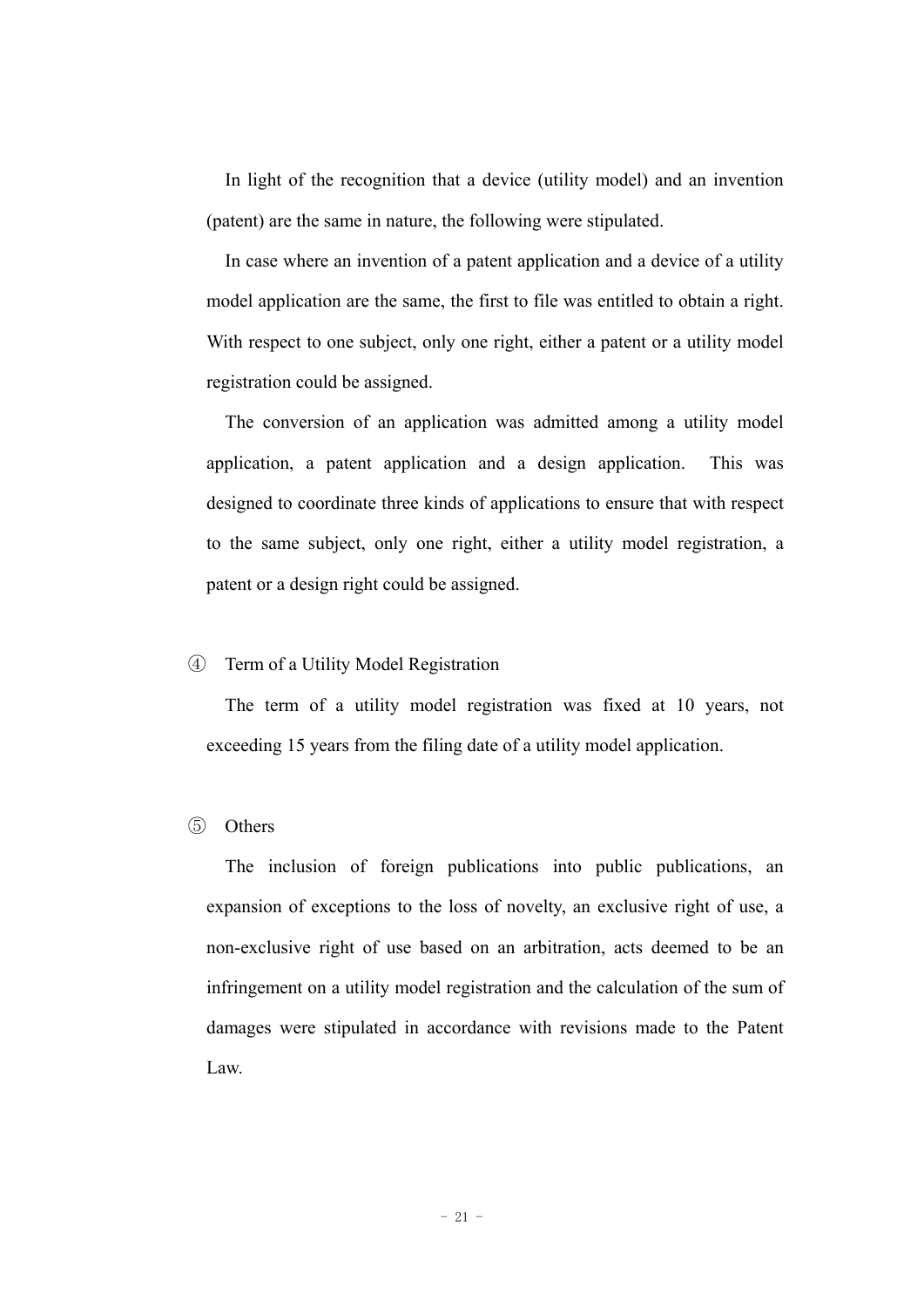#### 2. Later Transition of the Utility Model System

#### (1) Utility Model Law of 1965

In 1962, the Industrial Property Laws' Revisions Study Council started its review of the Utility Model Law. The Council came to conclude that devices for nearly protected under the Utility Model law should be protected under the Patent Law witch resulted in the abolishing of the Utility Model Law. This however would create problems over technical standards applicable to inventions. In order not to discourage creativity and keep the technical level of inventions high, the Council concluded, it was adequate to protect devices with the scope of protection limited through a simple system separate from the patent system. Based on this conclusion, the Council made the following recommendations

With consideration given to overseas trends along with technical development, a simplified examination system should be adopted for the utility model system.

#### ① Examination

A Applications before being laid open or examined,, should be conducted only with the respect to the following:

- ・ Application contravening public order or public morality
- ・ Application unclear in technical contents
- ・ Application without a technical scope described in a claim

An application falling into either of the above should be served a decision of refusal.

No voluntary amendment would be admitted.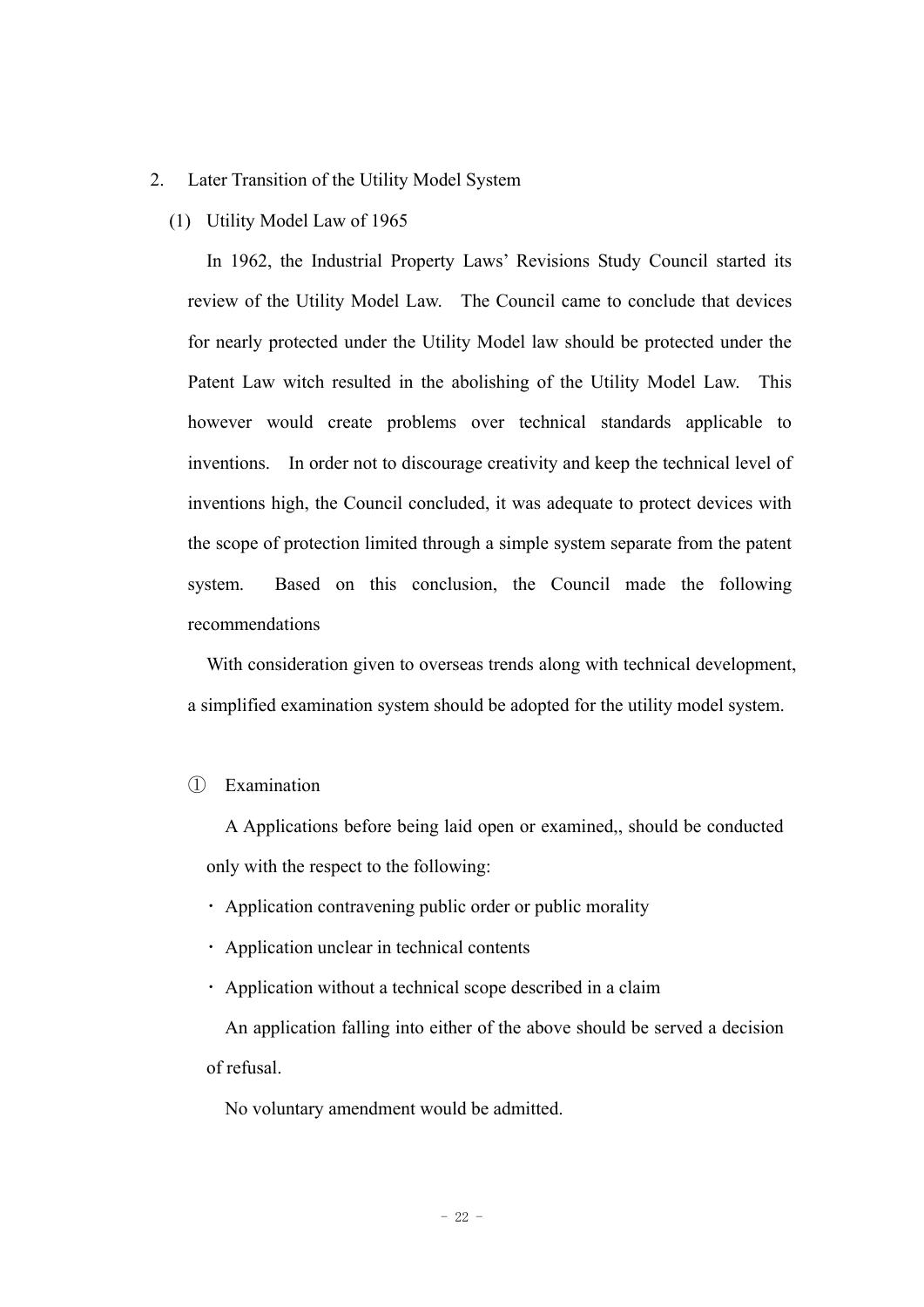#### ② Laying-Open

Applications three months after their filing, except for ones withdrawn, invalidated or served a decision of refusal, would be printed in full and laid open with their classification fixed.

#### ③ Provision of Information

The provision of information would be invited with respect to laid-open applications. A period for the provision of information would be set at three months from the laying-open date. Information should include reasons why an application should be refused accompanied with the necessary documents. The system would not require a strict procedure as required for an opposition to a utility model registration (including the transmittal of a copy to the applicant, the submittal of a statement of arguments, the application of a trial procedure and a decision on an opposition). No fee would be charged.

#### ④ Examination after Laying-Open

With respect to an application which information had been provided within three months after being laid open would be subject to determine whether to approve or refuse a utility model. An application which information had been provided would be examined with respect to reasons for its refusal as given in the provided information. In case where an examiner finds a substantial reason to refuse an application, a decision of refusal was given.

The application would be notified of the decision through the transmittal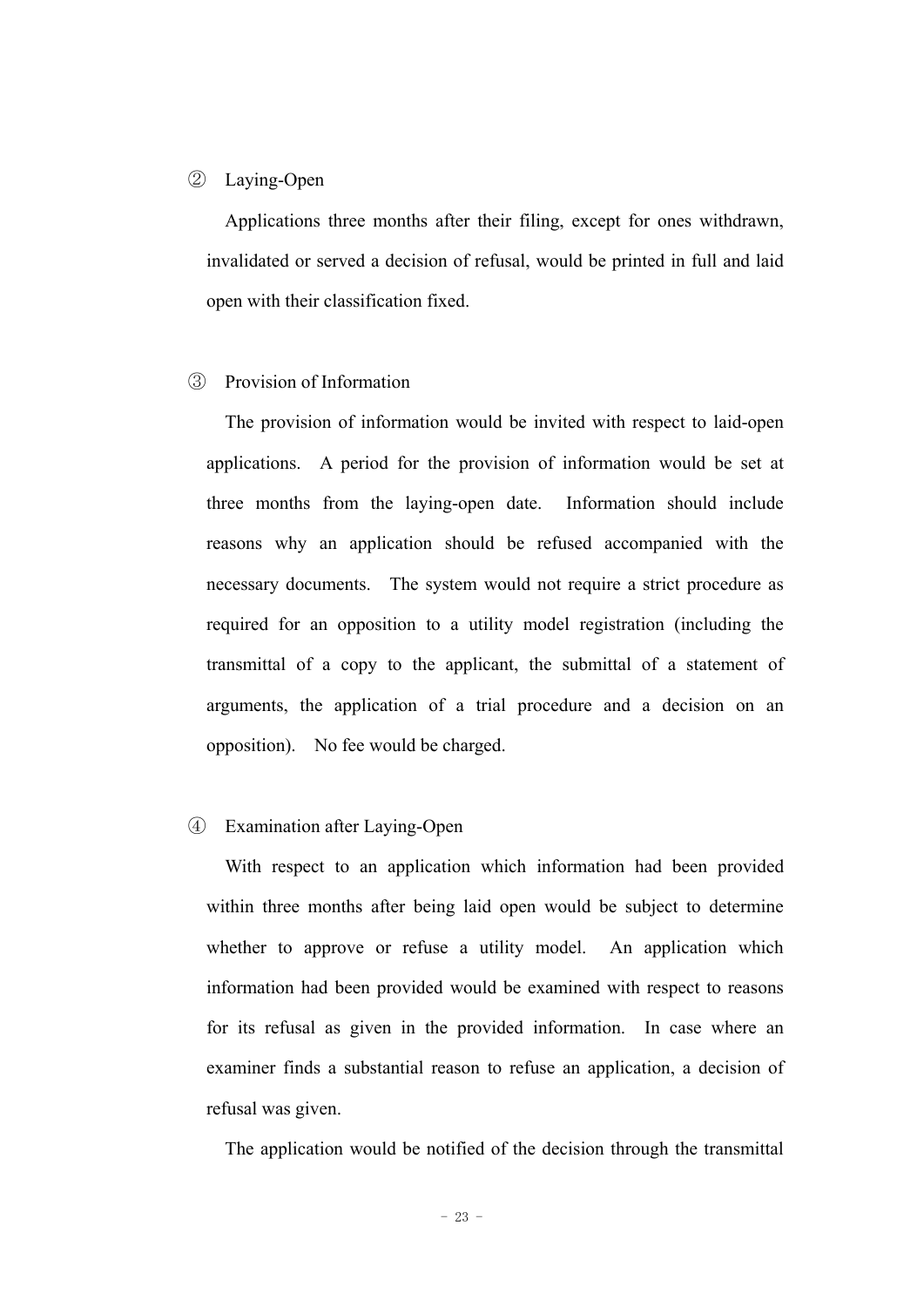of a copy of the decision.

A notification of reasons for refusal would be made.

A person dissatisfied with a decision would be able to demand a trial within 30 days from the transmittal of a notification of the decision. In the process of a trial, an amendment would be admitted. A demand for a trial, if filed, would be sent to an examiner. If the examiner found the request reasonable and rendered a decision of utility model registration, the request would be extinguished with its purpose attained.

⑤ Effects of Laying-Open and Registration

Once a device was granted a utility model registration, it would be granted a right to demand damages and return of unfair profits retroactive to the date of its application being laid open.

The right to seek an injunction should be admitted only after a utility model registration was granted. Measures would be required to prevent the ill effects of the execution of the right to seek an injunction.

#### ⑥ Criminal Charges

Criminal charges would be stipulated.

⑦ Trials

A trial would be conducted by a single trial examiner. An infringement suit and a trial for the invalidation of a utility model registration would follow the present law.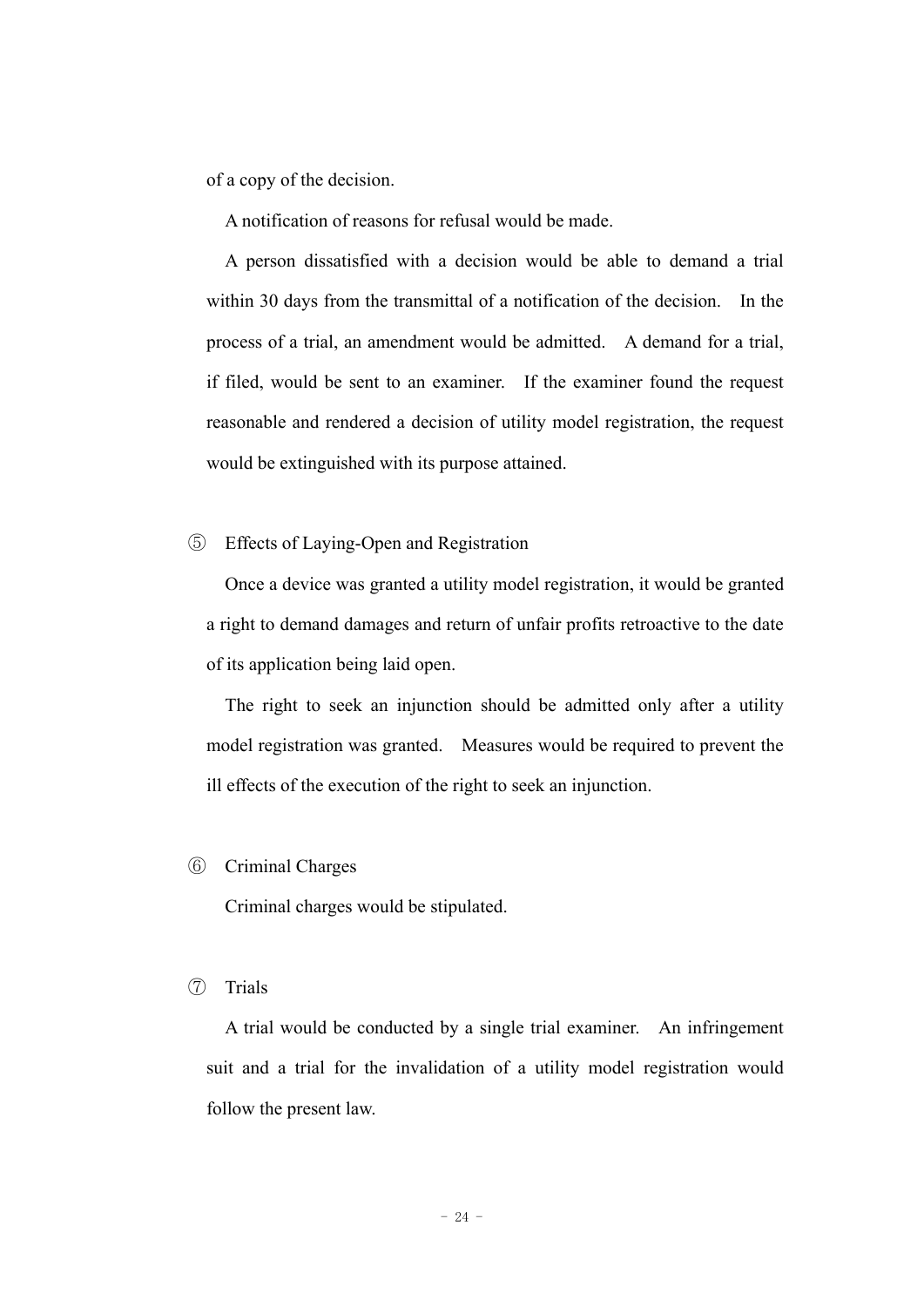#### ⑧ Term of Right

The term of a utility model right should be set roughly at five years from a laying-open date.

#### ⑨ Relationship with Patent and Design

The relationship of a utility model application with a patent application would follow the present law with respect to reasons for refusal and invalidation.

The conversion of an application from a patent application to a utility model application and from design application to a utility model application would not be allowed.

A law partially revising the Utility Model Law based on the above recommendations was submitted to the Diet together with a law partially revising the Patent Law however, due to late diet proceeding, the laws were eventually dropped.

#### (2) Utility Model Law of 1970

The Utility Model Law was revised in 1970 along with the Patent Law as outlined below:

#### ① Patent Laying-Open System

Applications, lapsing one year and a half after their filing dates, except for ones already published, were to be laid open to provide a third party an opportunity to view their contents.

Specifications, etc. were to be open for public inspection. In return for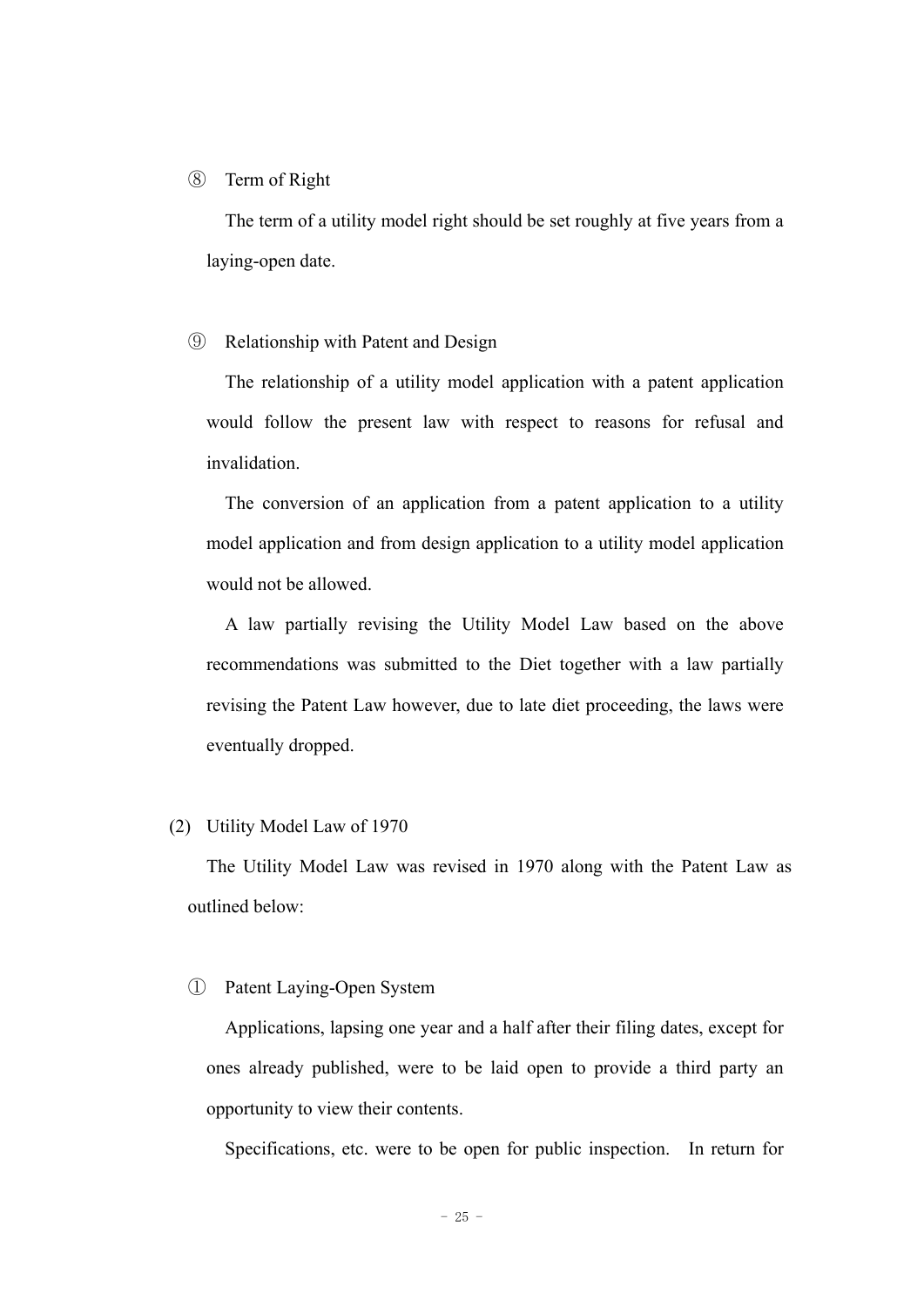the laying-open of one's application, the applicant was granted the right to demand from a third party working his invention compensation for the sum of money equivalent to its royalty charge but with that right executable only after their publication.

In light of the possibilities that a long period of time may be required from the time of filing of an application to the start of an examination, the applicant may suffer unexpectedly large damages which often could not be recoverable by compensation or a third party working the invention may be adversely affected by a warning served at a time when it is still not clear whether the invention would be patented or not, a preferential examination system was adopted.

#### ② Examination Request System

In the past, all applications were subject to an examination. With this revised, an examination was to be conducted only when an examination is requested by an applicant or a third party. An examination request could be made within four years. In the absence of an examination request during this period, an application was to be deemed withdrawn.

The scope of an earlier-filed application was expanded with respect to an application laid open or published. A later-filed application on an invention which is the same as an invention described in the specification or drawings of an earlier-filed application laid open or published after the filing date of the later-filed application was to be refused.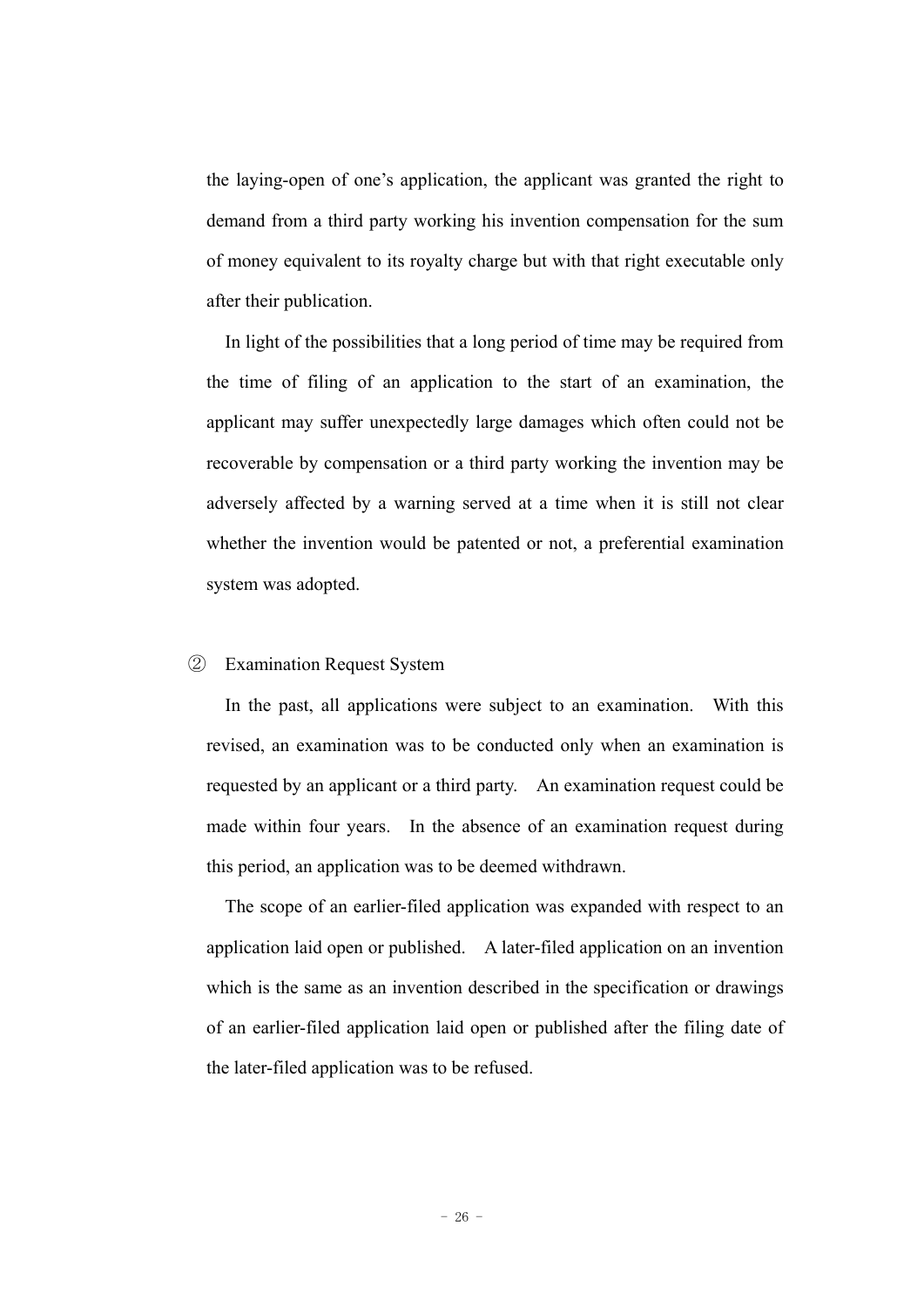#### ③ Reconsideration by an Examiner before an Appeal

In case where a trial is demanded against a decision of refusal and an amendment to the specification or drawings attached to the request for an application concerned within 30 days from the filing of the demand, the demand was to be first subject to an examination by an examiner before the trial. In the past, roughly 40 percent of all decisions of refusal had been rejected in the process of a trial, most of them were due to changes made to original applications through amendments at various stages of a trial. This is a measure that accelerates the examination process. In such cases the examiner in charge is likely to reach the same conclusion as one examined through a trial and requires less time and labor.

#### ④ Limitation on the Time of Amendment, Division and Alteration

A period during which an amendment is allowed was revised as "during the pendency of the case at the Patent Office."

After the lapse of one year and three months after the filing of an application, an amendment was not allowed even before the transmittal of a decision of publication except for the following cases.

- ・ An amendment is made together with a request for an examination.
- ・ An amendment is made within three months from the filing of a request for an examination filed by a third party.
- ・ An amendment is made within a time limit designated for the submittal of a statement of arguments in response to a decision of refusal.
- ・ An amendment is made within 30 days from a demand for a trial against a decision of refusal.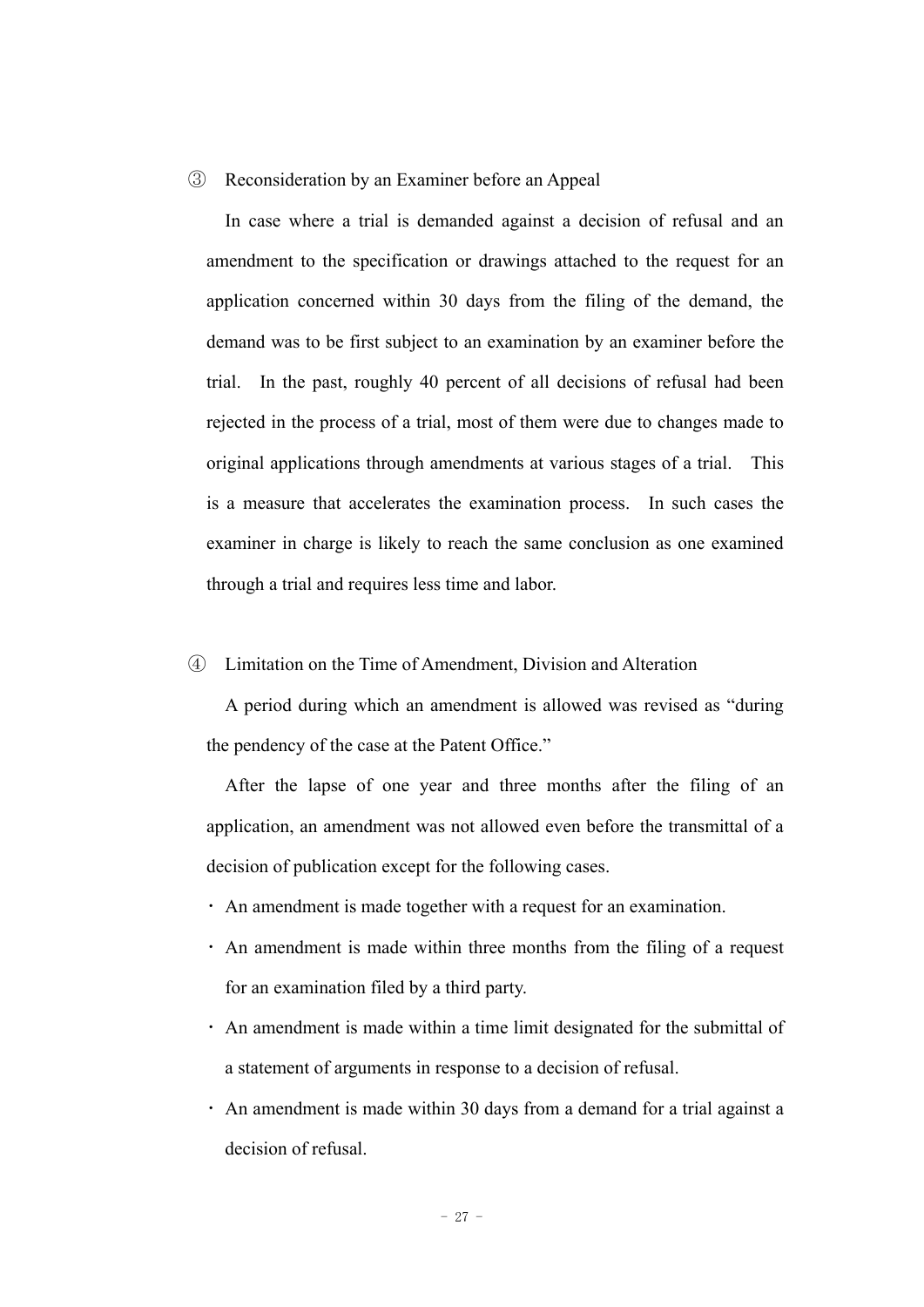A period allowing a division was made the same as that allowing an amendment.

The conversion of an application was allowed during a period allowing a request for an examination to be made or within 30 days from the transmittal of a copy of a decision of refusal.

#### ⑤ Enhancement of Provisional Protection

The Provisional protection after Publication of Examined application (KOKOKU) allows the applicant to seek injunctive relief, and request monetary damages, for unjust actions, because the ratio of the applications rejected by oppositions after KOKOKU has been reduced as a result of the improved quality of the examination process by offering information on the patent application which has been lade open, according to the introduction of the Unexamined Publication (KOKAI) system. To prevent rights from being abused, the enforcing party owes strict liability with respect to enforcement. A law suit for seeking enforcement can be stayed until the decision or judgment of the patent application becomes final.

#### ⑥ Other Matters Revised

The Director-General of the Patent Office or an examiner was allowed to request related government organizations, schools and other organizations to conduct a search necessary for an examination.

It was made possible to submit to the Director-General of the Patent Office information providing grounds for the refusal of a utility model application.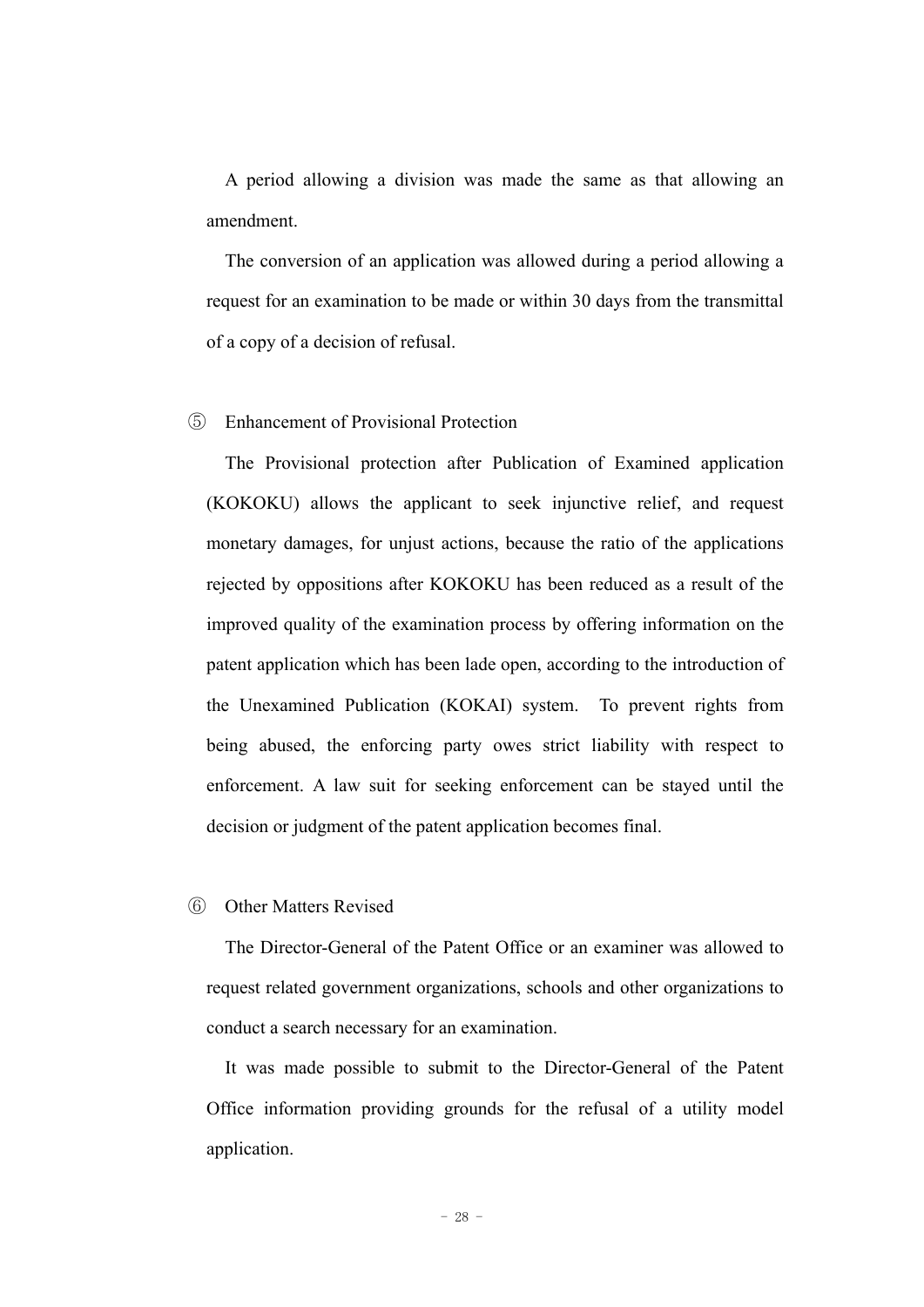#### (3) Revision of 1975

The utility model law was revised in 1975 as well as patent law.

#### ① Adoption of the Multiple claim system

In the claims of the utility model application, the applicant can set forth, in addition to matters necessary to the devised structure, embodied features of the devise. A system allowing multiple claims with respect to a single devise is called the multiple claim system. The reasons for the adoption of the system are as follows: Japan has been expected to change due to internationalization of the application system, where many foreign countries use this system; adoption of the multiple claim system is a premise to affiliate with the PCT. The system allows examiners to easily give reasons for rejection for respective claims, and allows the applicants to also easily respond to the reasons for rejection; in claims, matters necessary to the devised structure are set forth together with embodied features which includes technical limitations and embodied expressions. Consequently, the scope of right becomes clear by itself and convenient for third parties.

#### ② Trial against a Decision of Refusal after an Application Publication

In case where a trial against a decision of refusal after the publication of an application is to be made, the specification can be amended within a certain period.

#### (4) Other Revisions

The Utility Model Law was further revised along with revisions made to the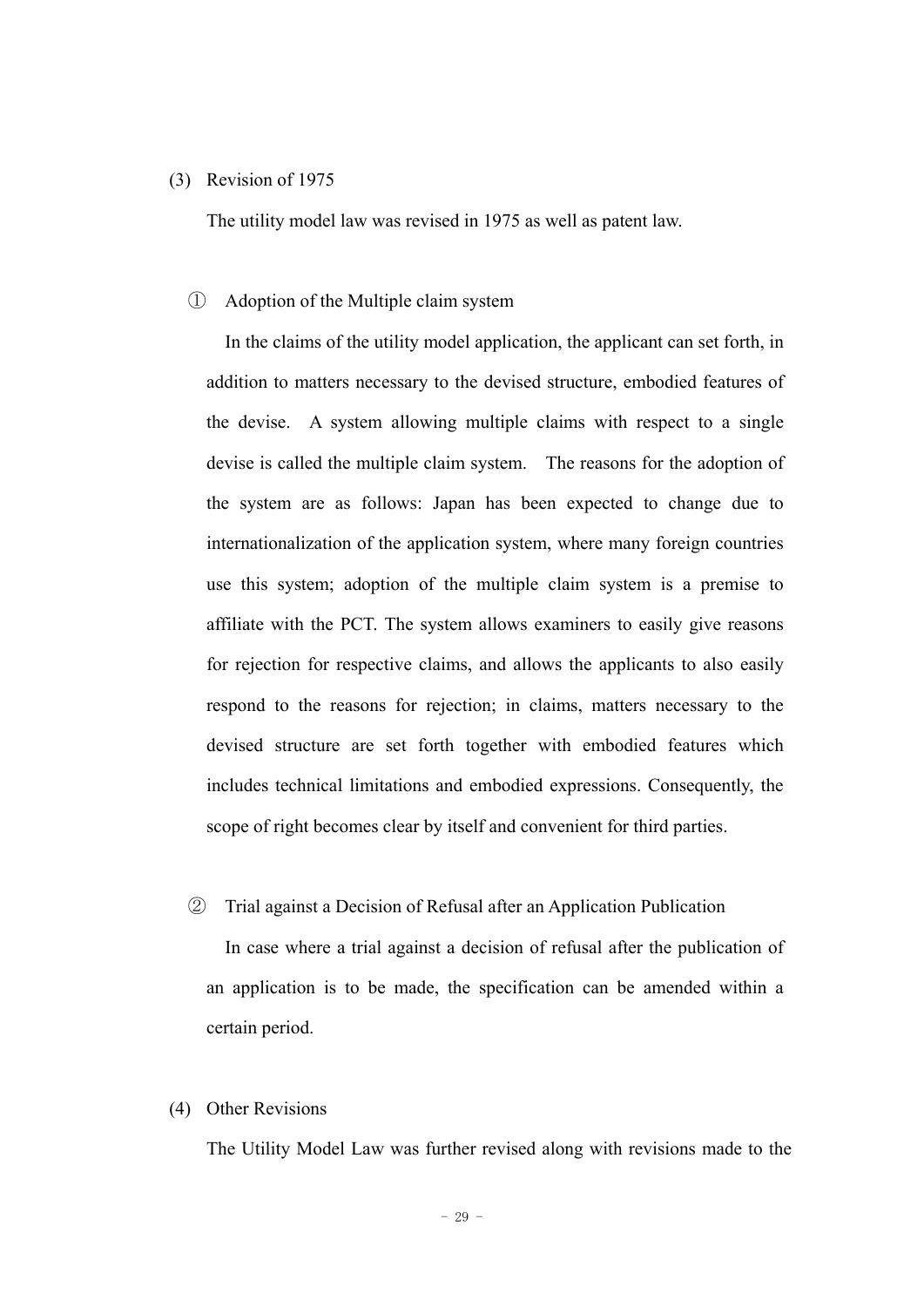Patent Law.

Revisions were made in 1978 to comply with the ratified Patent Cooperation Treaty, in 1985 to match the adoption of a domestic priority system and in 1987 to follow an improvement in the multi-claim system.

#### (5) Utility Model Law-Related Problems

Among problems concerning the Utility Model Law, those relating to the interpretation and execution of the law are presented below:

#### ① Problem with Protection of "Process" in Utility Model Law

This is a problem concerning the adequacy of a process described in a claim for a utility model registration. It is clear that a device relating to a manufacturing process cannot be protected under the Utility Model Law regardless of how good it may be.

However, devices are often found registered by manufacturing methods or steps described in claims for a utility model registration. In such a case, it is legally questionable how the substance of a device should be interpreted. Since the subject of the Utility Model Law is essentially a device relating to the shape of articles, a method (process) for realizing it is not a matter indispensable for the construction of a device relating to a shape.

Therefore, it is widely accepted that a method described in a claim should be interpreted as indirectly describing in the expression of a method of a certain shape to be attained as a result of the method executed. In fact, it is not easy to describe a certain shape in a form distinguishable from a conventional shape or a description to understand its contents. Therefore, it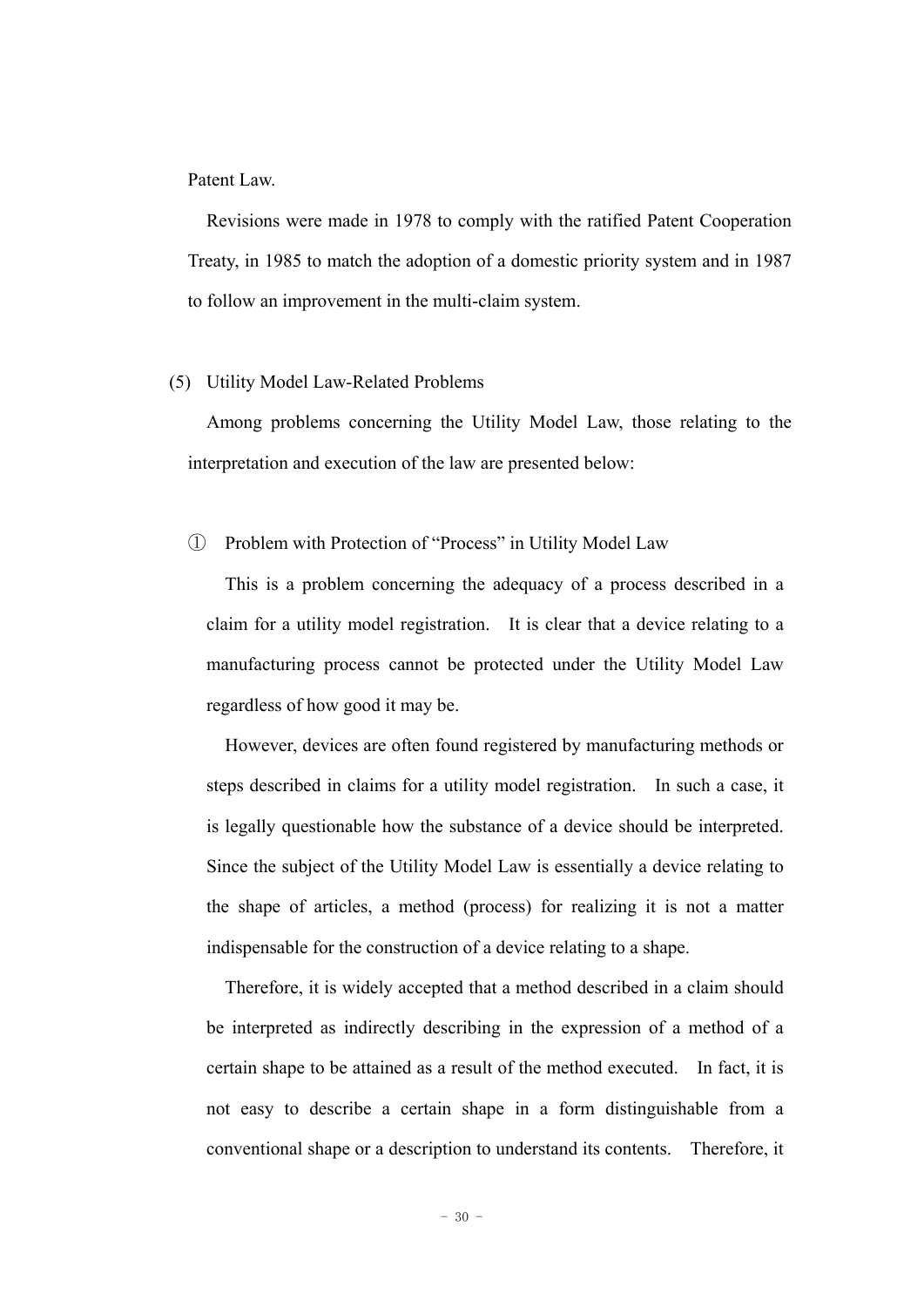is allowed in practice to include the description of a method in a claim for a utility model registration.

However, this is admitted only for the sake of convenience. A method described per se is not admitted as a constituent element of a device. In such a case, however, it is considered generally possible to describe a claim without including a method.

Another problem arises from the relationship of the scope of a device with a method described in a claim and the technical scope of the device. Devices with the exactly same shapes which can be realized by a method different from one described in a claim for a utility model registration are the same as a device as far as the two are corresponding to each other in other constituent elements. In judging the technical scope of a device, in other words, a method described in a claim for a utility model registration should not be interpreted as a basis to limit or expand it.

A theory admitting a method as a constituent element of a device and seeing a different method not falling within the same technical scope and a theory excluding method-related elements from a claim for a utility model registration (ignoring constituent elements which should be specified by a method) and seeing other elements falling within the same technical scope if they correspond to each other are both adequate.

The above only applies where constituent elements of a device should be specified by a method described in a claim for a utility model registration. Therefore, it does not apply in other cases (such as a method for use, etc) where it should be determined as inadequate.

In judging the technical scope of a device, consideration is given in some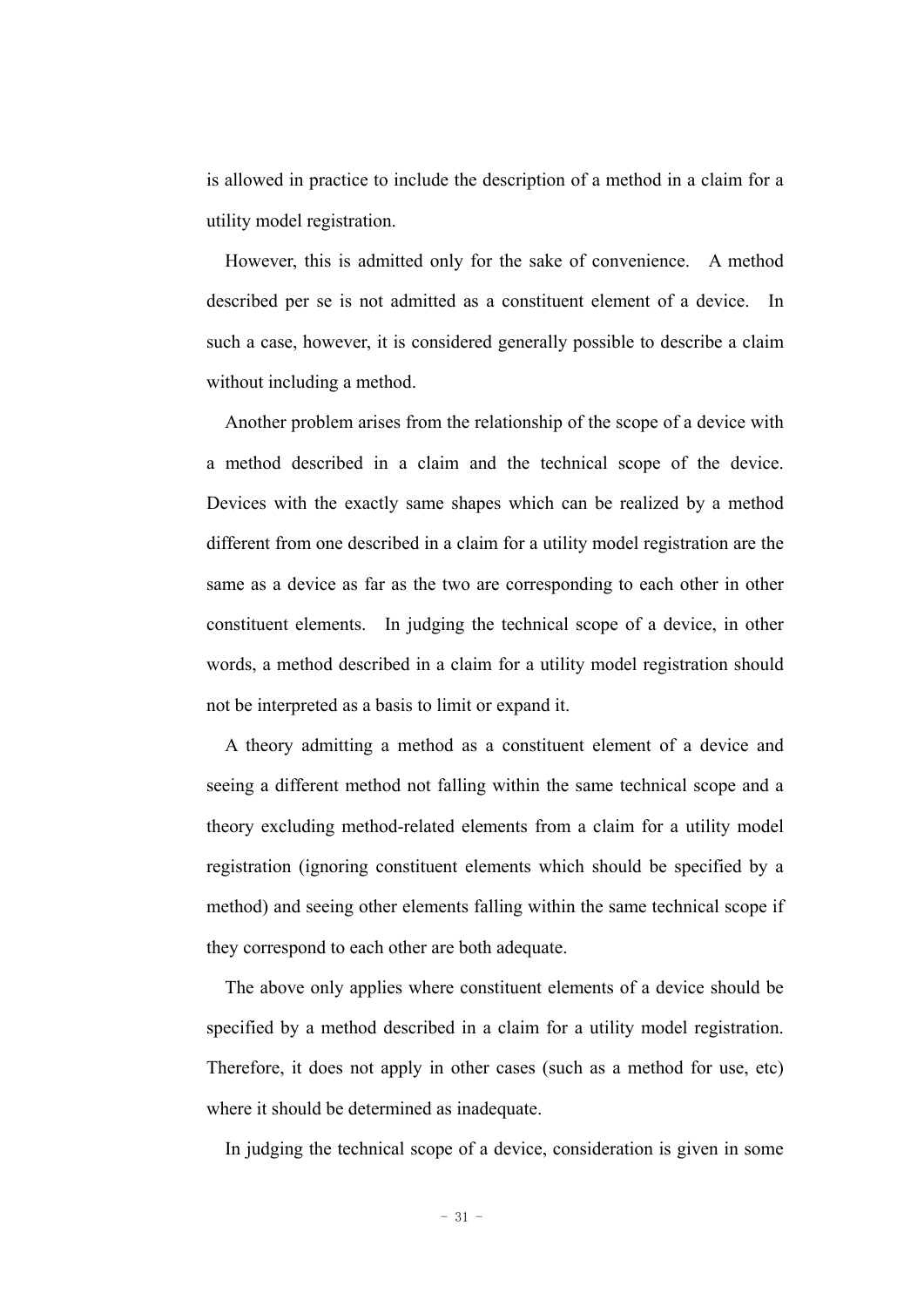cases to the method of use. However, because consideration, is given only to the detailed description of the device it is important to clearly state the contents of its construction described in a claim for a utility model registration.

A question is also raised over the adequacy of the indirect protection of a method. A method-related description in a claim for a utility model registration is simply a matter of expression for the sake of convenience to distinguish a new shape from a conventional shape. Subject to a question here are the effects brought about by a new shape.

A device with effects directly arising from its shape and unique effects that cannot be achieved from other shapes is recognized to be novel and inventive irrespective of its manufacturing process, are problem free. In case where such effects facilitate manufacturing, cost reduction, etc., there are two different theories.

Effects attained by a method but not effects attained by a shape should not be taken into account, or a device relating to a method which is not a "device relating to the shape of articles" should not be registered. However there is a view that although effects directly arising from a shape such as the way of manufacturing, they are effects brought about by a new shape should be taken into account as far as they are compared with effects achieved by other methods (theory of indirect protection).

However, the theory of indirect protection may be adequate under the Utility Model Law of 1921 under which only the novelty of the shape of an article is weighed. Under the present Utility Model Law of 1959 under which the subject of its protection is limited to a device relating to the shape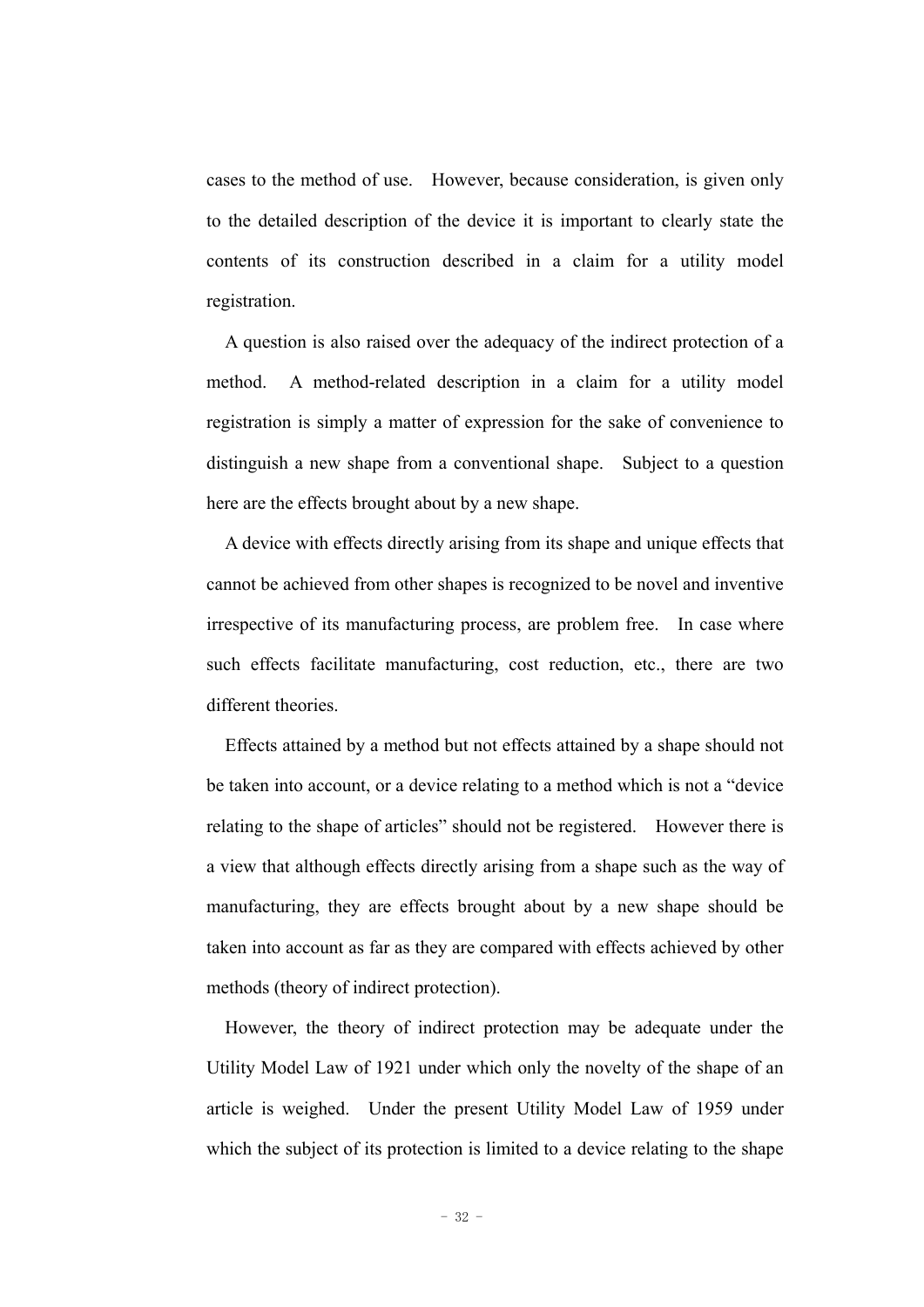of articles which is equipped with novelty and inventive step, the righteousness of the theory is questionable.

#### ② Theories Favoring Maintenance and Abolition of a Utility Model Law

There was a basic question raised over the very basis of the Utility Model system with respect to whether the Utility Model Law system should be maintained or revised. In Japan, the Utility Model system had been utilized well to an extremely high degree incomparable with any other countries where a similar system was available. Along with the rapid development of industrial technology, a theory favoring the abolition of the Utility Model Law (Theory of Abolition) was advocated at the time of the revisions of 1959 when the present Utility Model Law was adopted and the presentation of a bill revising the Utility Model Law to the Diet in 1965.

In view of this a voice favoring the maintenance of the law was loudly raised, later joined by views favoring the merger of the law with the Patent Law and a modification of the law.

- a. The Utility Model Law has already completed its mission and has become obsolete.
- b. Protecting petty invention that are potentially achievable by engineers, server only to encourage technology which is not internationally competitive. The increase of utility model registrations only present problems for companies and harm the industrial development.
- c. Large companies utilize the Utility Model Law (with their applications exceeding those filed by small and medium-size companies).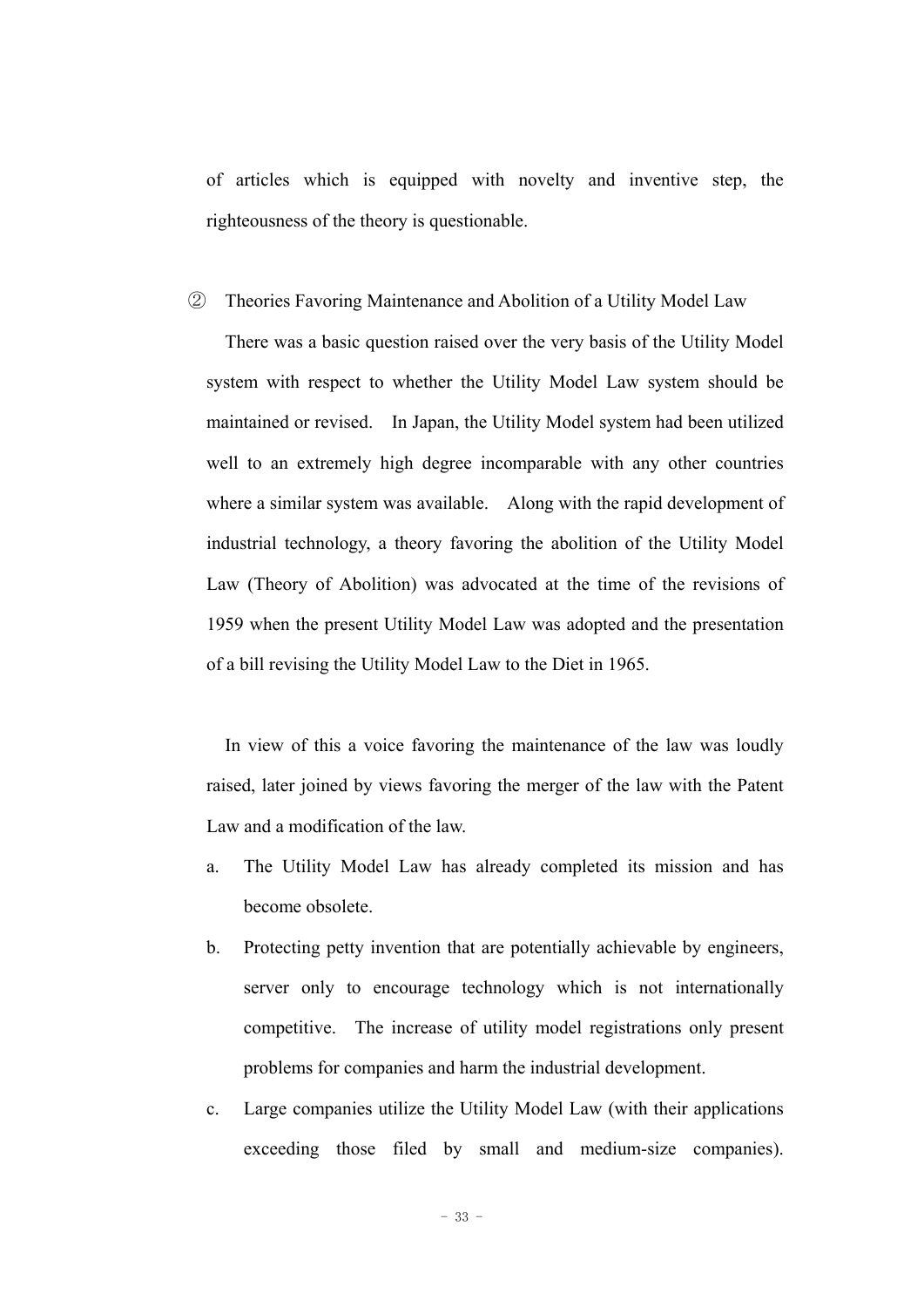However, they inevitably do so only to defend themselves from an attack from small and medium-size companies.

d. The presence of the utility model system has caused a delay in the examination of more important patent applications and has as a result paralyzed the functions of the patent system.

The view favoring the maintenance of the Utility Model Law was largely voiced from small and medium-size companies based on the following grounds:

- a. The Utility Model Law was a law which still remained significant and indispensable for the protection and development of businesses, particularly small and medium-size companies.
- b. As a petty invention is protected under the patent laws in other countries, denying a petty invention protection will lead to weaken the international competitiveness of the countries.
- c. If companies are troubled by utility model rights, they are incorrectly executing their rights.
- d. If the Utility Model Law was abolished, it would cause applications otherwise filed as utility model application to filed as patent applications, Keeping the burden of examining applications the same.

The view favoring the merger of the Utility Model Law with the Patent Law had its grounds as follows:

a. The presence of the two different laws which are not different in substance is not theoretically warranted and inconvenient.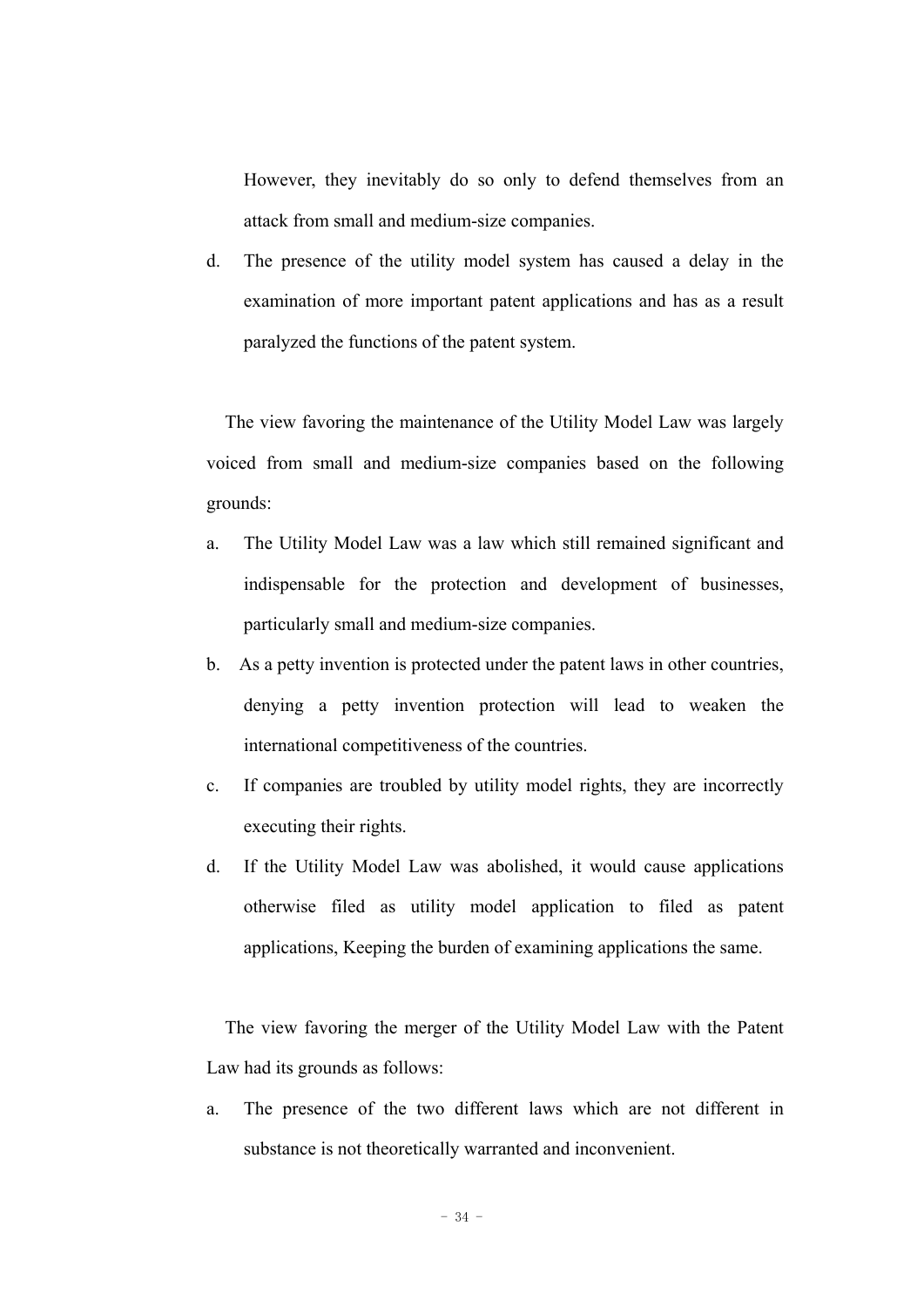- b. The merger of the Utility Model Law with the Patent Law is essential to enhance the protection of petty inventions.
- c. The presence of the two different laws are liable to greatly lower the standard of examination of the Utility Models.

The view objecting to the merger was based on the following:

- a. The merger is only a rearrangement of the laws and is not justifiable to unnecessarily cause a great disturbance.
- b. The merger causes in equality.
- c. As seen in general, the merger is liable to greatly lower the standard of examination.

The ground for the modification of the Utility Model Law was that the protection of petty inventions is still required and it is premature to abolish the Utility Model Law. Furthermore, protection which has been too strong regarding petty inventions and application filing procedures which are too strict should be modified, according to the modification advocators.

As measures to lessen protection given to a petty invention, the following were proposed.

- a. Greatly shorten the term of the right compared with that granted for a patent (for example, from 10 years to five years).
- b. Do not grant a right to seek an injunction.
- c. Stipulate no criminal charges.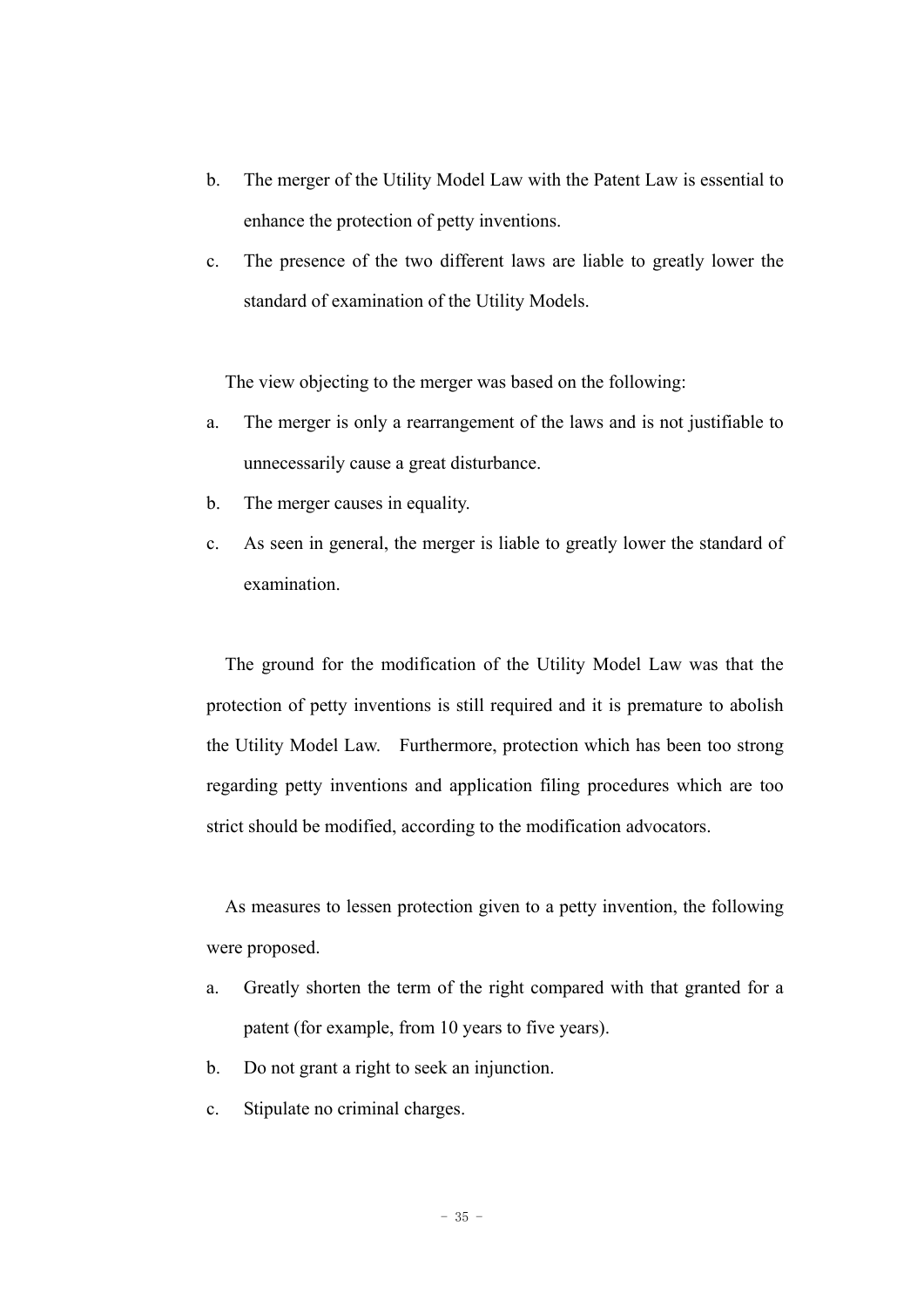In order to simplify processing procedures, the adoption of a non-examination system or a simplified examination system (abolition of the patent laying-open system, etc.) was proposed.

Thus, environments surrounding the utility model system were ripening not to allow it left untouched.

The number of patent and utility model applications had been continuing to increase, along with the number of requests. As a result, the time required for an examination had become prolonged, thereby creating a situation where patent administration was threatened. A "delay in examination processing" in Japan was not limited as a domestic issue but expanded as an international issue.

As a medium-term measure particular to the utility model system, a revision of the utility model system came to an issue, leading to a major revision of the Utility Model Law in 1993.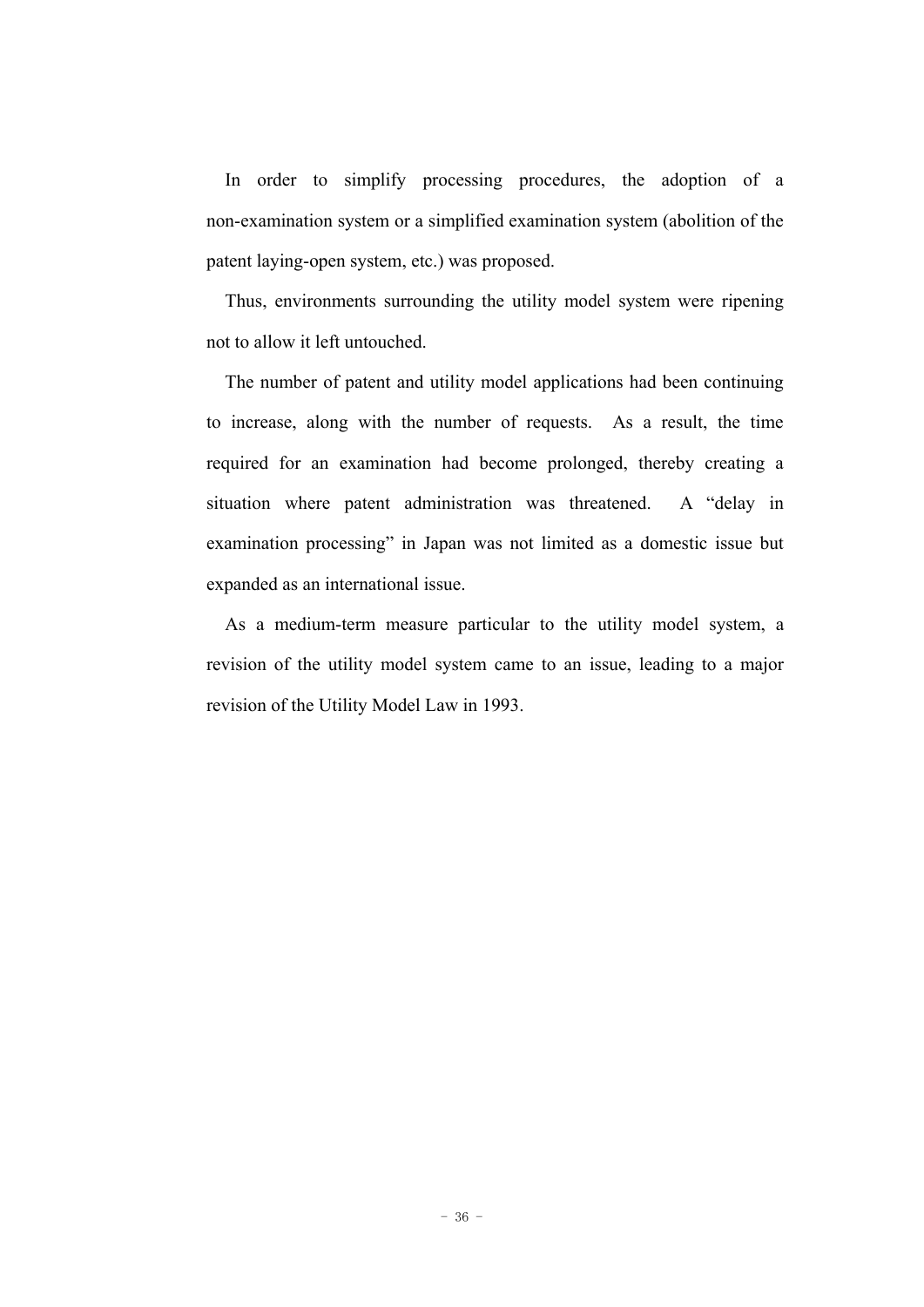#### **IV. Present Utility Model System**

#### **1. Reform of Utility Model System**

#### **(1) 1993 Reform of Utility Model System**

The number of utility model application exceeded the 200,000 mark in 1987 but rapidly declined later along with the development of Japan's technological level to total less than 100,000 in 1992. Along with rapid technological development, most utility model applications were only used for a short period of time after their applications were approved as the life cycles of products increasingly shortened.

With this development came a need to protect technology that was worked out at an early stage with a short life cycle. Under the conventional law, a utility model registration required a certain period of time from the filing of an application to the actual granting of a utility model registration. To protect inventions as such, the examination period would have to be shortened and the right to provision protection after the laying-open of an application strengthened.

In 1993, the Utility Model Law was revised, introducing a new system to protect technology with a short life cycle.

#### **(2) 2004 Reform of Utility Model System**

The number of newly filed applications significantly decreased at an unexpected pace under the Utility Model Law as amended in 1993, marking slightly more than 8000 applications in 2002. As a result, some said that the utility model system should be abolished. Demand still existed for protecting technologies requiring quick implementation, however, as well as for continuing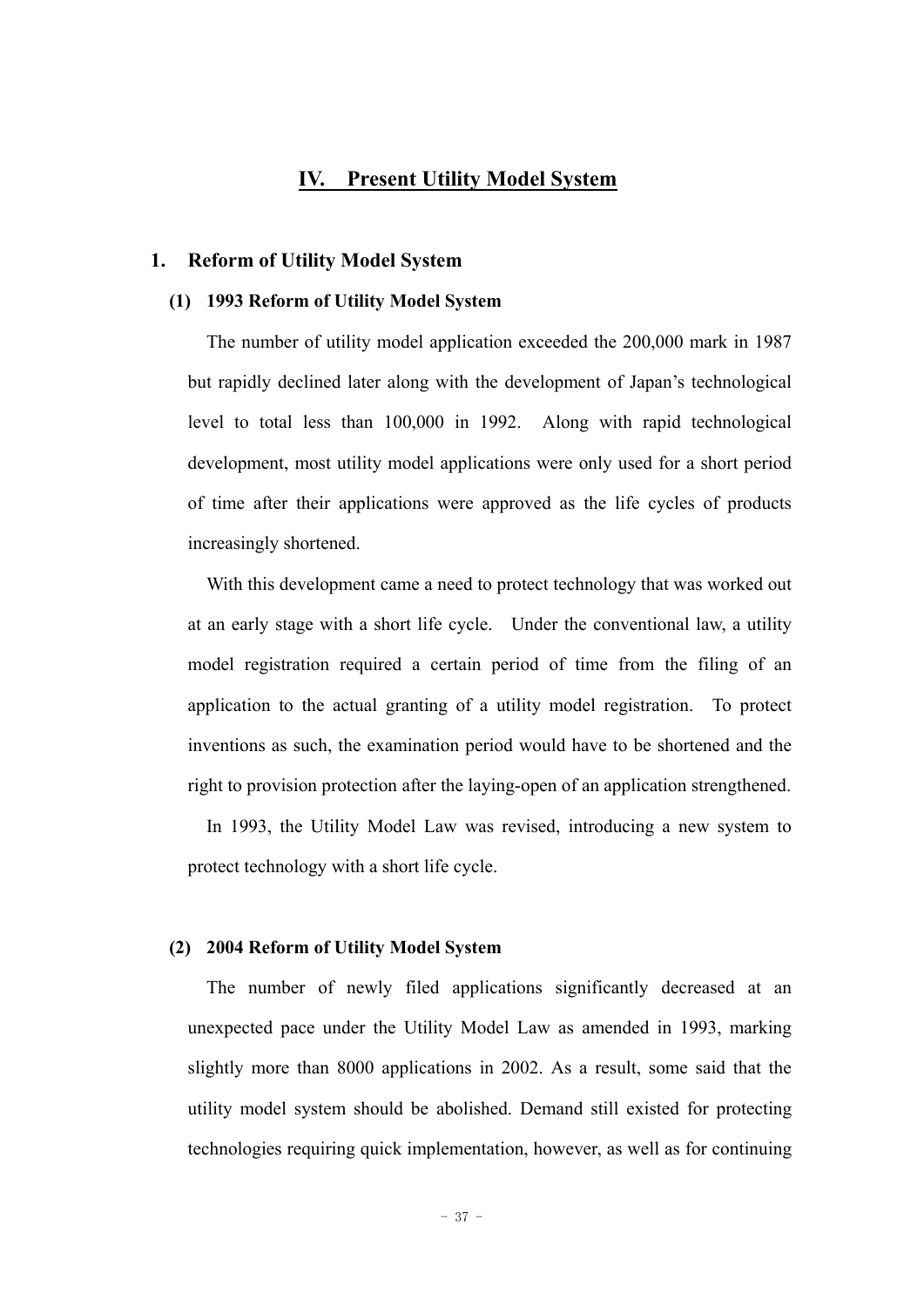effective use of utility model systems. For this reason, amendments were enacted in 2004 to maintain the utility model system while also making it more attractive in response to criticism that it was not very practical.

#### **2. 1993 Amendment of Utility Model Law**

#### **(1) Outlines of Recommendations by Council**

#### ① **Adoption of an Accelerated Examination System**

In respect to the utility model system, the Intellectual Property Laws' Revisions Study Council stated that i) the maintenance of the utility model system is meaningless today at a time when the number of utility model applications had been declining along with the enhancement of technical levels in Japan, and ii) however, in view of the number of utility model applications, though decreasing, remaining at about 100,000, there had been views disfavoring the abolition of the utility model system. In view of the decline there were still many people desiring to utilize the utility model system, the abolition of the system was not adopted after all these views were studied.

Considering that applications utilizing the conventional utility model system include many devices which have a short life cycle and are worked out at early stages, it was recommended to revise the conventional examination method requiring a substantive examination before granting a utility model registration by adopting adopt an accelerated registration system requiring only an examination of basic requirements such as formality requirements as a system matching needs for early protection.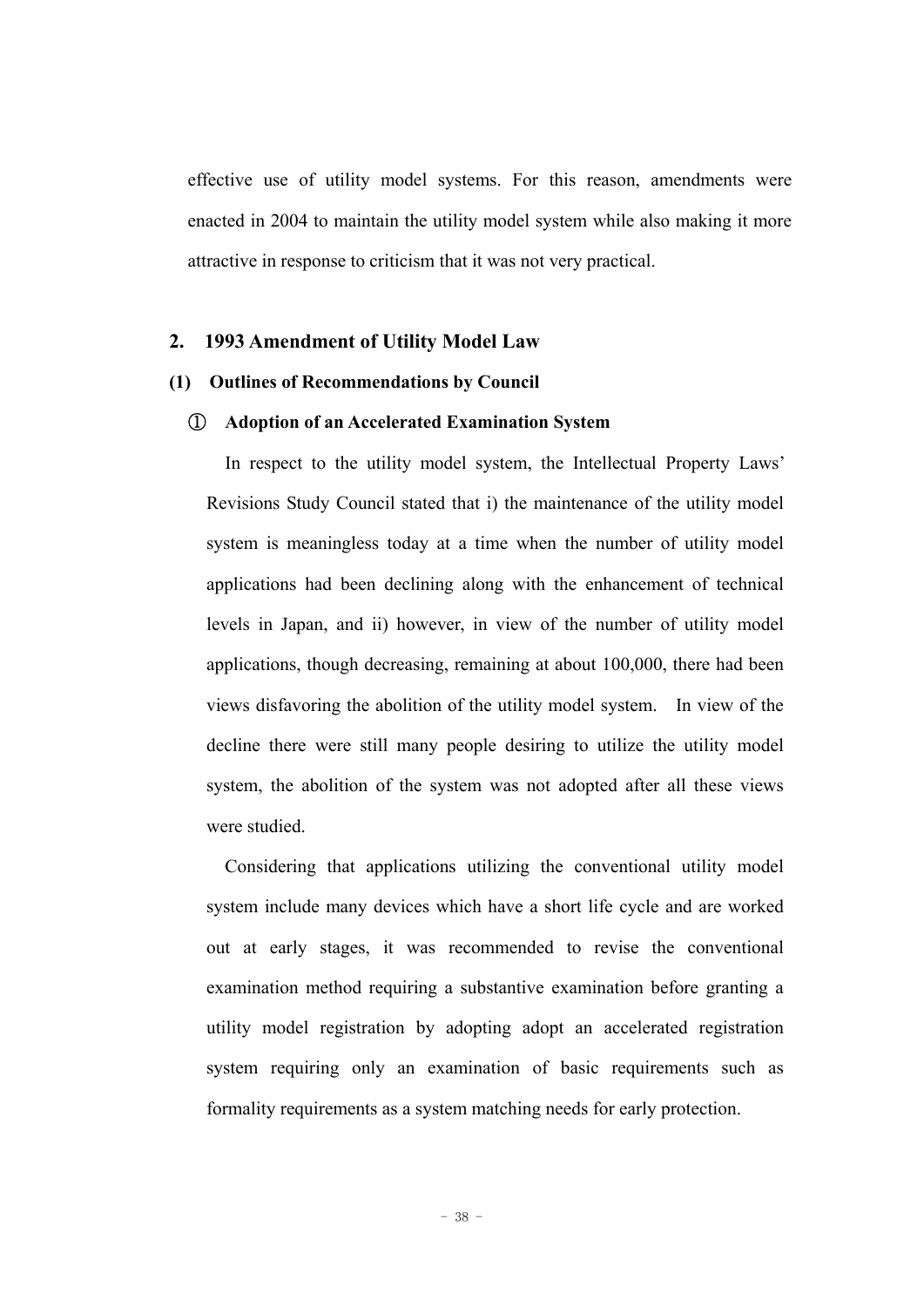② Adequate Execution of Right and Compensation for a Third Party Seriously discussed at the Industrial Property Laws' Revision Study Council based on the assumption of the adoption of a non-examination system allowing a utility model registration without a substantive examination were i) how to compensate the adequate execution of a right in case where a right which ought to be judged as invalid is registered, and ii) how to relief a third party in case where a right ought to be judged as invalid is executed.

Concerning this, views were expressed that i) before a right can be executed the Patent Office must confirm its validity and ii) all applications need to be attached with search reports at the time of their registrations.

However, the former was not adopted because it did not match the purpose of the revision of the utility model system taking into account the necessity of early protection of rights and it was internationally unprecedented. The latter was also dropped as its necessity was low since many of the utility model applications didn't have their rights executed and the obligation on the exerciser of the right to produce a registrability report is sufficient enough for parties concerned.

#### **(2) Major Items of Contents**

#### ① **Introduction of a Non-Examination System**

The conventional utility model system employing the substantive examination system, had its limits when ensuring adequate protection of technology to be worked for only one year and a half after the filing of an application.

In order to ensure adequate protection of technology at an extremely early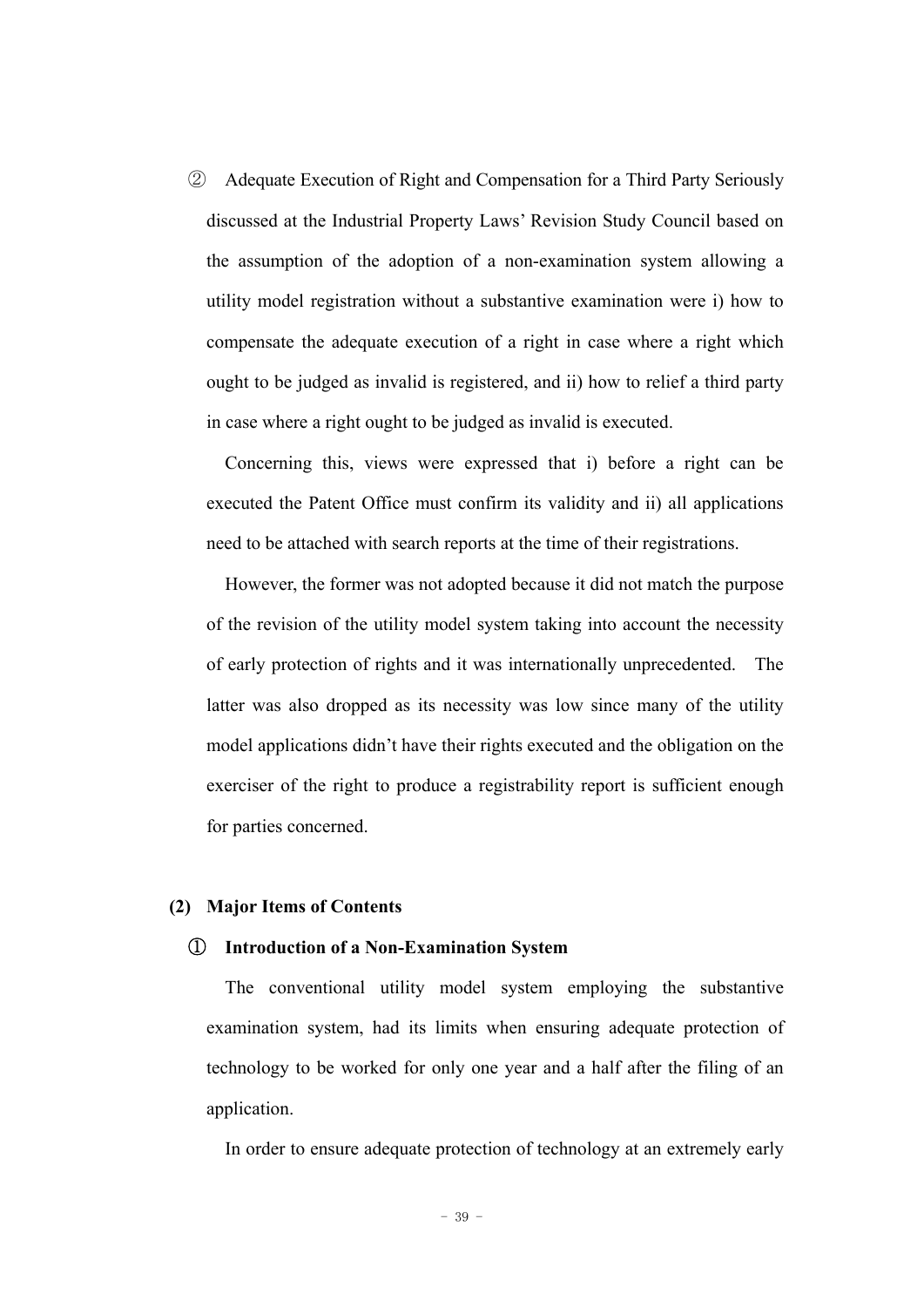stage with a short life cycle, the substantive examination system was abolished under the Utility Model Law and a non-examination system was introduced to allow a utility model registration to be granted quickly with an examination conducted only with respect to basic requirements necessary.

Under the Utility Model Law of 1993, the Director-General of the Patent Office is allowed to request an amendment to an application failing to satisfy the basic requirements. In case where no amendment is made within a time limit designated, the Director-General of the Patent Office can reject the application. The rejected applicant can file an opposition under the Administrative Appeal Law. Its result can be subject to a suit for invalidation under the Administrative Case Litigation Law.

Under the Utility Model Law of 1993, an application is granted a utility model registration without an examination conducted on substantive elements in order to enable the early granting of a utility model right. As a utility model right takes its effect upon its registration unlike under the Copyright system, there is a need to register only an application which satisfies requirements for a utility model registration. Therefore, an application failing to satisfy the basic requirements for a registration is not granted a registration unless its defects are corrected.

The following are cases where an amendment is invited requested.

- ・ A device does not relate to the shape, construction or a combination of articles.
- ・ A devices contravenes public order and public morality.
- ・ A device violates the unity in an application or requirements for description in claims.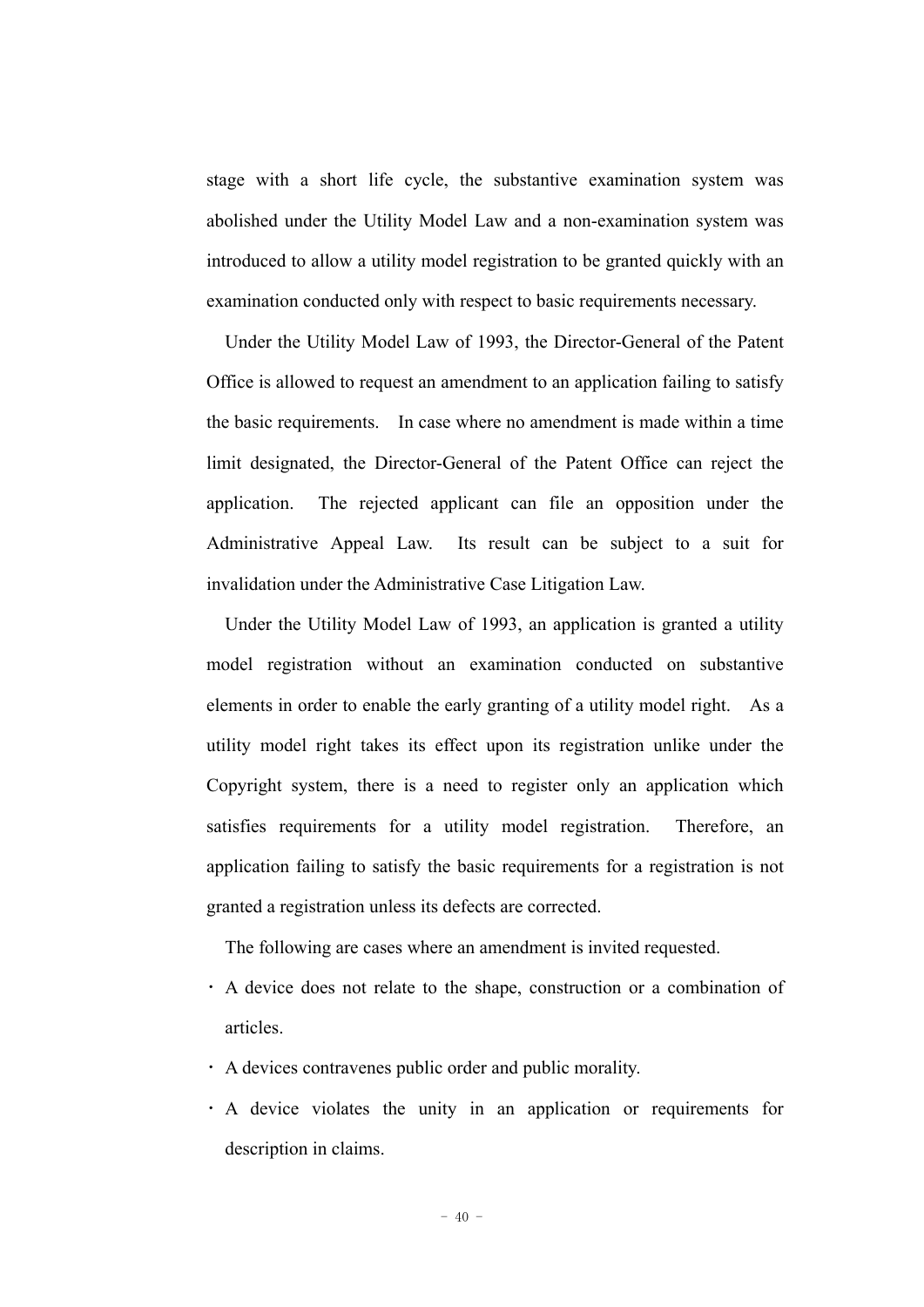・ Necessary description is lacking or description is extremely vague in the specification or drawings.

#### ② **Registration of Establishment**

Under the conventional law, the establishment of a utility model right was registered upon the payment of a registration fee after an examination on substantive elements of an application. Under the present law, a registration is effected without an examination on substantive elements to ensure the early granting of a utility model registration.

Under 1993 Law, therefore, an application is examined only with respect to the formality requirements and basic requirements. Except for those that have their defects not corrected or are withdrawn, all applications have a utility model right established and registered.

#### ③ **Amendment**

Under 1993 Law, since an application is granted a utility model registration in a short time after its filing with an examination conducted only on the basic requirements, etc., an amendment to the specification or drawings of an application before the granting of a utility model registration is allowed only within a two-month period after the filing of the application as prescribed by a ministerial ordinance.

The reason why an amendment before the granting of a utility model registration is limited only within a certain period from the filing of an application is that the specification and drawings of an application are not finalized to determine a utility model right during an amendment-allowed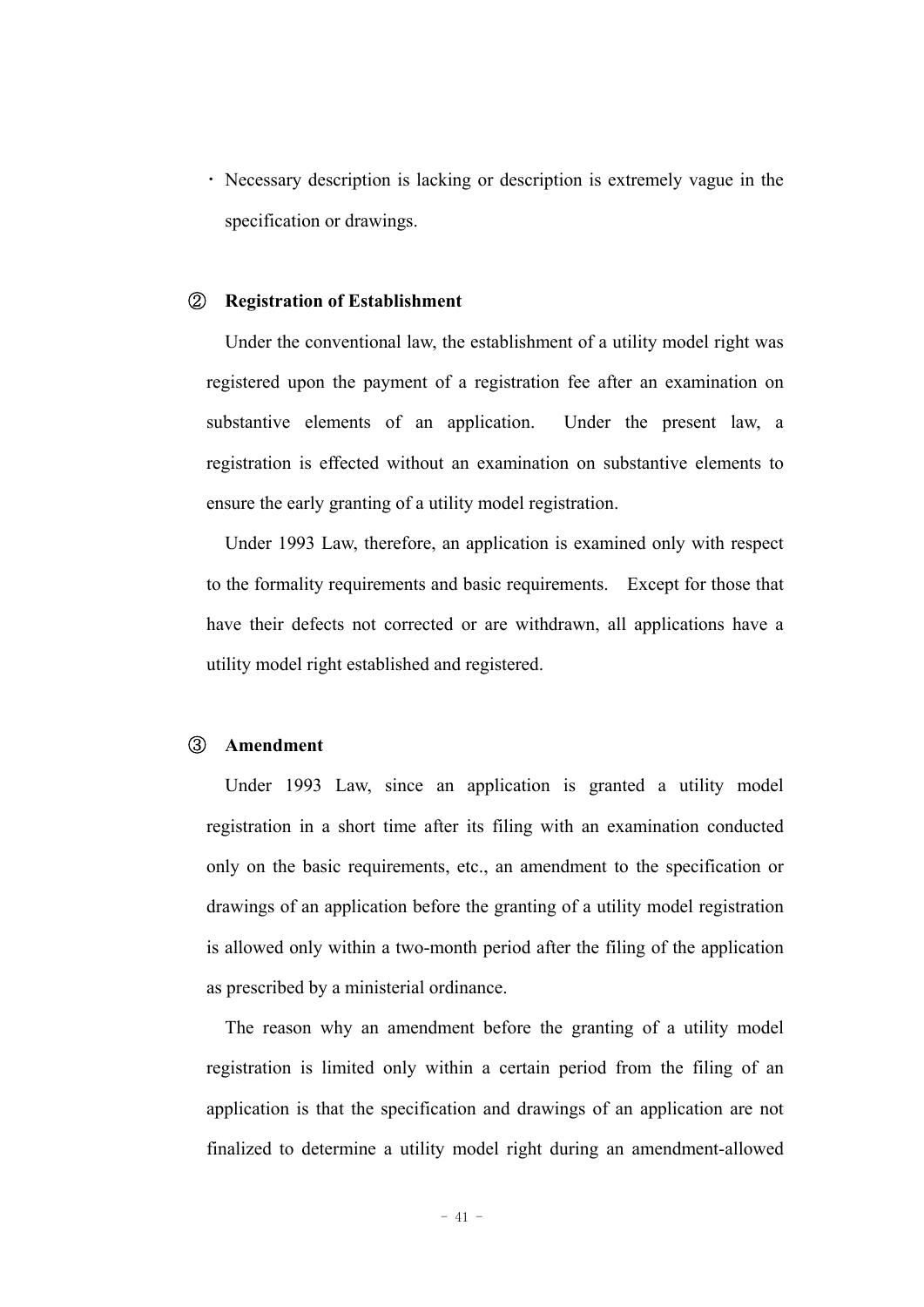period, leaving a utility model registration. If this amendment-allowed period is lengthy, it will only delay the granting of a utility model registration, which runs counter against the purpose.

#### ④ **Term of Right**

The employment of the non-examination system to grant a utility model registration without requiring an examination on substantive elements under 1993 Law makes it possible to adequately protect technology with a short life cycle at an extremely early stage which could not be sufficiently protected under the conventional law.

Therefore, it was recommended, in 1993 Law, to shorten the term of a utility model right which was 10 years, not exceeding 15 years from the date of an application.

The term of a utility model right was set at six years from the date of an application under 1993 Law with consideration given to that i) the life cycle of a product was inclined to shorten, ii) there was a certain degree of expectation seeking the term of six years from the date of an application and iii) a product with a longer life cycle can be protected for a longer period under the patent system.

The effective period has been extended by 2004 Amendment to 10 years after filing date.

#### ⑤ **Registrability Report**

As 1993 Law is designed to ensure the early granting of a utility model registration without requiring an examination on substantive elements, it is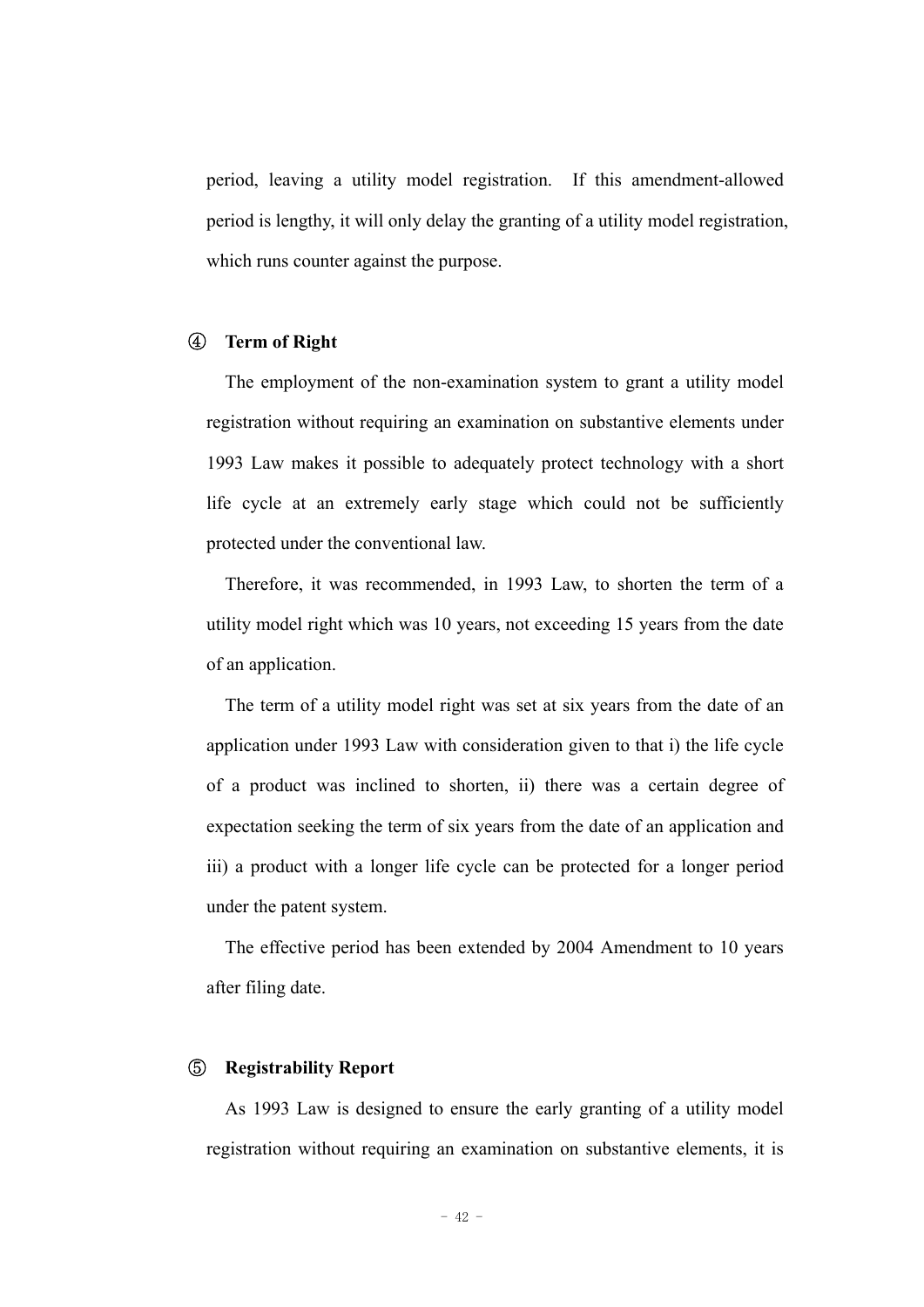left up to parties concerned, in principle, to judge whether a registered right satisfies the substantive requirements.

Since a judgment on the validity of a utility model right requires technical and specialized expertise, the parties may have difficulty making judgments and a third party may incur unexpected damage from the execution of a right.

Therefore, in 1993 Law, the present utility model system employs the utility model registrability report system which is an official system to provide materials for an objective evaluation of the validity of a utility model registration. A registrability report is prepared by an examiner based on one's search of prior art with respect to each claim and evaluation of the validity of a utility model right as seen from prior art.

To prevent a third party from incurring unexpected damages from the abuse of a utility model right which is now granted without an examination on the substantive requirements under 1993 Law, it is stipulated that the owner of a utility model right cannot execute his right before he serves a warning with a registrability report indicated.

#### ⑥ **Amendment and Trial for Invalidation**

In order to prevent the abuse of a utility model right from causing ill effects and lessen a third party's burden, 1993 Law allows an amendment only to delete claims.

Like under the Patent Law, an amendment adding new matter is prohibited under 1993 Law.

In order to accelerate an examination on a trial for the invalidation of a utility model right, 1993 Law stipulates that amendment are prohibited once

- 43 -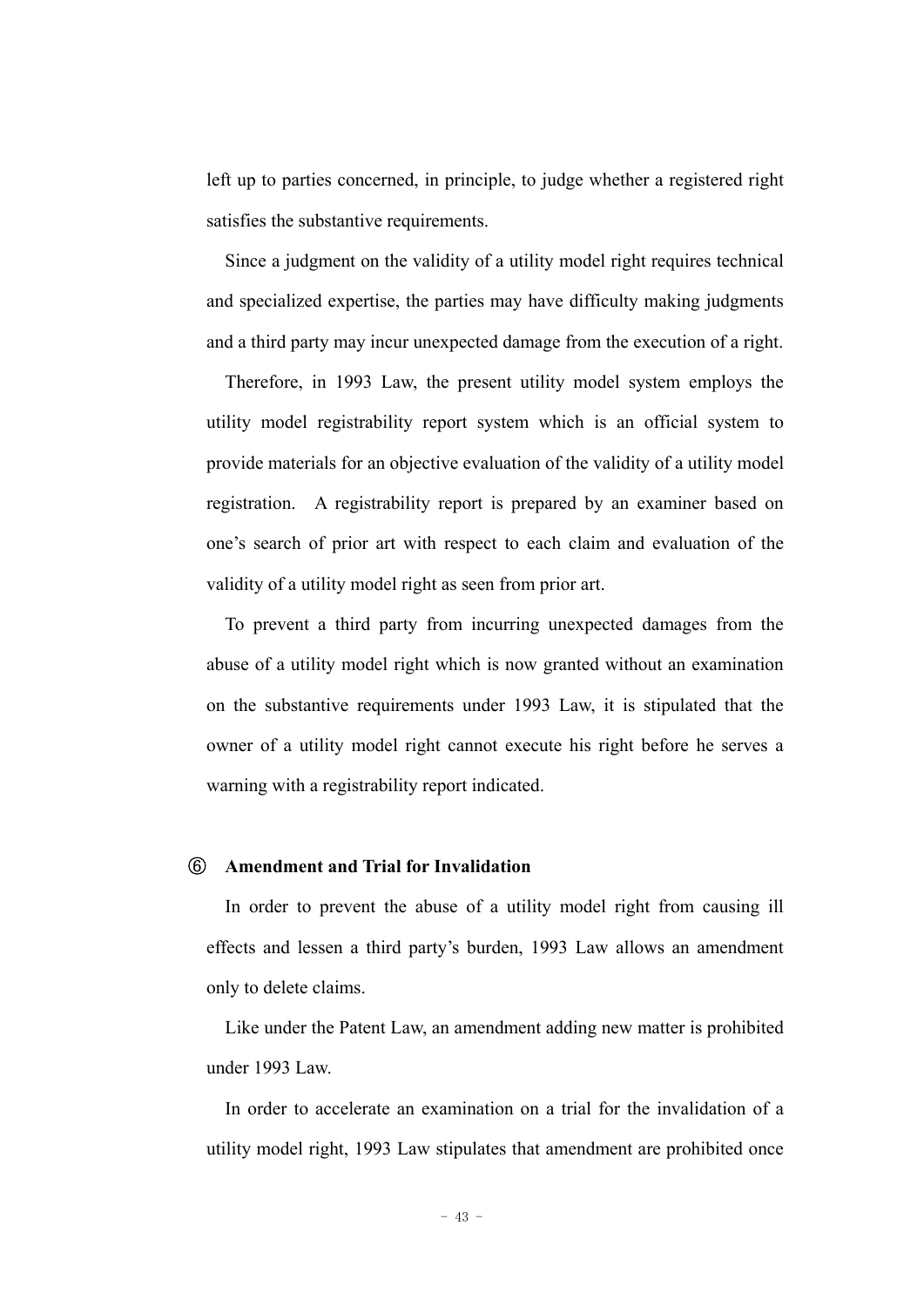an application for examination has been made. This provision was incorporated because an amendment to reasons for a demand for the invalidation of a utility model registration being not allowed to change their gist was considered not to cause a third party from incurring unexpected damage as an amendment after the grant of a utility model registration is allowed only to delete claims.

The scope of correction, however, has been expanded under 2004 Amendment.

#### ⑦ **Suspension of Trial Proceeding**

Under the conventional law, it was stipulated that in case where a trial is pending, a court proceeding can be suspended when it is required. It was left to the judge's discretion to decide whether to suspend a court proceeding.

Since a utility model right was to be granted without an examination on the substantive requirements under 1993 Law, an infringement suit allowed to proceed on the assumption of the validity of a utility model right could cause a case forcing the defendant into an extremely unfavorable position.

Under 1993 Law, therefore, it is stipulated that a defendant or a debtor is entitled to demand the suspension of a court proceeding or preservation order and a court proceeding must be suspended, in principle, upon a demand for suspension.

The provision, however, was deleted in response to 2005 Amendment of Judicature Laws and other laws.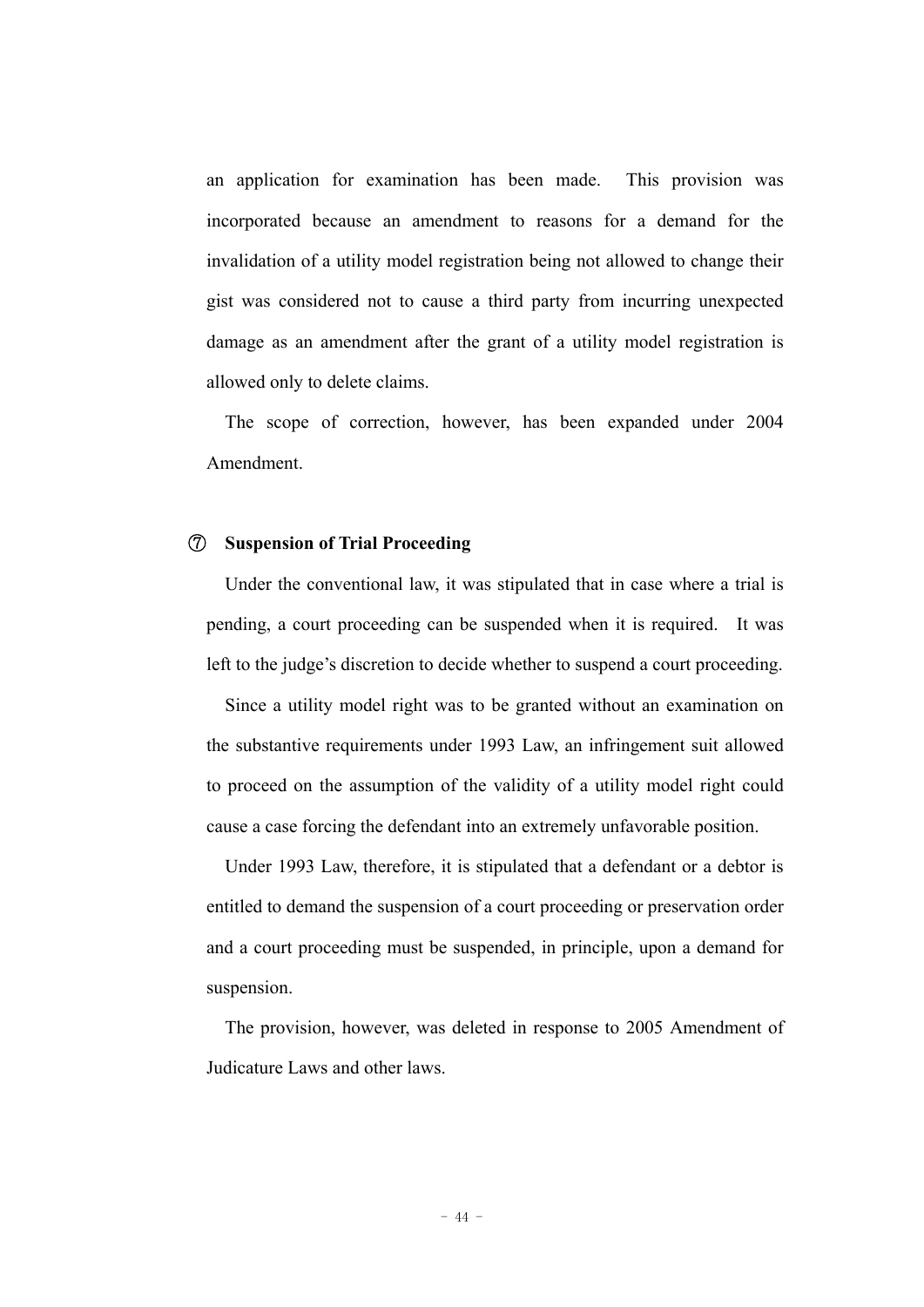#### ⑧ **Liability Arising from Negligence**

Since utility model right was granted without examination on substantive requirements under 1993 Law, an owner (including the owner of the exclusive license) of utility model right was required to enforce his right (including serving a warning) in a particularly cautious manner so that any right with defects will not be abused.

Under 1993 Law, therefore, the owner of utility model right bears liability for damages unless no fault is proved on his part to clarify that instituting an action based on invalid right constitutes tort.

#### ⑨ **Penalty**

The penalty for infringement, fraud and misstatements is lighter than cases relating to patents, for the same reason that utility model rights have a shorter term than patent rights.

Penalties for perjury, disclosure of secrets and violations of protective orders will be the same as those for patent-related cases, however, since there is no reason to treat them differently.

#### **3. 2004 Amendment of Utility Model Law**

#### **(1) Outlines of Recommendations by Council**

#### ① **More Attractive Utility Model System**

 The 1993 law was enacted in response to demand for early protection, based on amendments aimed at a utility model system that allows prompt registration without substantive examination while trying to strike a balance between the interests of the right holder and third parties.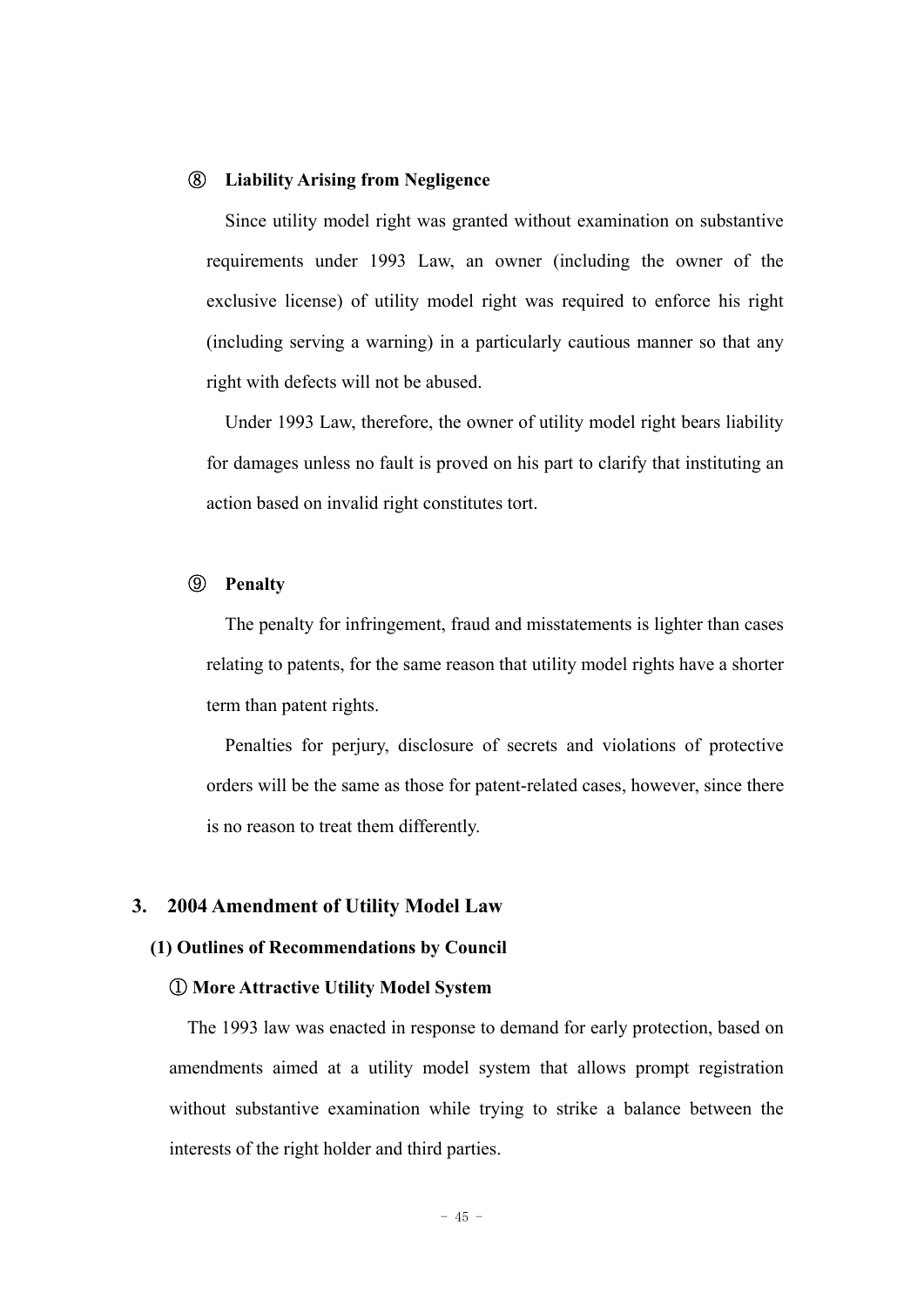The number of newly filed Utility Model applications significantly decreased at an unexpected pace, however, marking slightly more than 8000 applications in 2002. As a result, some said that the utility model system should be abolished. Demand still existed for protecting technologies requiring quick implementation, however, as well as for continuing effective use of utility model systems. For this reason, amendments were enacted to maintain the utility model system while also making it more attractive in response to criticism that it was not very practical.

#### ② **Matters Not Amended**

In addition to the 2004 amendments, the council reviewed the overall utility model system including i) the ideal subject matter to be protected; ii) domestic priority system and iii) liability for damages assumed by the right holder. Because the council could not agree, however, it gave up amendments on those issues.

#### **(2) Major Amendments**

### ① **Introduction of Patent Application System based on Utility Model Application**

 Under the conventional utility model system, i) a patent application may be changed to a utility model application and ii) a utility model application may be changed to a patent application.

 However, the change from a utility model application to a patent application could only be made while the utility model application is pending before the Patent Office (for a period of about 5 months on average), since the utility model system has an expedited early registration system.

 Once set and registered, therefore, a utility model could not have been changed to a patent application even if the applicant/ right holder subsequently wished to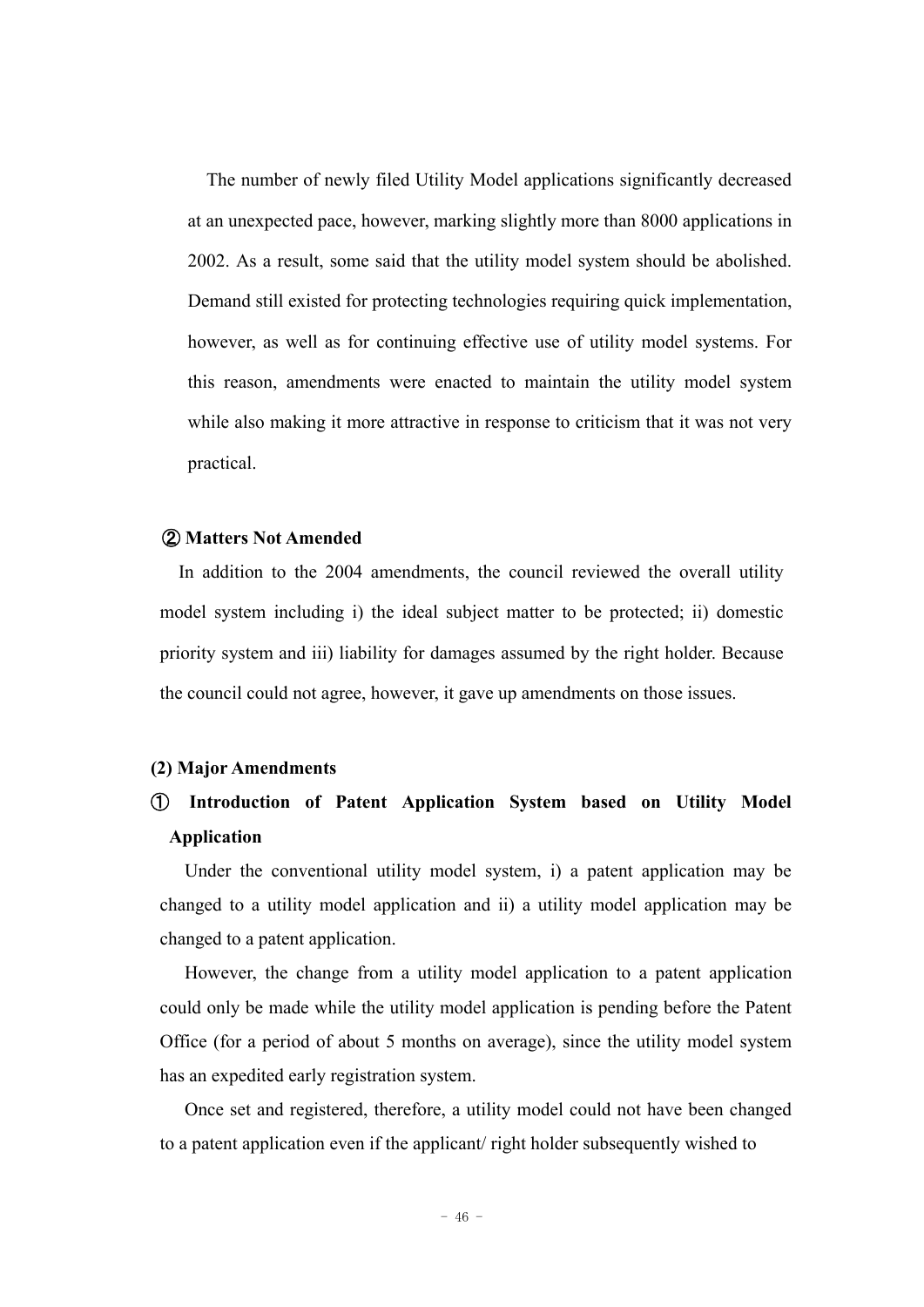i) obtain more secure rights obtained after substantive examination as a result of changes in technical trends and business plans, or ii) obtain right protection for a longer period, making it necessary to file a patent application rather than a utility model application.

 Under the 2003 Law, a patent application could be filed based on a registered utility model within 3 years after the filing date of the utility model application while taking into account i) the burden of third party; and ii) the burden of examination (duplicated examination). Such a patent application was deemed to be filed on the filing date of the relevant utility model application.

#### ② **Extension of the Utility Model Right Term**

Under the conventional utility model system, a utility model right remains in force for 6 years after the filing date. This is because at the time of the 1993 Amendments, i) the life cycle of a product was expected to become shorter; ii) a long effective unstable right term may put too much burden of supervision on a third party; and iii) in some major countries having similar utility model system, the effective utility model right term was also 6 years.

 Due to the short utility model right term, however, it appeared that i) some argued that the right to request injunction was virtually unavailable; ii) the average life cycle of a product turned out to be 8 years, which caused apprehension that the conventional 6-year utility model right term was shorter than the life cycle; and iii) overseas utility model terms were 10 years after the filing date in countries including Germany, China, and South Korea. In addition, the EU's draft directive on harmonization of utility model systems and the draft proposal of European Utility Model Systems also had terms of 10 years after the filing date.

 The 2003 law also extended the effective utility model right term to 10 years after the filing date.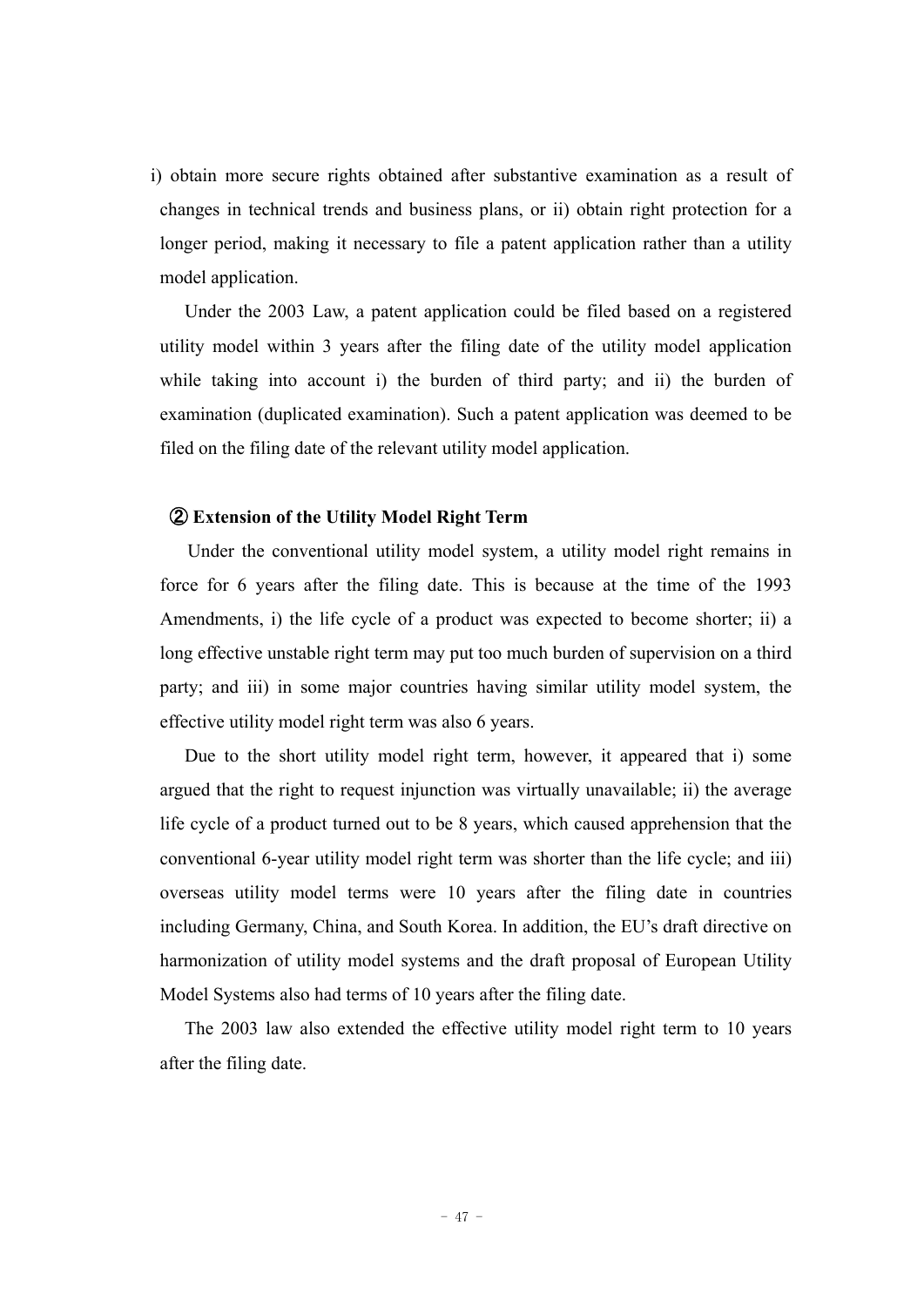#### ③ **Expansion of the Acceptable Scope of Correction**

 Under the patent system whereby corrections are allowed in order to narrow the scope of claims, the right holder may defend himself from third party challenges such as invalid court access and information provisions by eliminating any relevant flaws. Under the conventional utility model system, however, corrections are allowed only to the extent of eliminating claims in light of i) the purpose of a non-examination system based on the principle of self-responsibility, and ii) the burden of supervision on a third party.

 The fact that virtually no corrections were allowed was unjust to the right holder, therefore, because he could not defend himself from third party challenges, and because he hardly had the chance to amend his application due to the expedited registration system for utility model applications. It was especially argued that substantial corrections should be allowed after acquiring Utility Model Search Reports, or when a trial for invalidation was lodged. Under the 2003 Law, utility model right owners were allowed to correct specifications, claims and drawings only once, and only under certain restrictions.

#### **4. Operation Guidelines for Utility Model Registration**

#### **(1) Guidelines for Examination of Basic Requirements**

#### ① **Devices Not Relating to Shape, Construction and Combination of Articles**

The subject of protection under the present law is a device relating to the "shape, construction and a combination of articles" as it was under the conventional law, because it is not adequate to register a device, etc. relating to a method which is out of the range of protection. The definition of "articles," "shape," "construction" and "combination" remains unchanged.

In an examination of the basic requirements, it is required to subject only an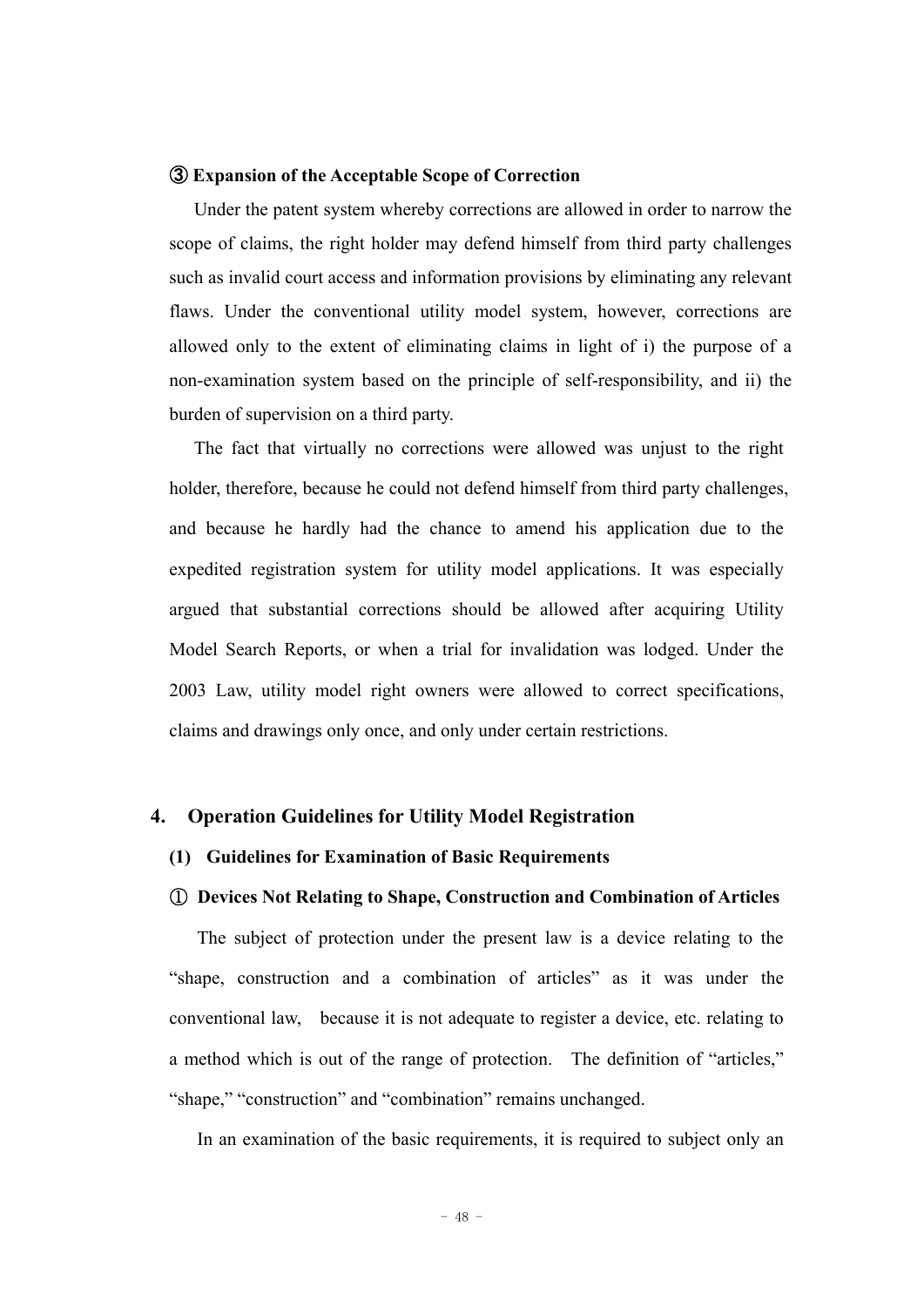application relating to a device which is found unregistrable to request an amendment. Requesting an amendment to an application which is not clear with respect to whether it falls within the scope of protection runs counter against the purpose of the newly-introduced non-examination system. If such an application is granted a utility model registration, the right, subject to a trial for the invalidation of a utility model right, is not a source of problem. The Guidelines for Examination of Basic Requirements for Utility Model Registration (1993) lists up the following examples.

- ・ "Not corresponding to the shape, construction or a combination of articles" - Devices falling into the category of methods, devices of constituents and devices of chemical substances, articles not having a certain shape, animal species, plan species
- ・ "Not corresponding to a device" Eternal engine (contrary to No. 2 Law of thermodynamics) and simply aesthetic creations such as pictures, carvings, etc.

#### ② **Devices Contravening Public Order and Public Morality**

However readily a utility model registration is granted without an examination on the substantive requirements under the present law, registering and publishing a device which contravenes public order and public morality is inadequate in light of the purpose of the utility model law to contribute to the development of industry.

According to the Guidelines, however the description of a device in the Detailed Description of the device section is liable to contravene public order and public morality. An amendment is not requested if the device described in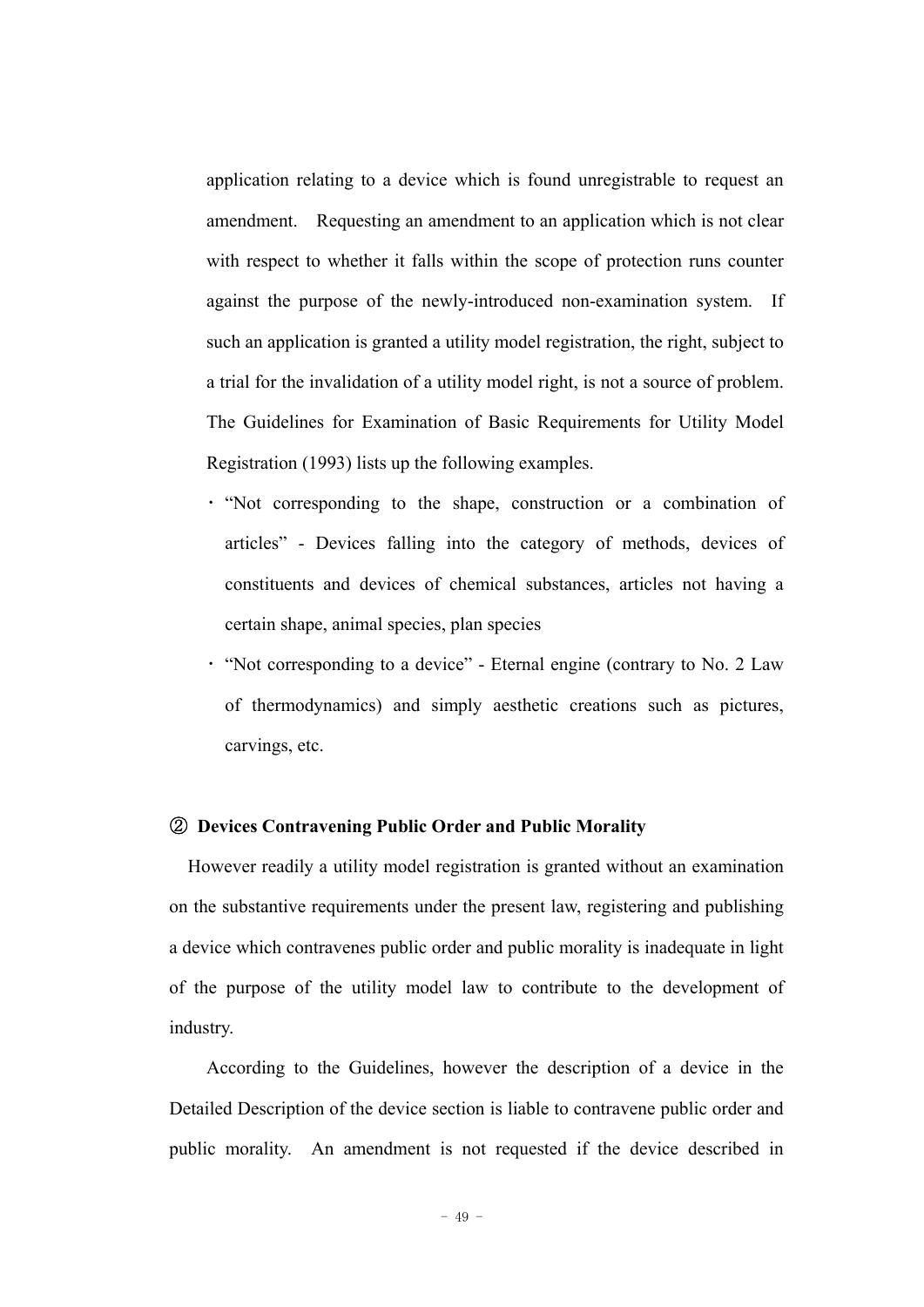claims is not liable.

# ③ **Application Violating Unity-in-Application Principle and the Requirements for Claim Description**

Under the conventional law, an application violating the unity-in-application principle and requirements for claim description was considered a reason for refusal. Because such a violation does not make a device defective in substance but defective only in procedure, it is not dealt with as a ground for invalidation under the present law.

An application's violation of the unity-in-application principle and requirements for claim description, if dealt with as a ground for invalidation, is too severe for the owner of a utility model registration, it is not treated as such under the present law. An examination of an application in this respect was incorporated into the new law to ensure fair treatment of applicants regarding fees.

Under the patent system, the unity-in-application requirement is judged by comparing an invention described in claims with prior art found through a search. The utility model system under which a comparison is not made with prior art and conventional art, the unity-in-application requirement is determined from "Problems to Be Resolved" and "primary matters described in claims" according to the Guidelines as explained below:

"Problems to Be Resolved" - Judged based on the description of conventional technology and the object of conventional technology in the specification or drawings with consideration given to prevalent knowledge of technology at the time of an application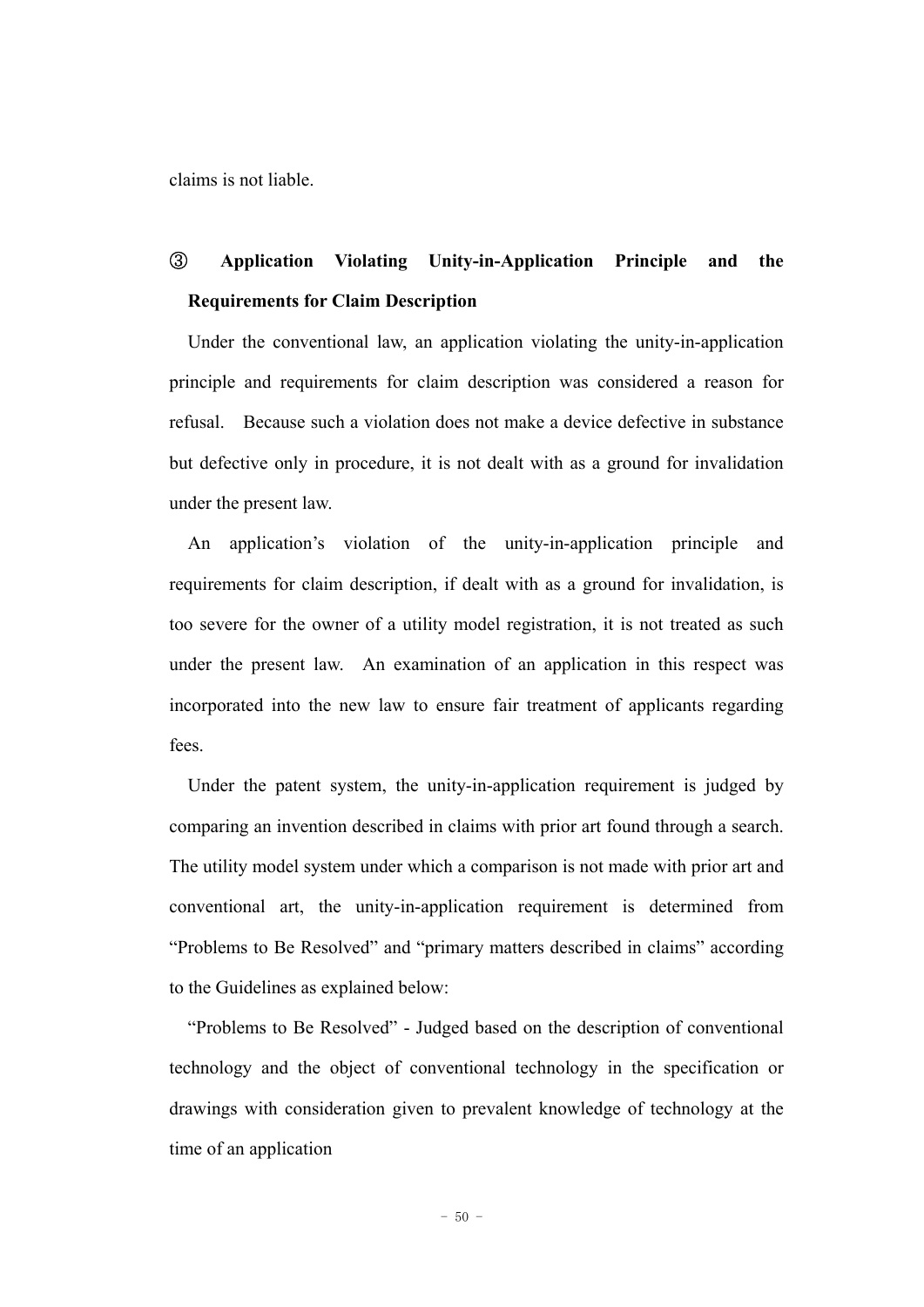"Primary matters described in claims" - Determined by recognizing matters described in claims and corresponding to "Problems to Be Resolved" based on the specification or drawings with consideration given to prevalent knowledge of technology at the time of an application, to be "primary part of matters described in claims"

#### ④ **Specification or Drawings with Unclear or lacking Vital Information**

In order for an application to be granted a utility model registration under the present law application documents need to satisfy description requirements. Furthermore, it is sufficient to grant a utility registration to an application which, though not violating the formality requirements, substantially fails to constitute proper application documents. This is a case which falls into "lacking vital information" or "unclear description."

"Unclear descriptions" in the Guidelines means a case where descriptions are not easily understandable and unclear. (for example, descriptions judged to be unclear without closely examining its relationship with other description). More concretely, lack of description of matters relating to the construction of a device in claims for a utility model registration falls into the category of "Lacking vital information" (for example, only matters not technical, such as the place of sales, the destination of sales, etc. are described in claims or only the title, modes and effects of a device are described in claims). Falling into the category of "unclear descriptions" is a case where the contents of description in claims cannot be technically understood, description in claims is substituted for by the "Detailed Explanation of the Device" or drawings, or more than one device "seeking a utility model registration" are described in a single claim.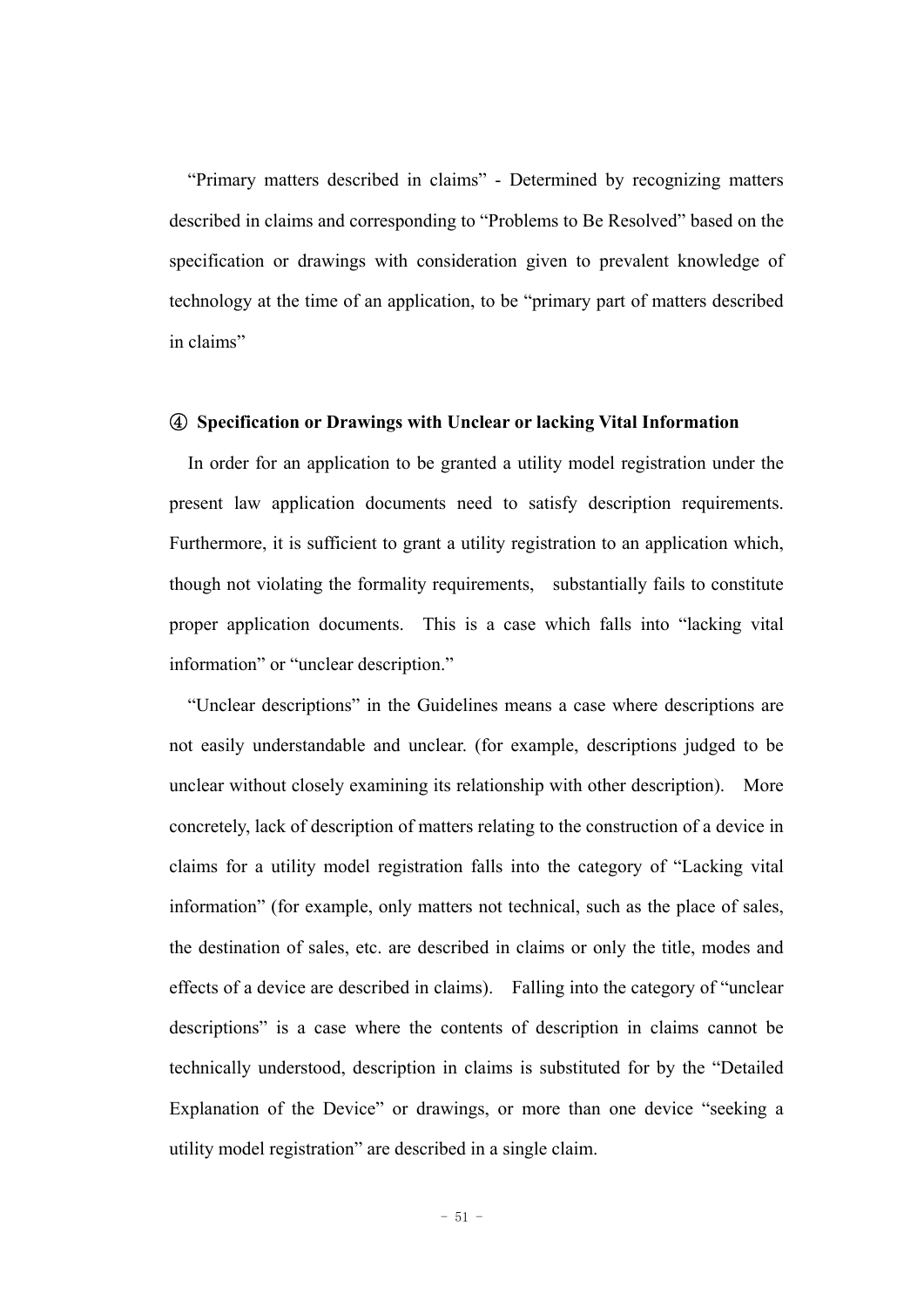Lack of description of "Problems to be Resolved," "Means to Resolve Problems" and "Effects of the Device" in the Detailed Explanation of the Device which cannot be understood from other description falls into a case "necessary matters are not described." A case where items corresponding to "Problems to be Resolved," "Means to Resolve Problems" and "Effects of the Device" are included but unclear with their description judged at a glance to be substantially absent corresponds to "its description is extremely unclear."

## **(2) Examination Standards for the Creation of Utility Model Technology Evaluations**

The Patent Office issued Examination Standards for the Creation of Utility Model Technology Evaluations (2005), which are outlined as follows:

#### ① **Basic Concept**

Utility Model Technology Evaluations should be made promptly and properly, while taking into account both fairness and objectivity.

#### ② **Objects of Evaluation**

The objects of evaluation are inventions that have received Utility Model Technology Evaluation claims, which are to be technologically evaluated with regard to the public knowledge of publications, expanded prior applications, and whether or not they may receive utility model registration for prior application regulations.

#### ③ **Prior Art Searches**

Prior art searches for producing Utility Model Search Reports should be carried out in the same way as prior art searches conducted during patent prosecution, but not covering unpublished applications.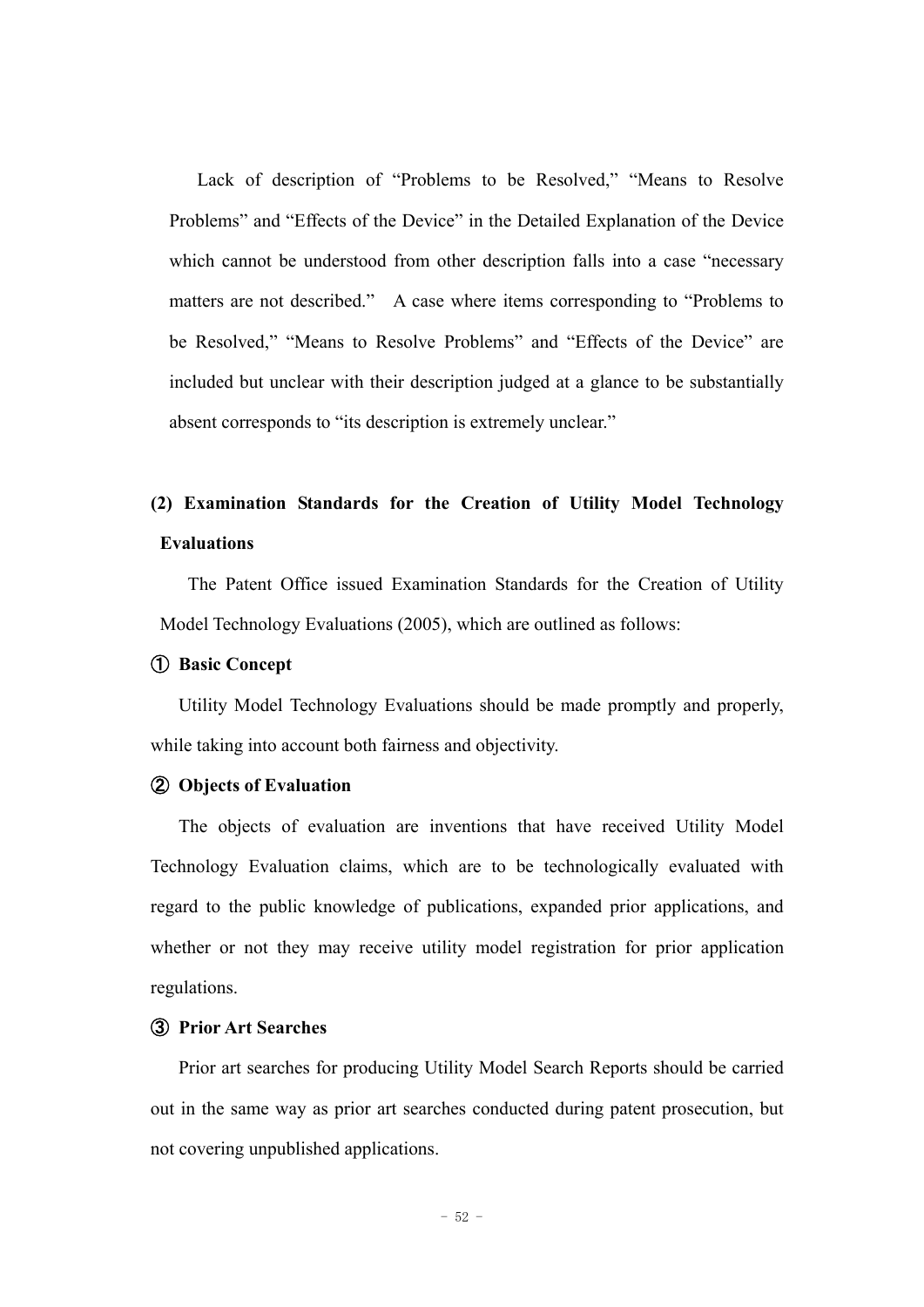#### ③**-1 Object of Surveys**

**(i)** The object of surveys shall be inventions that have received evaluation claims. Evaluation requests shall be made with respect to inventions described in the broadest claim through the narrowest claim. In addition, evaluations shall also cover the inventions described in all claims that were included at the time the Utility Model Search Report was written.

**(ii)** No evaluation shall be made with respect to the requirement of unity.

**(iii)** Inventions relating to each claim shall be decided based on the claim description, during which time attention should be paid to the following points:

- If the claim is clearly described, the invention relating to the claim should be basically recognized as described in the claim. In that case, the terms contained in the claim should be deemed to have the commonly accepted meanings of the term.

- Even if the claim is clearly described, any terms in the claim that are defined or explained in the specification or drawings should be construed in accordance with such definitions or explanations. Mere inclusion in the specifications or drawings of descriptions disclosing the subordinate concept covered by the term used in the claim shall not be deemed relevant to such definitions or explanations.

- Even if the invention recognized based on the claim description does not correspond with the invention described in the specification or drawings, one may not ignore the claim description and recognize the invention based only on such specification or drawings. Any matters described in the specification or drawings but not contained in the claim description should be deemed as not existing in the claim, and the subject invention should be recognized based on the claim. On the contrary, any and all matters described in the claim must be taken into consideration and must not be treated as not existing in the claim.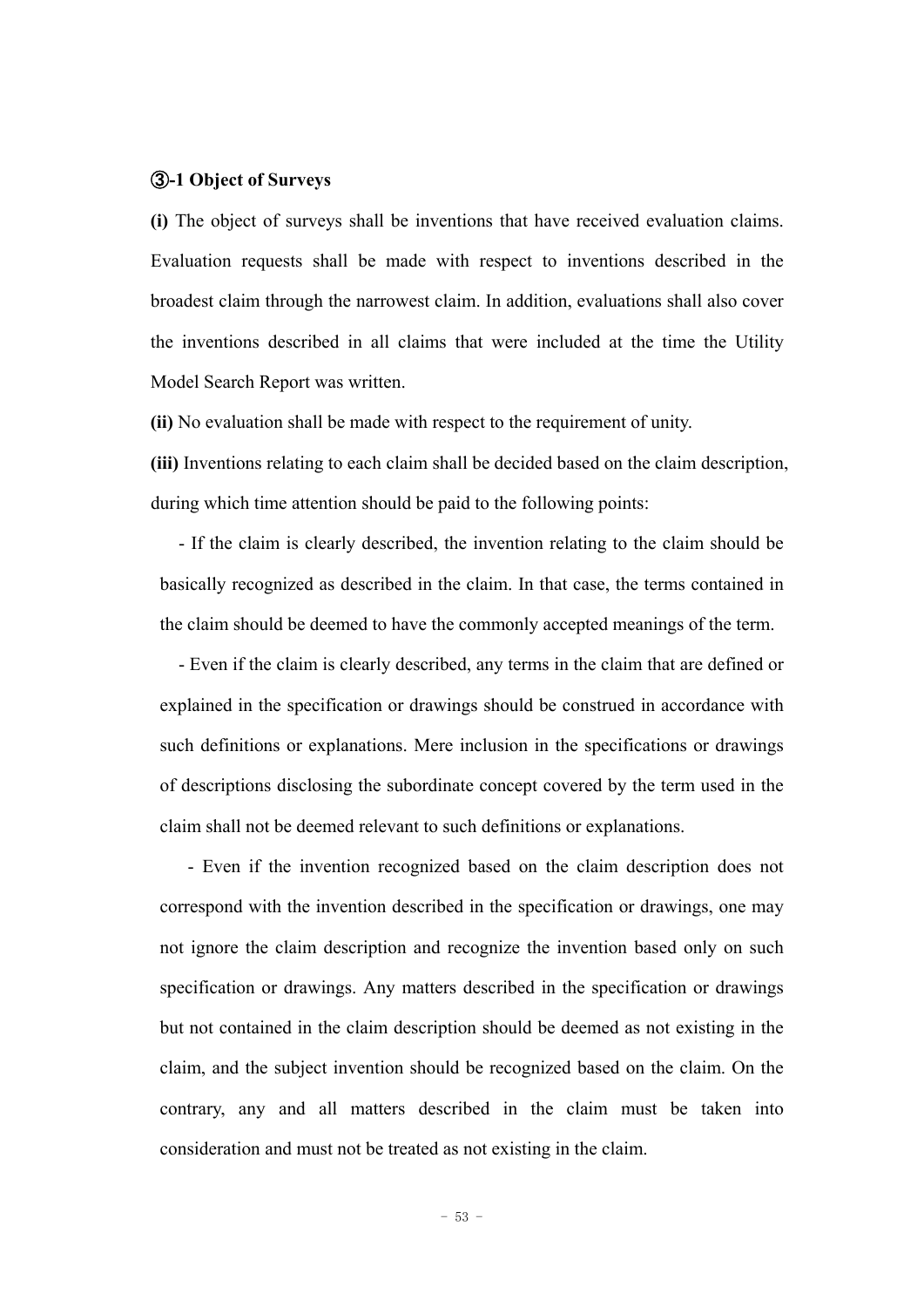- If a claim description may be construed in many ways, all possible claim constructions shall be considered to ensure the maximum scope of search.

- If an invention is not clear, or if an invention is not described well enough to enable the invention, the terms of the claim shall be taken into account by interpreting the language of the claim via its specifications, drawings and common technical knowledge as of the filing date.

**(iv)** Searches should cover embodiments of the invention relating to the claim.

**(v)** If the invention is not clearly described and cannot be recognized even with a detailed description of invention and drawings, or even if an effective search of the invention relating to the claim seems difficult because, for instance, something other than an invention is described, a search relating to the claim should be carried out to the extent possible. In such a case, the fact that an effective search could not have been carried out should be noted in the Utility Model Search Report together with the reasons.

#### ③**-2 Search Procedures**

Efforts should be made so that prior art literature that may deny the novelty and other requirements of the invention relating to the claim will be identified without omission based on novelty and inventiveness based on published inventions, as well as provisions on expanded prior arts, prior arts, subsequent arts and applications filed on the same date. During the search process, examination standards relating to each law provision shall also be taken into account.

#### ④ **Evaluation of Novelty et al.**

**(i)** Examination standards for patent applications are applied when the novelty of an invention relating to the claim is searched based on novelty and inventiveness of published inventions, and when provisions on expanded prior arts, prior arts,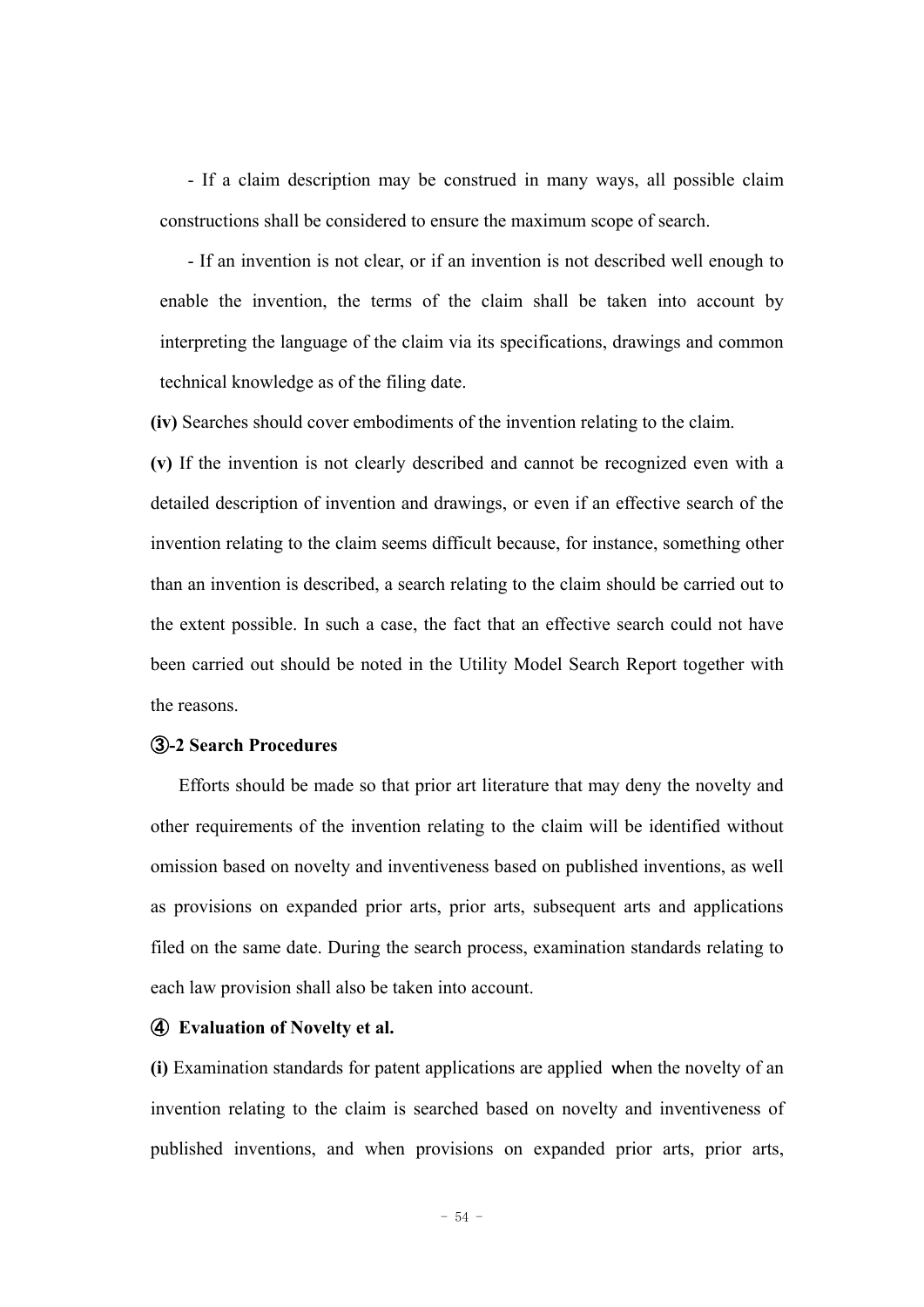subsequent arts and applications are filed on the same date.

**(ii)** As to inventiveness based on published inventions, the question of whether or not a person with ordinary skills in the arts could easily make an invention based on published and known inventions is decided based upon the examination standards of a patent application with respect to novelty.

**(iii)** Under the Utility Model Law, an applicant or right holder has no chance to oppose the evaluation contained in Utility Model Search Reports, which should provide objective information for parties to decide on the novelty in light of prior arts. Accordingly, efforts should be made in producing a Utility Model Search Report in order to have as objective an evaluation as possible. If the Utility Model Search Report denies the novelty of the invention, for instance, this denial must be noted with convincing reasons. To be more specific, the decision should be made as of the time of final disposition (notice of rejection/grant of patent) during patent application procedures.

**(iv)** If satisfactory searches relating to the novelty of the invention cannot be carried out because, for instance, the invention is not clear or is not described enough to put into practice, the novelty will be evaluated based on the most reasonable information available from specification, the scope of claims and drawings, and technical knowledge as of the filing date. In such cases, defective specification descriptions will also be noted in the Utility Model Search Report. These defective specification descriptions should be given only if there definitely exists an inappropriate description of specifications, and they should state the most reasonable information possible, since again the applicant or right holder will not have the chance to oppose the report.

**(v)** If the novelty is discussed in opinion letters, such letters should be fully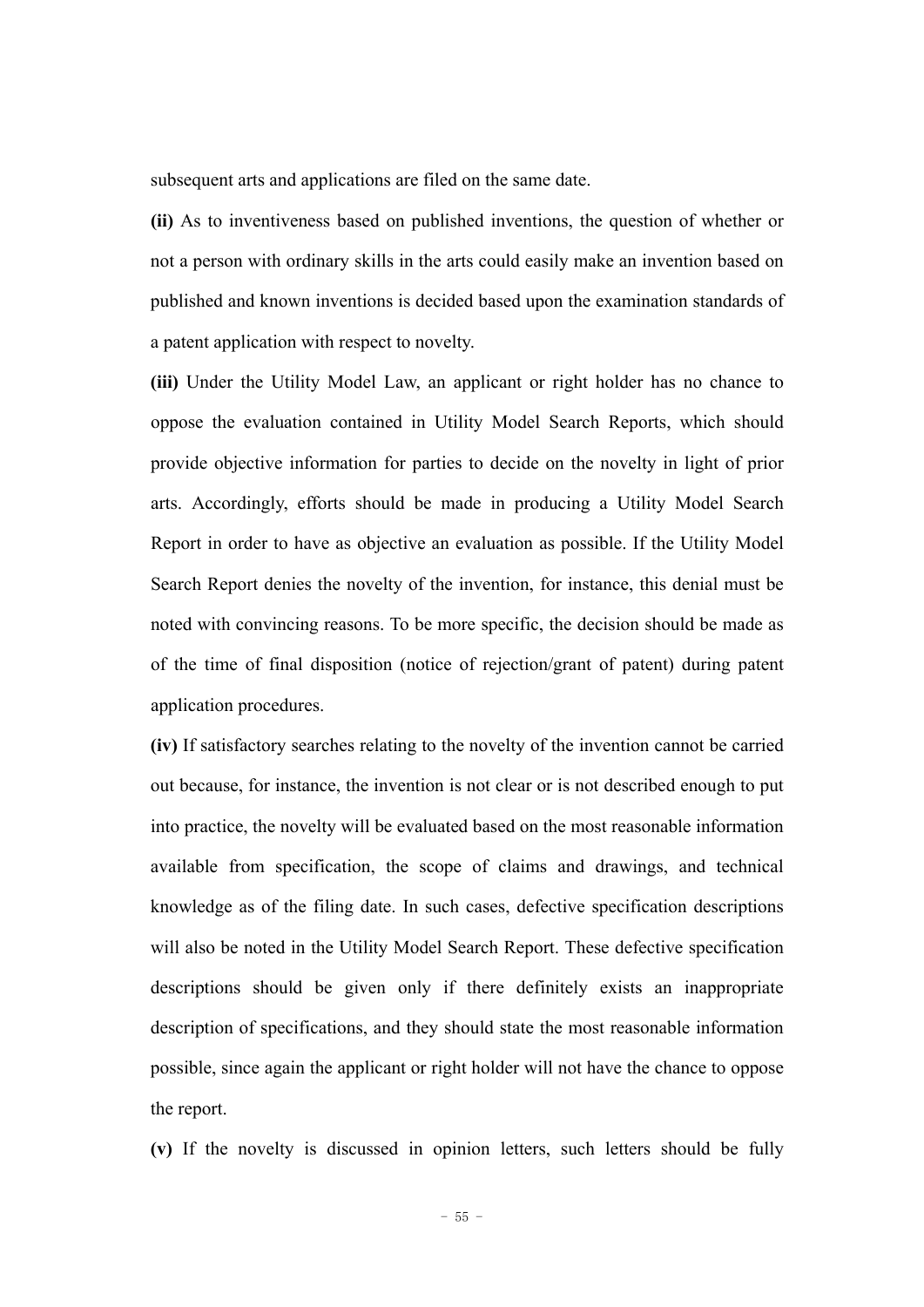reviewed.

**(vi)** As to an invention with respect to which the decision of an invalidation trial has become final, an evaluation should be conducted taking into account the decision. No Utility Model Search Report will be made with respect to a claim which has already been declared invalid as a result of trial for invalidation.

**(vii)** In the case of divisional or converted applications, prior art searches are conducted based on the actual filing date. Whether or not an application meets the requirements for a divisional application or converted application should be decided only if there is publication or a prior patent or a utility model application between the actual filing date and the original filing date that denies the novelty. If the application or utility model is deemed as not meeting the requirements for a divisional or converted application, the evaluation should be that the novelty is denied based on the said publication or application. If the application or utility model is deemed as meeting the requirements, the evaluation should be made that the novelty is not denied.

**(viii)** In the case of a utility model or application claiming domestic priority or priority based on the Paris Convention, a prior art search is conducted based on the actual filing date. Whether or not the effect of claiming priority is identified with respect to the invention relating to the evaluated claim will be decided only if there is publication or prior patent or utility model application between the actual filing date and the priority date that denies the novelty. If the effect of claiming priority is not found, the novelty should be denied based upon the publication or application. If the effect of claiming priority is found, the evaluation should be made that the novelty is not denied.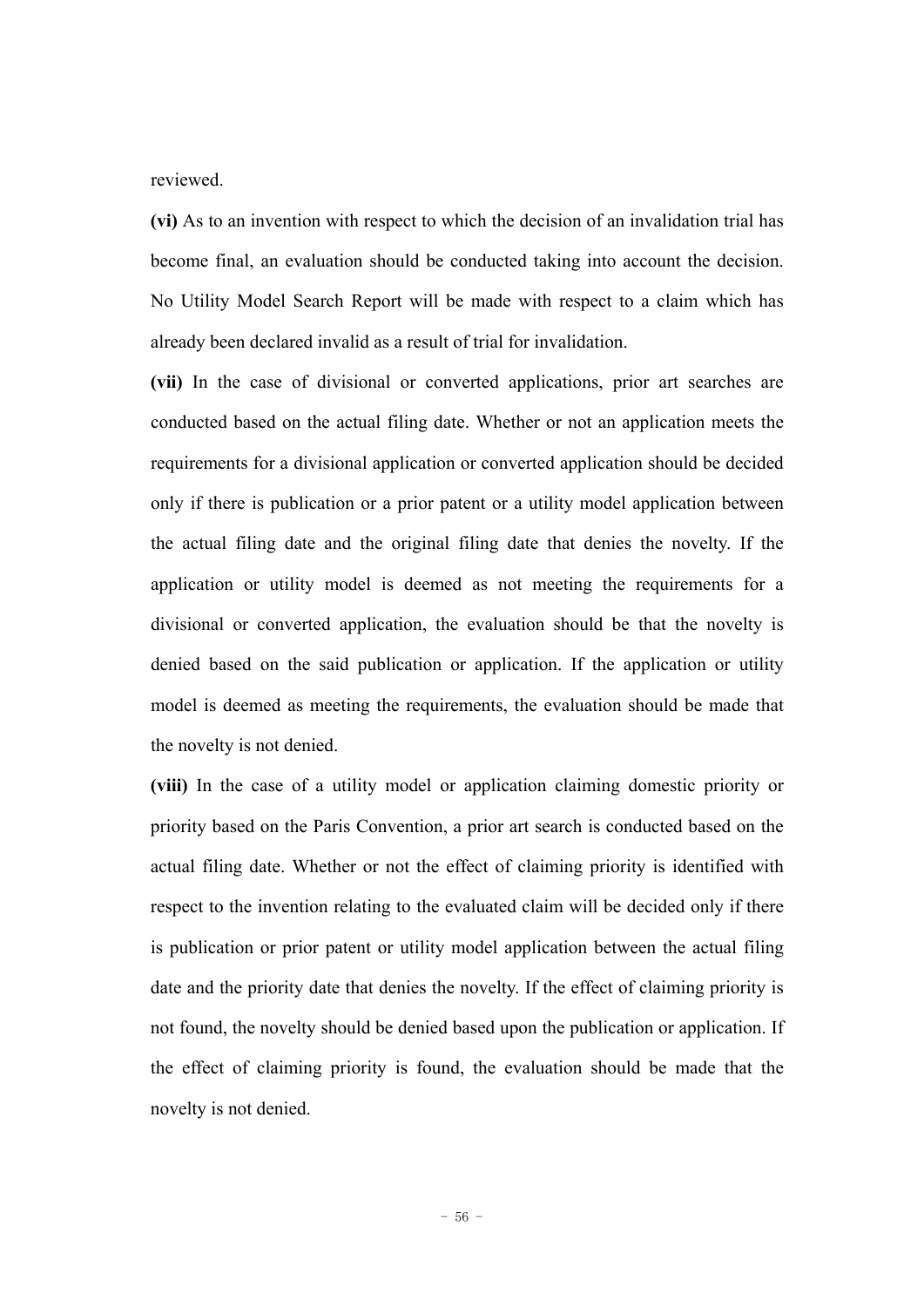#### ⑤ **Description of Utility Model Search Report**

A Utility Model Search Report consists of the scope of search, evaluation results, list of references and description of evaluation results.

#### ⑤**-1 Scope of Search**

**(i)** The scope of search that is actually searched is indicated so that the scope of literature with respect to which examiner conducted a prior art search is objectively and clearly identified.

**(ii)** The scope of search is basically indicated by the types, field and time period of literature. Any other individual literature that cannot be identified in such a way is identified by the title, author, publisher and published date of the literature.

**(iii)** Search Field is Indicated with International Patent Classification (IPC)

#### ⑤**-2 Evaluation Results**

Evaluation results on novelty need to be indicated by each claim. The evaluation results should be any of the following 6 levels.

- Level 1: Based on the cited references, the invention relating to this claim lacks in novelty.
- Level 2: Based on the cited references, the invention relating to this claim lacks in inventiveness.
- Level 3: The invention relating to this claim is identical with the invention described in the specification, claim of utility model or patent claim or drawings originally attached to the application that was filed prior to the filing date of the subject utility model application and published in the form of a Utility Model Gazette, Patent Gazette or Kokai (statutory publication) subsequent to the filing date of the subject utility model application.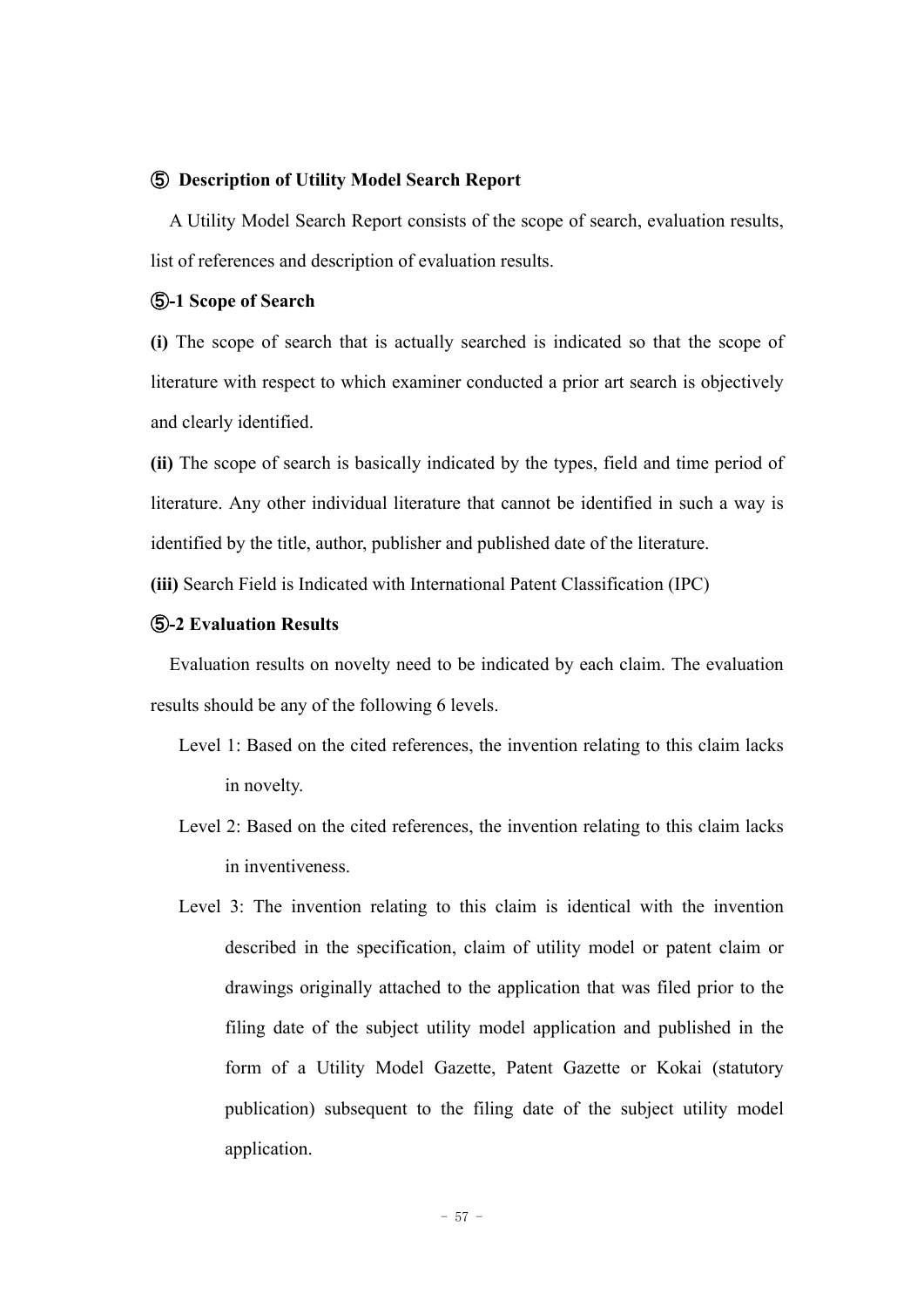- Level 4: The invention relating to this claim is identical with an invention relating to an application filed prior to the filing date of a subject utility model application.
- Level 5: The invention relating to this claim is identical with an invention relating to an application filed on the same date as the subject utility model application.
- Level 6: No prior art literature denying the novelty of subject utility model application is found.

#### ⑤**-3 List of References**

**(i)** To Deny Novelty

All prior art literature found during the search must be listed as long as registrability of the utility model will be denied. If what is described in prior art literature overlaps, the list should be made without unnecessary literature. Prior art literature containing optimal related prior art must be listed while also taking into account embodiments.

**(ii)** To Recognize Novelty

If no prior art literature exists that denies the novelty of invention relating to the claim, literature that shows the general level of the technical field to which the subject invention belongs should be listed along with an evaluation result explaining that no relevant literature was found.

#### ⑤**-4 Description of Evaluation Results**

**(i)** If novelty is denied, satisfactory reasons should be given so that the person who requested the Utility Model Search Report will be convinced by the evaluation results. In principle, one or more specific parts of cited references should be indicated that provide the basis for such results. If the subject invention is evaluated as level 1, 3, 4